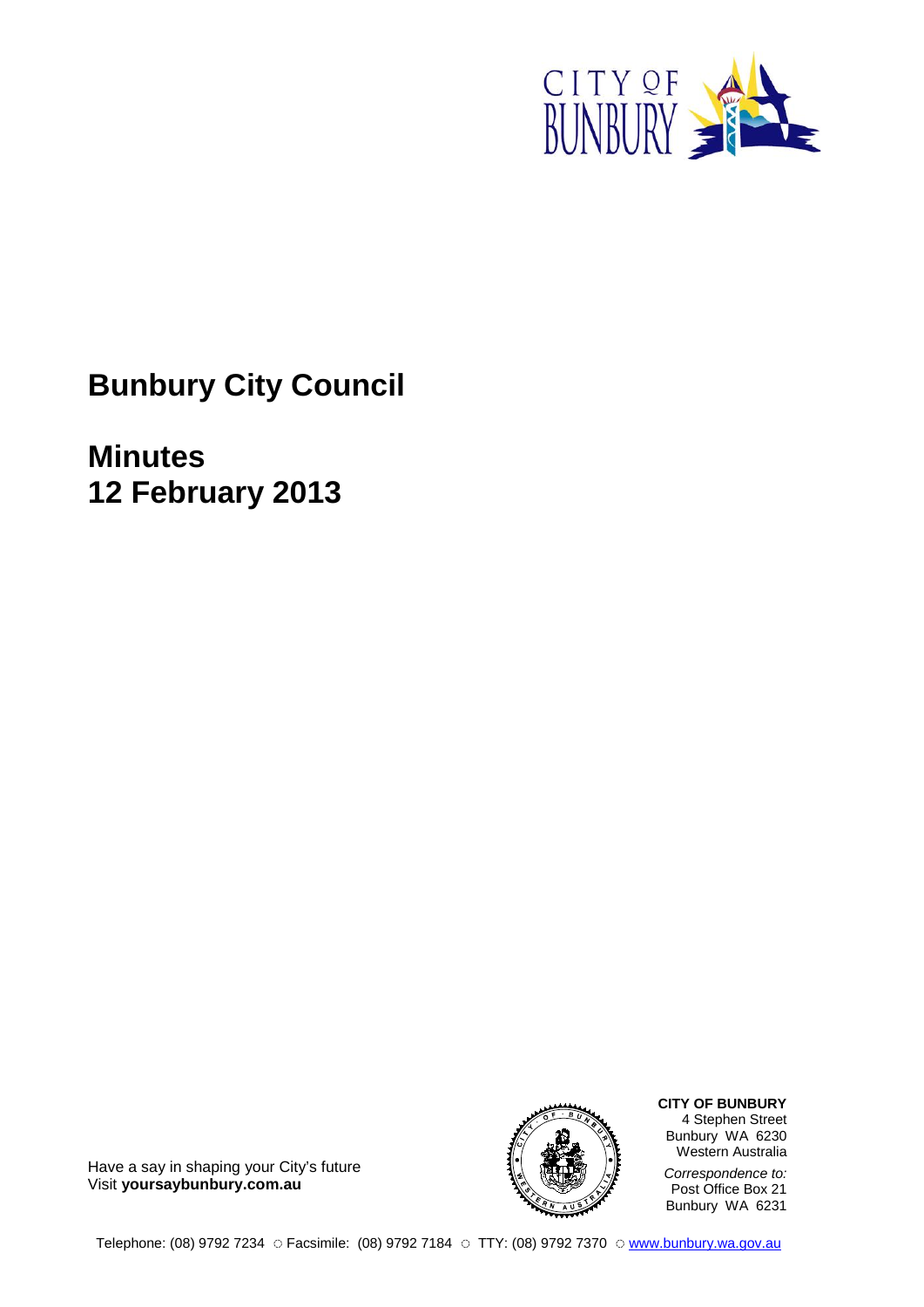# Table of Contents

| <b>Item No</b> |                                 | <b>Subject</b>                                                                                                                                                                                                                                     | Page |
|----------------|---------------------------------|----------------------------------------------------------------------------------------------------------------------------------------------------------------------------------------------------------------------------------------------------|------|
| 1.             |                                 |                                                                                                                                                                                                                                                    |      |
| 2.             |                                 |                                                                                                                                                                                                                                                    |      |
| 3.             |                                 |                                                                                                                                                                                                                                                    |      |
| 4.             |                                 |                                                                                                                                                                                                                                                    |      |
|                |                                 |                                                                                                                                                                                                                                                    |      |
|                | 4.1<br>4.2                      |                                                                                                                                                                                                                                                    |      |
| 5.             |                                 |                                                                                                                                                                                                                                                    |      |
| 6.             |                                 |                                                                                                                                                                                                                                                    |      |
|                | 6.1<br>6.2                      |                                                                                                                                                                                                                                                    |      |
| 7 <sub>1</sub> |                                 | Confirmation of Previous Minutes and Tabling of Notes of Briefings and other Meetings                                                                                                                                                              |      |
|                | 7.1                             |                                                                                                                                                                                                                                                    |      |
|                |                                 | 7.1.1                                                                                                                                                                                                                                              |      |
|                |                                 | Council Advisory Committees and Working/Project Groups 8<br>7.1.2                                                                                                                                                                                  |      |
| 8.             |                                 |                                                                                                                                                                                                                                                    |      |
|                | 8.1<br>8.2<br>8.3<br>8.4<br>8.5 |                                                                                                                                                                                                                                                    |      |
| 9.             |                                 |                                                                                                                                                                                                                                                    |      |
| 10.            |                                 |                                                                                                                                                                                                                                                    |      |
|                | 10.1                            |                                                                                                                                                                                                                                                    |      |
|                | 10.2<br>10.3                    | Renaming of Music Room at the Bunbury Regional Art Gallery (was listed as item<br>Financial Management Report for the Period Ending 31 December 2012 (was listed<br>Proposed Deed of Lease - Bunbury-Harvey Regional Council - Lease over Landfill |      |
|                | 10.4                            | Site, Lot 45 Stanley Road, Leschenault (was listed as item 10.2.2 on the meeting<br>Development Assessment Panels - Local Government Nominations (was listed as                                                                                    |      |
|                | 10.5                            | Access Road to Lot 9 Bunbury Outer Ring Road Stage 1 (was listed as item 10.3.2                                                                                                                                                                    |      |
|                | 10.6                            | Hosting the 2014 National Sister Cities Conference (was listed as item 10.1.1 on                                                                                                                                                                   |      |
|                | 10.7                            | Use of the Paisley Centre for the Bunbury Museum (was listed as item 10.4.1 on                                                                                                                                                                     |      |
|                | 10.8                            | College Grove Joint Venture Draft Documents (was listed as item 10.4.2 on the                                                                                                                                                                      |      |
| 11.            |                                 |                                                                                                                                                                                                                                                    |      |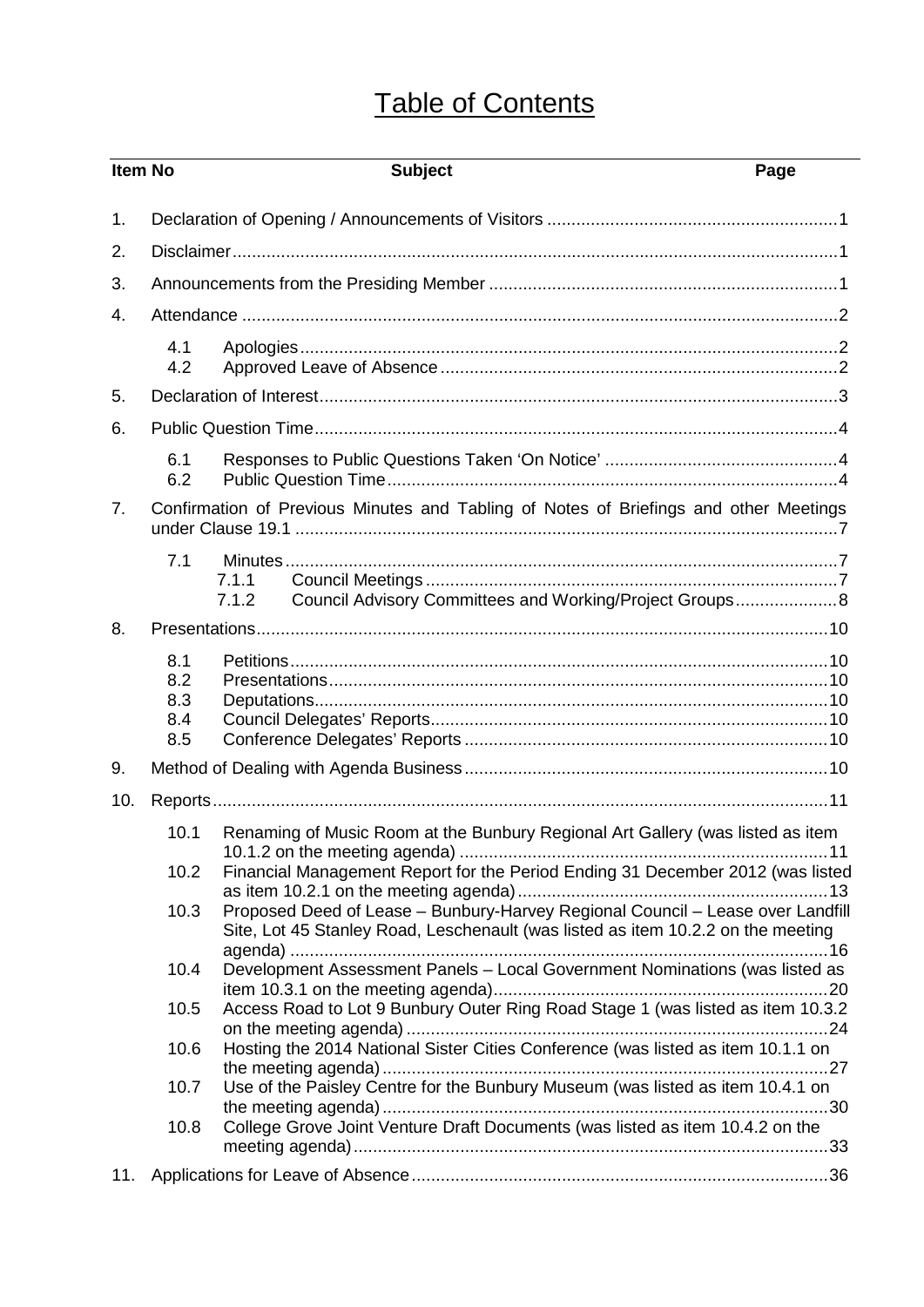# Table of Contents

| <b>Item No</b> |              | <b>Subject</b>                                                                                                                                                                                                | Page |
|----------------|--------------|---------------------------------------------------------------------------------------------------------------------------------------------------------------------------------------------------------------|------|
| 12.            |              |                                                                                                                                                                                                               |      |
|                | 12.1         | Motion on Notice – Support for Bunbury Marine Facilities Alliance Concept36                                                                                                                                   |      |
| 13.            |              |                                                                                                                                                                                                               |      |
|                | 13.1<br>13.2 | Response to Previous Questions from Members taken on Notice38                                                                                                                                                 |      |
| 14.            |              | New Business of an Urgent Nature Introduced by Decision of the Meeting38                                                                                                                                      |      |
| 15.            |              |                                                                                                                                                                                                               |      |
|                | 15.1<br>15.2 | 15.1.1 Tender - Road Resealing 2012/2013 RFT 1213 0002139<br>Confidential - Proposed Discussions with Bunbury Regional Arts<br>15.1.2<br>Appointments to Bunbury Regional Arts Management Board  44<br>15.1.3 |      |
| 16.            |              |                                                                                                                                                                                                               |      |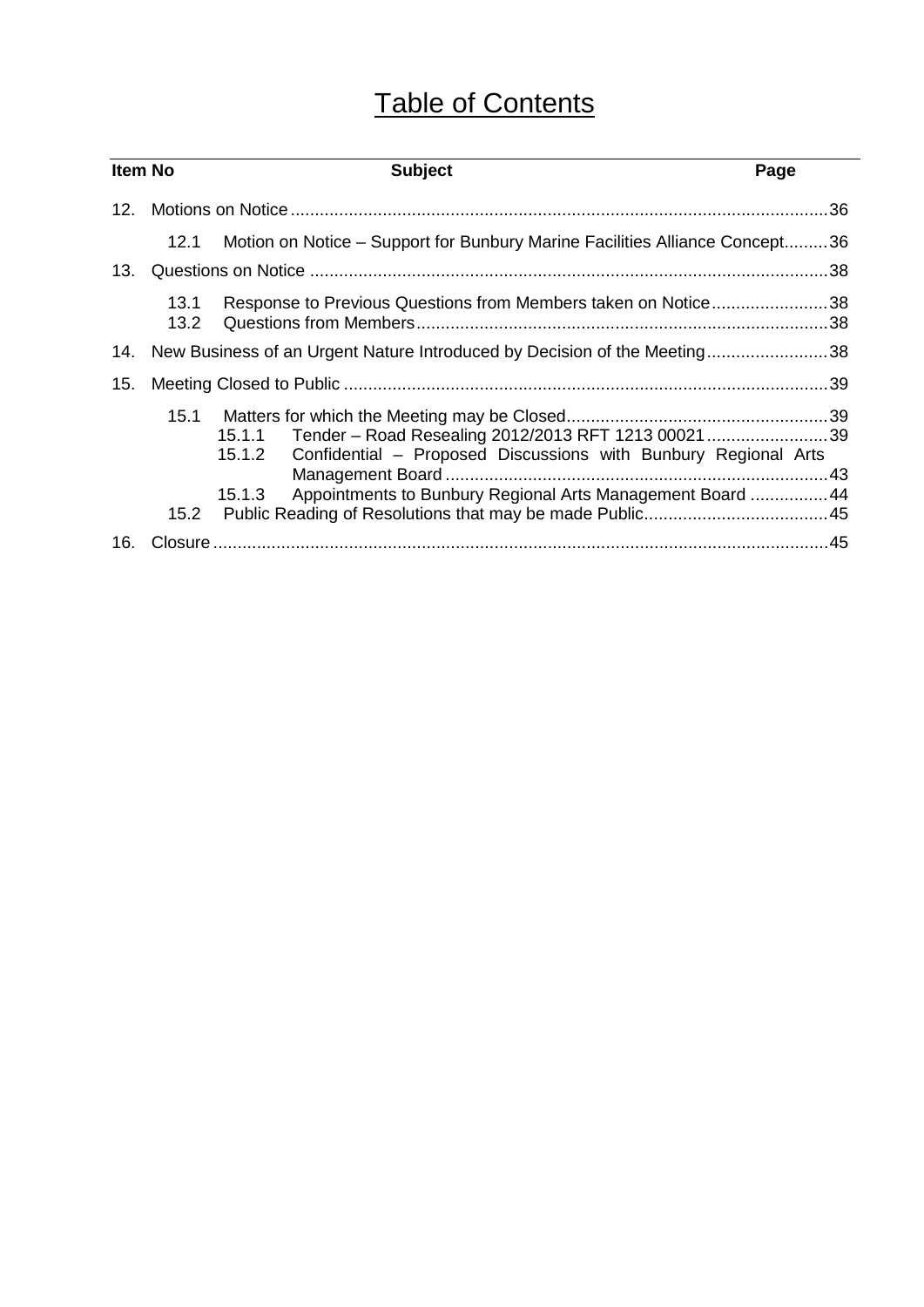### **GLOSSARY OF ABBREVIATED TERMS**

| <b>Explanation</b><br>Term |                                                                               |
|----------------------------|-------------------------------------------------------------------------------|
|                            |                                                                               |
| 1:100                      | Ratio of 'one in one hundred'                                                 |
| AD                         | Acceptable Development                                                        |
| ARI                        | Annual Recurrence Interval                                                    |
| <b>AHD</b>                 | Australian Height Datum                                                       |
| <b>ALGA</b>                | Australian Local Government Association                                       |
| <b>ANEF</b>                | Australian Noise Exposure Forecast                                            |
| AWARE                      | All West Australians Reducing Emergencies (grant funding)                     |
| <b>BCA</b><br><b>BCCI</b>  | <b>Building Code of Australia</b><br>Bunbury Chamber of Commerce & Industries |
| <b>BCRAB</b>               | <b>Bunbury Community Recreation Association Board</b>                         |
| <b>BEAC</b>                | <b>Built Environment Advisory Committee</b>                                   |
| <b>BESAC</b>               | Bunbury Environment and Sustainability Advisory Committee                     |
| <b>BHRC</b>                | <b>Bunbury Harvey Regional Council</b>                                        |
| <b>BPA</b>                 | <b>Bunbury Port Authority</b>                                                 |
| <b>BRAG</b>                | <b>Bunbury Regional Art Galleries</b>                                         |
| <b>BRAMB</b>               | Bunbury Regional Arts Management Board                                        |
| <b>BREC</b>                | <b>Bunbury Regional Entertainment Centre</b>                                  |
| <b>BSSC</b>                | <b>Big Swamp Steering Committee</b>                                           |
| <b>BWEA</b>                | <b>Bunbury Wellington Economic Alliance</b>                                   |
| <b>CALM</b>                | Department of Conservation and Land Management                                |
| <b>CBD</b>                 | <b>Central Business District</b>                                              |
| <b>CCAFF</b>               | <b>Community Cultural and Arts Facilities Fund</b>                            |
| <b>CERM</b>                | Centre of Environmental and Recreation Management                             |
| CPI                        | <b>Consumer Price Index</b>                                                   |
| <b>CSRFF</b>               | <b>Community Sport and Recreation Facilities Fund</b>                         |
| DADAAWA                    | Disability in the Arts Disadvantage in the Arts Australia, Western Australia  |
| <b>DAP</b>                 | Detailed Area Plan (required by WA Planning Commission)                       |
| <b>DCU</b>                 | Development Coordinating Unit                                                 |
| DEC                        | Department of Environment and Conservation (formerly CALM)                    |
| <b>DEWCP</b>               | Department for Environment, Water and Catchment Protection                    |
| DLI                        | Department of Land Information                                                |
| <b>DoE</b>                 | Department of Environment                                                     |
| <b>DOLA</b><br>DoPl        | Department of Land Administration                                             |
| <b>DoW</b>                 | Department of Primary Industry<br>Department of Water                         |
| DPI                        | Department for Planning and Infrastructure                                    |
| <b>DSR</b>                 | Department of Sport and Recreation                                            |
| <b>DUP</b>                 | Dual-use Path                                                                 |
| <b>ECT</b>                 | <b>Enforcement Computer Technology</b>                                        |
| <b>EDAC</b>                | Economic Development Advisory Committee                                       |
| <b>EDWA</b>                | <b>Education Department of Western Australia</b>                              |
| EIA                        | <b>Environmental Impact Assessment</b>                                        |
| <b>EPA</b>                 | <b>Environmental Protection Authority</b>                                     |
| <b>ERMP</b>                | Environmental Review and Management Program                                   |
| <b>ESL</b>                 | <b>Emergency Services Levy</b>                                                |
| <b>FESA</b>                | Fire and Emergency Services Authority                                         |
| <b>FFL</b>                 | <b>Finished Floor Level</b>                                                   |
| <b>GBPG</b>                | <b>Greater Bunbury Progress Group</b>                                         |
| <b>GBRP</b>                | Greater Bunbury Resource Plan report                                          |
| <b>GBRS</b>                | Greater Bunbury Region Scheme                                                 |
| GL                         | Gigalitres                                                                    |
| <b>GRV</b>                 | <b>Gross Rental Value</b>                                                     |
| <b>GST</b>                 | Goods and Services Tax                                                        |
| <b>HCWA</b>                | Heritage Council of Western Australia                                         |
| <b>ICLEI</b>               | International Council for Local Environmental Initiatives                     |
| <b>ICT</b>                 | Information and Communications Technology                                     |
| IP                         | Internet Protocol                                                             |
| $\overline{\mathsf{T}}$    | Information Technology                                                        |
| <b>ITC</b>                 | In Town Centre                                                                |
| <b>ITLC</b>                | Former In-Town Lunch Centre (now the "In Town Centre")                        |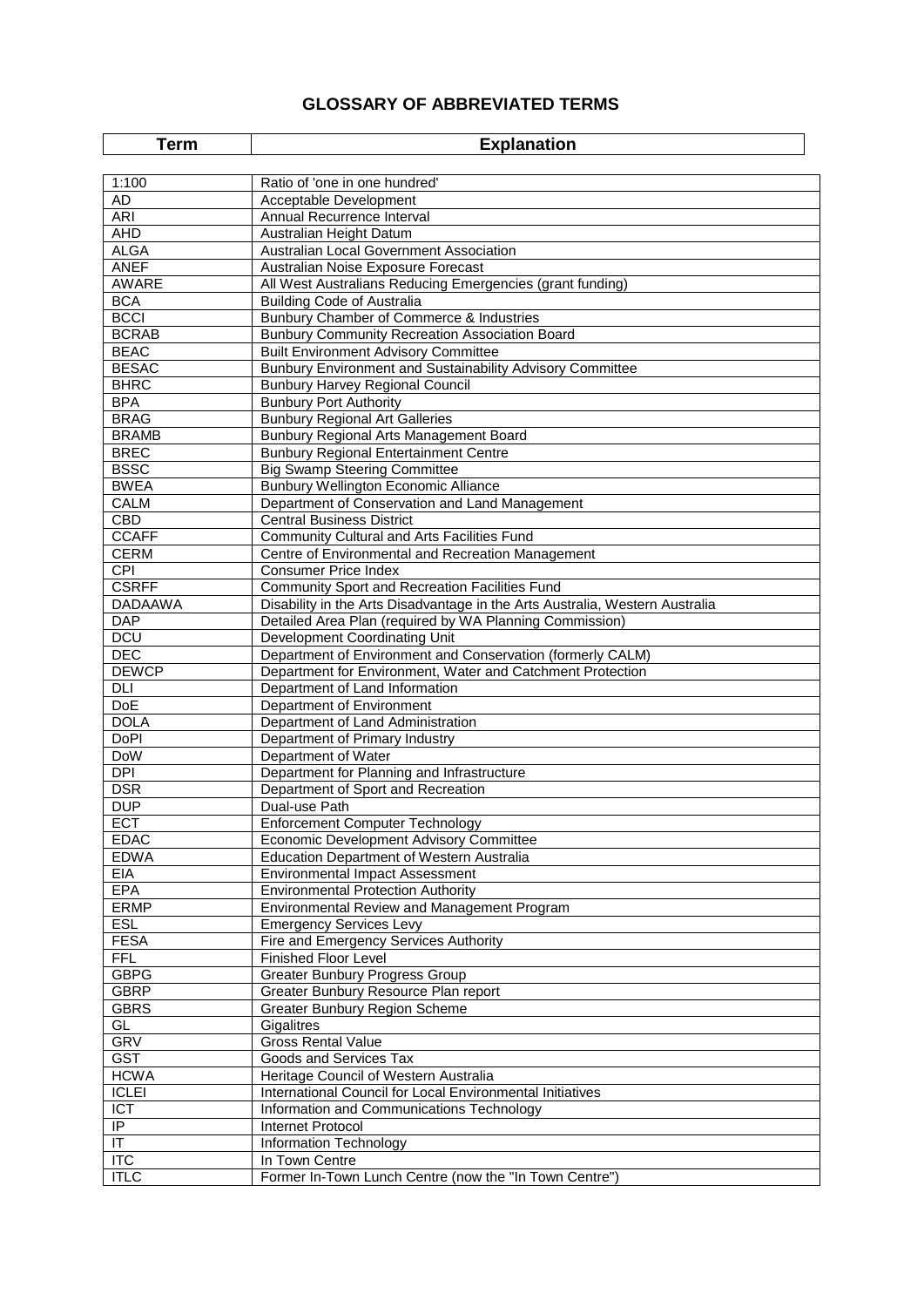### **GLOSSARY OF ABBREVIATED TERMS**

| <b>Explanation</b><br>Term |                                                                 |  |
|----------------------------|-----------------------------------------------------------------|--|
|                            |                                                                 |  |
| LAP                        | <b>Local Action Plan</b>                                        |  |
| <b>LCC</b>                 | Leschenault Catchment Council                                   |  |
| <b>LEMC</b>                | Bunbury Local Emergency Management Committee                    |  |
| <b>LIA</b>                 | Light Industrial Area                                           |  |
| LN (2000)                  | Liveable Neighbourhoods Policy (2000)                           |  |
| <b>LSNA</b>                | Local Significant Natural Area                                  |  |
| <b>MHDG</b>                | Marlston Hill Design Guidelines                                 |  |
| <b>MRWA</b>                | Main Roads Western Australia                                    |  |
| <b>NDMP</b>                | National Disaster Mitigation Program                            |  |
| <b>NEEDAC</b>              | Noongar Employment & Enterprise Development Aboriginal Corp.    |  |
| <b>NRM</b>                 | Natural Resource Management                                     |  |
| <b>NRMO</b>                | Natural Resource Management Officer                             |  |
| ODP                        | Outline Development Plan                                        |  |
| <b>PAW</b>                 | Public Access Way                                               |  |
| PHCC                       | Peel-Harvey Catchment Council                                   |  |
| <b>PR</b>                  | <b>Plot Ratio</b>                                               |  |
| $R-IC$                     | Residential Inner City (Housing) - special density provisions   |  |
| <b>RDC</b>                 | <b>Residential Design Codes</b>                                 |  |
| <b>RDG</b>                 | <b>Residential Design Guidelines</b>                            |  |
| <b>Residential R15</b>     | Town Planning Zone - up to 15 residential dwellings per hectare |  |
| <b>Residential R20</b>     | Town Planning Zone - up to 20 residential dwellings per hectare |  |
| <b>Residential R40</b>     | Town Planning Zone - up to 40 residential dwellings per hectare |  |
| Residential R60            | Town Planning Zone - up to 60 residential dwellings per hectare |  |
| <b>RFDS</b>                | <b>Royal Flying Doctor Service</b>                              |  |
| <b>RMFFL</b>               | Recommended Minimum Finished Floor Levels                       |  |
| <b>ROS</b>                 | Regional Open Space                                             |  |
| <b>ROW</b>                 | Right-of-Way                                                    |  |
| <b>RSL</b>                 | <b>Returned Services League</b>                                 |  |
| <b>SBCC</b>                | South Bunbury Cricket Club Inc.                                 |  |
| <b>SCADA</b>               | Supervisory Control and Data Acquisition                        |  |
| <b>SGDC</b>                | Sportsgrounds Development Committee                             |  |
| SW                         | South West                                                      |  |
| <b>SWACC</b>               | South Western Area Consultative Committee                       |  |
| <b>SWAMS</b>               | South West Aboriginal Medical Service                           |  |
| <b>SWBP</b>                | South West Biodiversity Project                                 |  |
| <b>SWCC</b>                | South West Catchments Council                                   |  |
| SWDC                       | South West Development Commission                               |  |
| <b>SWDRP</b>               | South West Dolphin Research Program                             |  |
| <b>SWEL</b>                | South West Electronic Library                                   |  |
| <b>SWSC</b>                | South West Sports Centre                                        |  |
| <b>TME</b>                 | Thompson McRobert Edgeloe                                       |  |
| <b>TPS</b>                 | Town Planning Scheme                                            |  |
| <b>USBA</b>                | Union Bank of Switzerland Australia                             |  |
| <b>VGO</b>                 | Valuer General's Office                                         |  |
| <b>VOIP</b>                | Voice-Over Internet Protocol                                    |  |
| <b>WALGA</b>               | Western Australian Local Government Association                 |  |
| <b>WAPC</b>                | Western Australian Planning Commission                          |  |
| <b>WAPRES</b>              | Western Australian Plantation Resources                         |  |
| <b>WAWA</b>                | Water Authority of Western Australia                            |  |
| <b>WC</b>                  |                                                                 |  |
| <b>WML</b>                 | <b>Water Corporation</b><br><b>WML Consultants</b>              |  |
|                            |                                                                 |  |
| <b>WRC</b>                 | Waters and Rivers Commission                                    |  |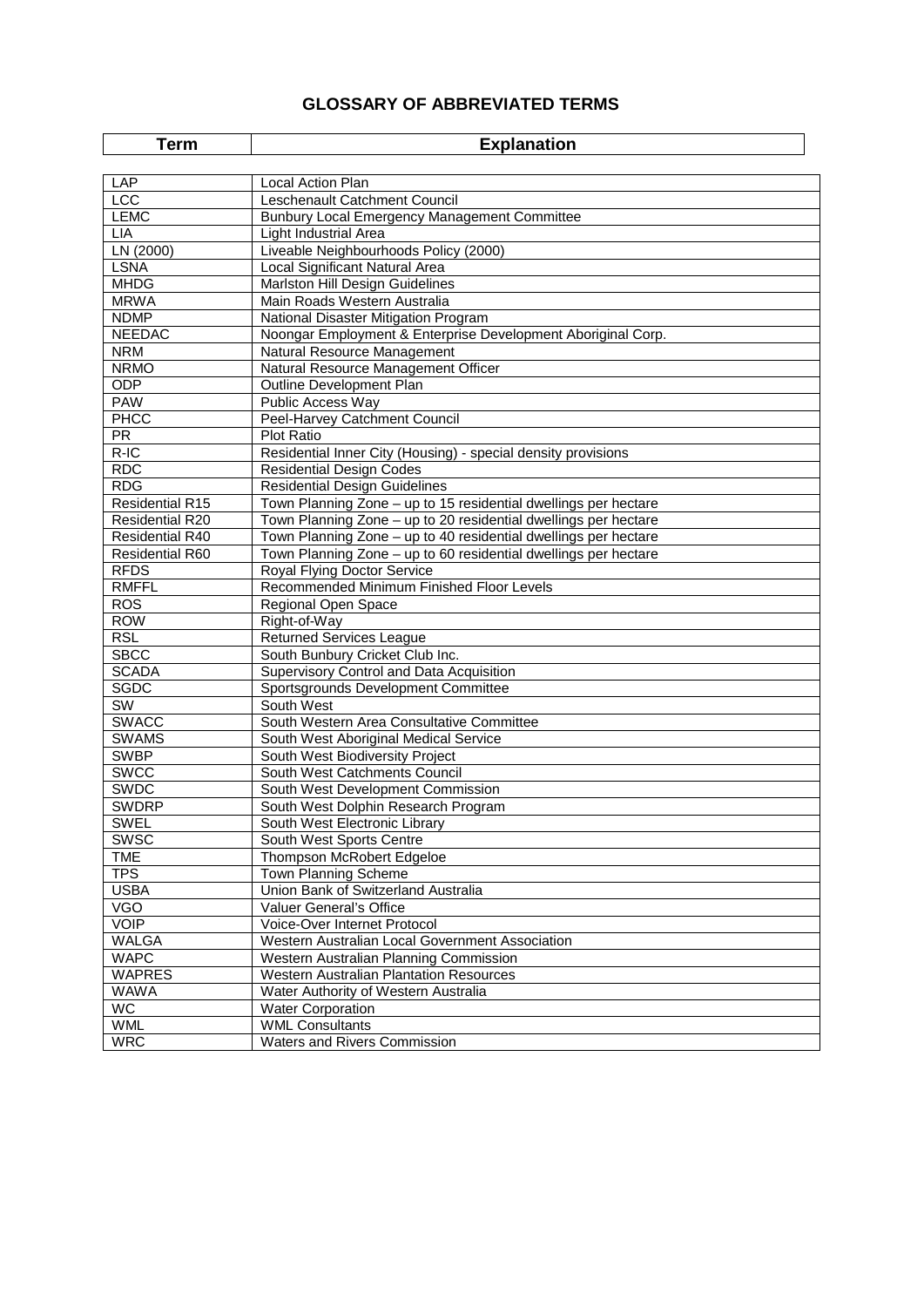

# **Bunbury City Council Minutes**

Minutes of an Ordinary meeting of the Bunbury City Council held in the Council Chambers, City of Bunbury Administration Building, 4 Stephen Street, Bunbury on Tuesday 12 February 2013.

# **Minutes 12 February 2013**

**Note: These minutes are subject to confirmation at the next Ordinary Meeting of the Council.**

### <span id="page-5-0"></span>**1. Declaration of Opening / Announcements of Visitors**

His Worship the Mayor declared the meeting open at 5.58pm

The Mayor made mention of the attendance at the meeting of the Mayoress and the partner of Cr Cook.

Mr John Castrilli, Member for Bunbury, Minister for Local Government; Heritage; Citizenship and Multicultural Interests arrived at the meeting during public question time and was acknowledged by the Mayor.

### <span id="page-5-1"></span>**2. Disclaimer**

NOTE: WHERE A RECORDING OR LIVE STREAMING OF A MEETING IS TO TAKE PLACE, THE PRESIDING MEMBER WILL ADVISE THOSE PRESENT THAT SUCH ACTION WILL BE OCCURRING.

All persons present are advised that the proceedings of this meeting will be recorded for record keeping purposes and to ensure accuracy in the minute taking process. From time to time the proceedings of this meeting may also be streamed live via the internet to the public.

# <span id="page-5-2"></span>**3. Announcements from the Presiding Member**

Nil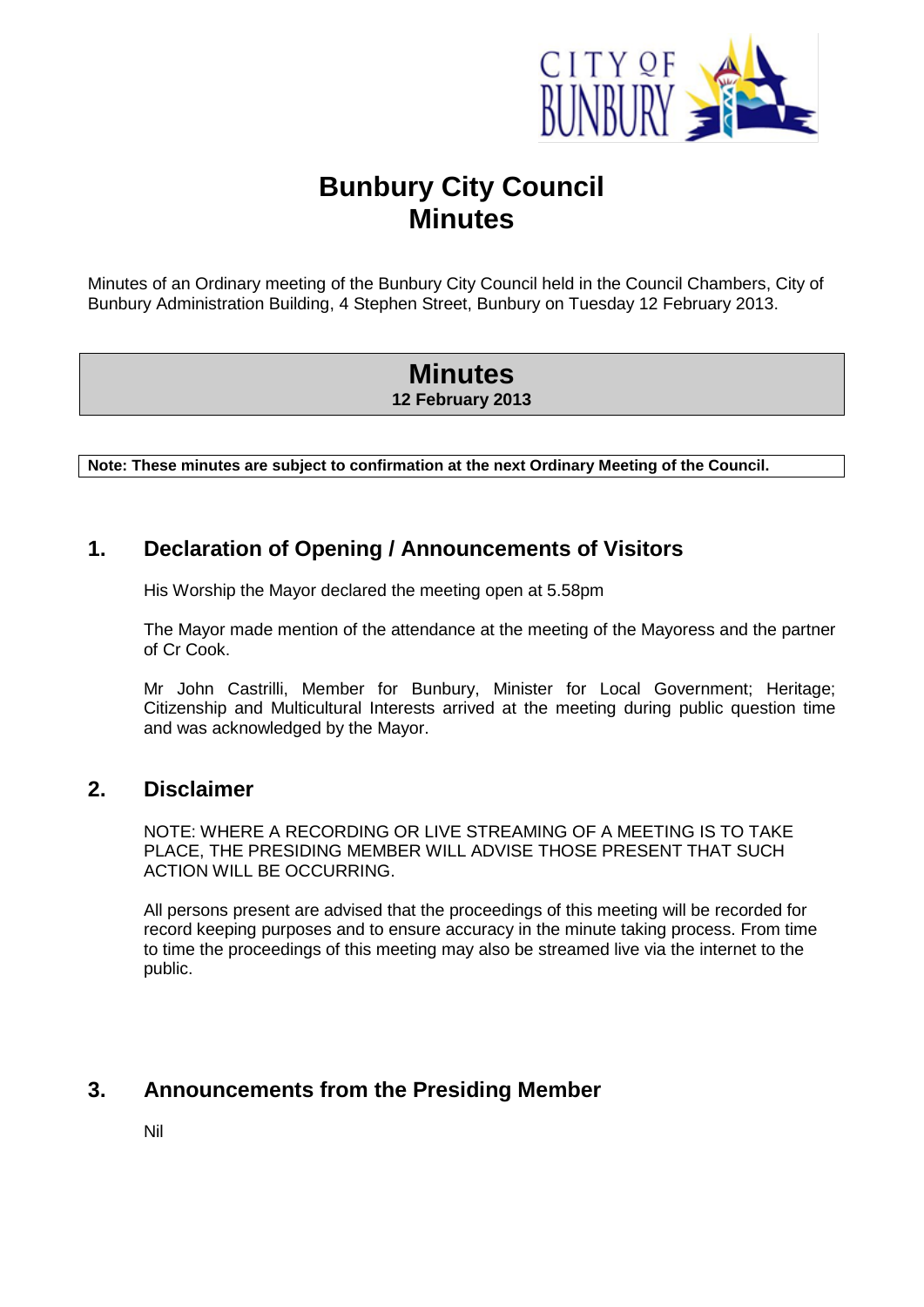# <span id="page-6-0"></span>**4. Attendance**

*Present:*

| <b>Council Committee Members:</b>               |                                     |  |  |
|-------------------------------------------------|-------------------------------------|--|--|
| <b>Presiding Member</b>                         | His Worship the Mayor, Mr D Smith   |  |  |
| <b>Deputy Presiding Member</b>                  | Deputy Mayor Cr S Craddock          |  |  |
| <b>Members</b>                                  | <b>Councillor J Jones</b>           |  |  |
|                                                 | <b>Councillor D Prosser</b>         |  |  |
|                                                 | Councillor A Leigh                  |  |  |
|                                                 | Councillor M Steck (arrived 6.12pm) |  |  |
|                                                 | <b>Councillor R Slater</b>          |  |  |
|                                                 | <b>Councillor K Steele</b>          |  |  |
|                                                 | <b>Councillor B Kelly</b>           |  |  |
|                                                 | <b>Councillor N McNeill</b>         |  |  |
|                                                 | <b>Councillor M Cook</b>            |  |  |
|                                                 | <b>Councillor S Morris</b>          |  |  |
| <b>Executive Leadership Team (Non-Voting):</b>  |                                     |  |  |
| <b>Chief Executive Officer</b>                  | Mr A Brien                          |  |  |
| <b>Director Community and Customer Services</b> | Ms S Addison-Brown                  |  |  |
| Director Planning and Development Services      | Mr B Karaszkewych                   |  |  |
| <b>Director Strategic Integration</b>           | Mr G Klem                           |  |  |
| <b>Director Works and Services</b>              | Mr P Harris                         |  |  |
| <b>Council Officers (Non-Voting):</b>           |                                     |  |  |
| Media and Communications Officer                | Ms K Phillips                       |  |  |
| <b>Administration Officer Corporate</b>         | Ms N Hribar                         |  |  |
| <b>Others (Non-Voting)</b>                      |                                     |  |  |
| Members of the Public                           | 5                                   |  |  |
| Members of the Press                            | 1                                   |  |  |

# <span id="page-6-1"></span>*4.1 Apologies*

Cr Steck arrived late to the meeting at 6.12pm.

# <span id="page-6-2"></span>*4.2 Approved Leave of Absence*

Nil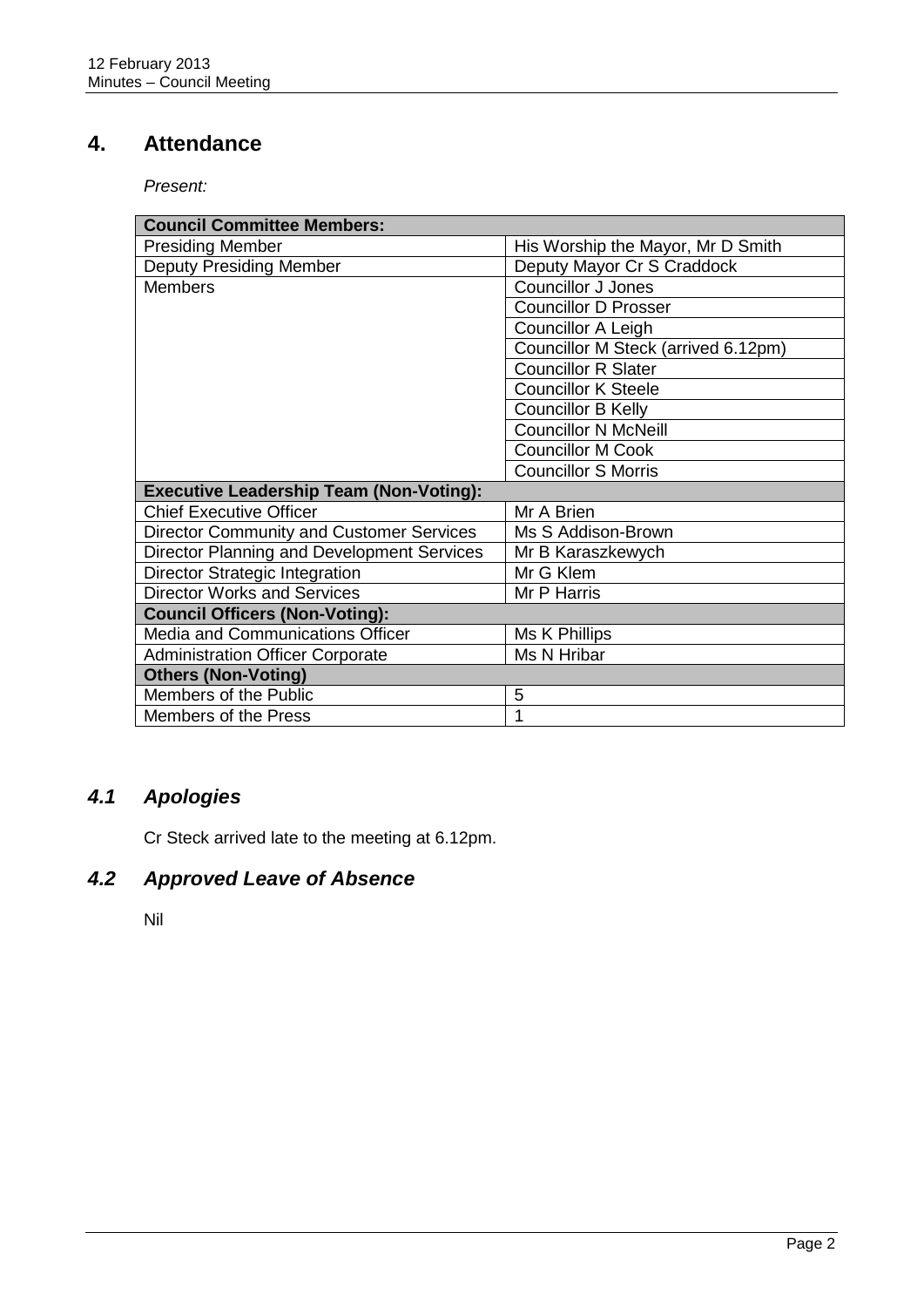## <span id="page-7-0"></span>**5. Declaration of Interest**

Members should fill in Disclosure of Interest forms for items in which they have a financial, proximity or impartiality interest and forward these to the Presiding Member before the meeting commences

Cr Cook declared a proximity interest in the item titled *'Renaming of Music Room at the Bunbury Regional Art Gallery'* as he is a member of the City of Bunbury Art Collection Management Committee. He has elected to remain in the chambers, participate in the discussion and vote on the matter.

Cr Cook declared an impartiality interest in the item titled *'Proposed Deed of Lease – Bunbury Harvey-Regional Council – Lease over Landfill Site, Lot 45 Stanley Road Leschenault'* as he is a member of the Bunbury-Harvey Regional Council. He has elected to remain in the chambers, participate in the discussion and vote on the matter.

The Mayor declared an impartiality interest in the confidential item titled *'Confidential – Proposed Discussions with Bunbury Regional Arts Management Board'* as his wife is the chairperson and member of the City of Bunbury Art Collection Management Committee and also a member of BRAMB. He has elected to vacate the chambers and not participate in the discussion or vote on the matter.

The Mayor declared an impartiality interest in the confidential item titled *'Appointments to Bunbury Regional Arts Management Board'* as his wife is a member of BRAMB. He has elected to vacate the chambers and not participate in the discussion or vote on the matter.

Cr Jones declared an impartiality interest in the item titled *'Proposed Deed of Lease – Bunbury-Harvey Regional Council – Lease over Landfill Site, Lot 45 Stanley Road Leschenault'* as she is the chairperson for the Bunbury-Harvey Regional Council. She has elected to remain in the chambers, participate in the discussion and vote on the matter.

Cr McNeill declared an impartiality interest in the item titled *'Proposed Deed of Lease – Bunbury-Harvey Regional Council – Lease over Landfill Site, Lot 45 Stanley Road Leschenault'* as he is a member of the Bunbury-Harvey Regional Council. He has elected to remain in the chambers, participate in the discussion and vote on the matter.

Cr Steck declared an impartiality interest in the item titled *'Renaming of Music Room at the Bunbury Regional Art Gallery'* as she is a member of the City of Bunbury Art Collection Management Committee. He has elected to remain in the chambers, participate in the discussion and vote on the matter.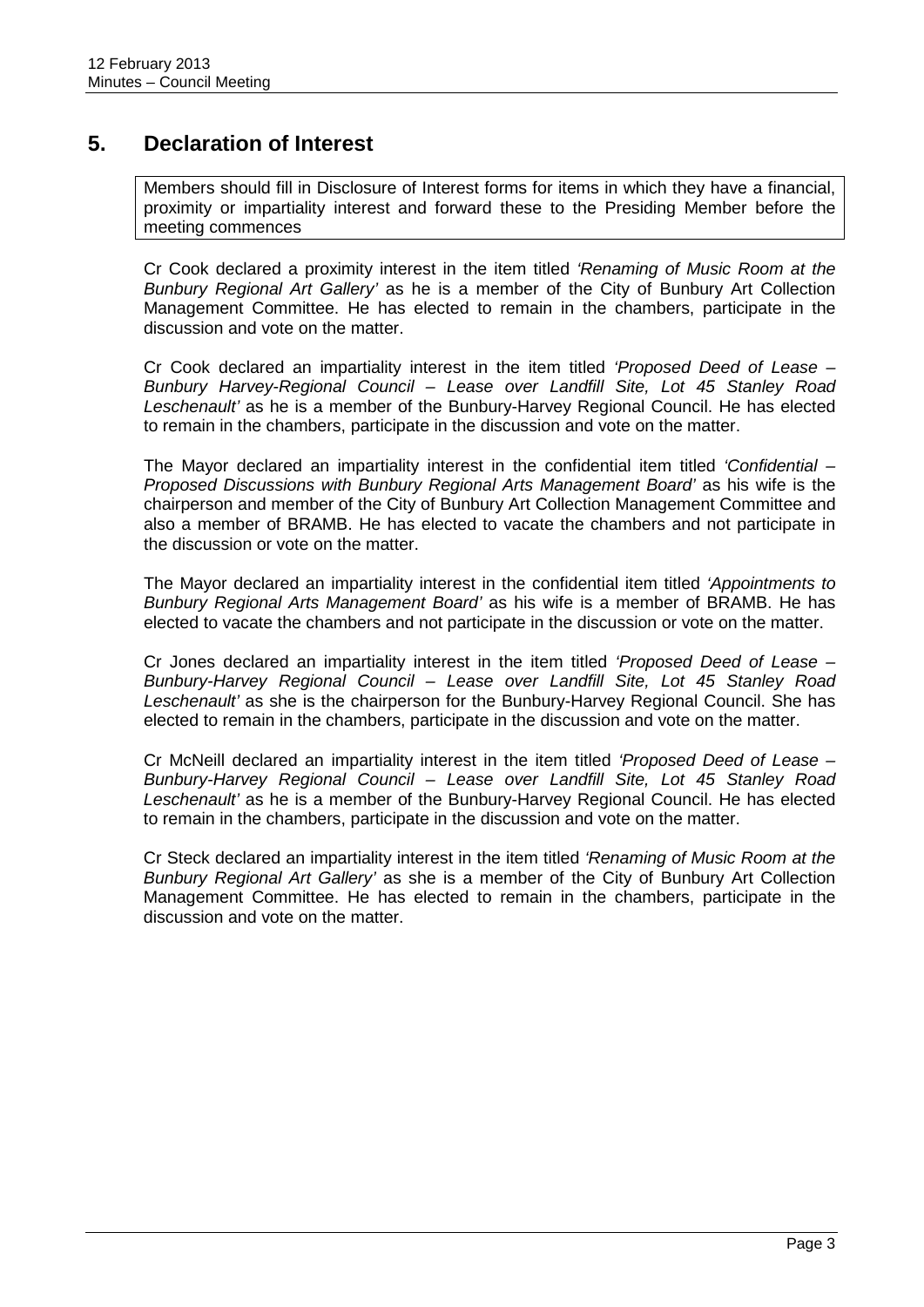# <span id="page-8-0"></span>**6. Public Question Time**

In accordance with Reg. 7(4)(a) of the Local Government (Administration) Regulations 1996, members of the public in attendance at the meeting may stand, state aloud their name and address, and ask a question in relation to any matter over which the municipality of Bunbury has jurisdiction or involvement.

In accordance with Standing Order 6.7(3)(a) a person wishing to ask a question, must complete a question form which is provided in the trays at the back of the public gallery and on the City's website. The completed form must include your name and address and contain no more than three (3) questions. If your question requires research or cannot be answered at the meeting, it will be taken on notice and you will receive a written response and a summary of your question (and any responses provided) will be printed in the minutes of the meeting.

### <span id="page-8-1"></span>*6.1 Responses to Public Questions Taken 'On Notice'*

At the Ordinary Council Meeting held 22 January 2013, a question was asked during Public Question Time that could not be answered during the meeting. A copy of the question and the response is provided below for public information:

#### **Mrs Nadya Bolderoff, 5 Roberts Crescent Bunbury**

- *Question: Can you advise as to whether the investigation was completed at the time of revoking the approval?*
- Response: CEO An approval was originally given on the condition that no further noise complaints were received about the peacock. Upon receiving a complaint, the Manager Health attended the property and confirmed that the peacock was still residing in Picton Crescent. This was during the mating season, at a time when peacocks are frequently making the mating call. Based on the receipt of the complaint, the approval was revoked. Throughout the period which followed this action, complaints continued to be received by the City of Bunbury from one resident who lived in very close proximity to the peacock.
- *Question: Was an investigation held in regards to the complaint laid?*
- Response: This is answered above yes, and the investigation revealed that the peacock was still residing in Picton Crescent, close to the home of the complainant.

### <span id="page-8-2"></span>*6.2 Public Question Time*

#### **Mr Mike Fenton, 25 Acacia Street Bunbury**

- *Question: In regards to the Regional Capitals 2.0 Conference in Geelong: Why is it costing \$1,000 per head? Why isn't the meeting conducted economically via existing video conferencing technology, linking Geelong City Council Chambers with other conference participants including City of Bunbury?*
- Response: CEO The cost of the conference is set by Regional Capitals Australia and is determined much the same way that any conference is – based on venue, equipment hire and catering, along with any costs associated with it, in the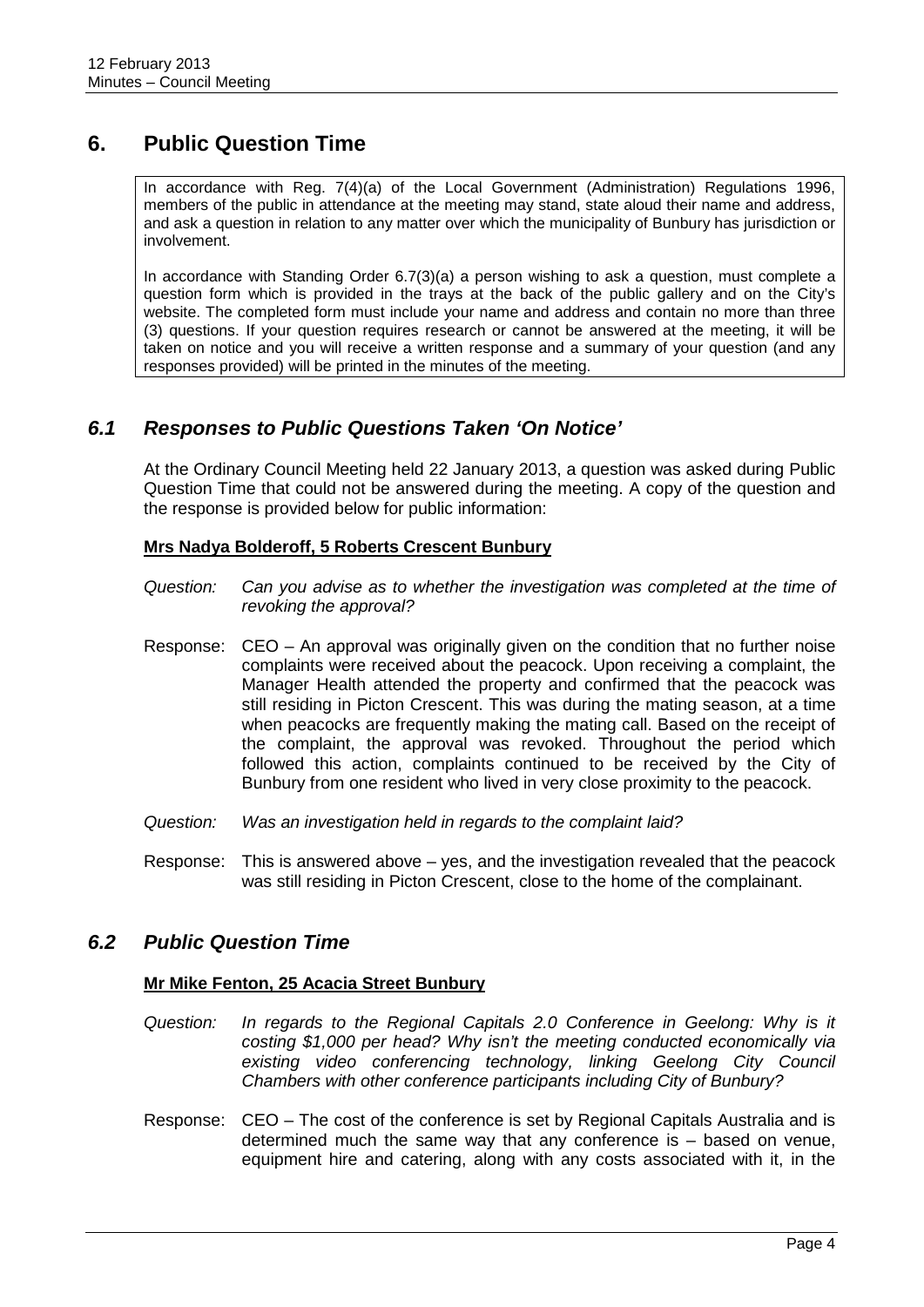same way as the Local Government Week Conference and the Australian Local Government Associations National General Assembly have costs.

This technology is not available for this event nor is it common practice for conferences. If the City of Bunbury were to participate via video or telephone link, we could potentially miss out on valuable opportunities to discuss our projects with key policy and decision makers on a federal level. Opportunities such as this are quite difficult to achieve – we regularly request meetings with State and Federal politicians and more often we are taking the opportunity to meeting with key decision makers at these sorts of events. The opportunity to discuss Bunbury-specific projects, as well as major policy changes which could affect all WA Councils is one that Council considers worth the associated costs.

- *Question: Regarding Storm Water Hazards: Brisbane Council's failure to install promised backflow devices to prevent river water running back up stormwater drains resulted in unnecessary flooding in last month's flood. Have any back flowvalve devices been installed in Bunbury to prevent similar flooding of the CBD especially around the Tourist Bureau?*
- Response: Director Works and Services The City has a number of stormwater outlets into the Leschenault inlet. Currently only a small number of those are fitted with flaps that act as non-return valves (typically smaller diameter). The primary reason that there is a limited number of City owned storm protection devices is that there is tidal protection installed at the 'Plug', managed by Department of Transport to ensure storm surge and high water levels do not enter and inundate the Leschenault inlet.

There are a number of pump stations in close proximity to the inlet and each of these sites has both nominal onsite storage and pumping capacity to clear each sub-catchment.

In 1985 a report was prepared by Wood and Grieve Consulting Engineers of the Central Business District Stormwater Drainage Study. The brief at that time was *"Council expects to receive, as a minimum, a report which clearly details the various methods by which flooding i.e. inundation of business premises, can be reduced to acceptable levels. The question of 'acceptable levels' is to be addressed with cost estimates shown for system modifications to cope with various storm recurrence levels…"* It is the City's intention to continue upgrading and protecting vulnerable lower lying zones over time.

Late in 2012 a new flood map was installed in the gravity main discharging from Meredith Creek into the estuary. This type of work continuing into the future will help mitigate potential flood risks.

- *Question: In regards to the subscription payments made to WALGA and ALGA: Could Council please advise the latest annual subscription paid to WALGA to allow City of Bunbury to be a member of this state, local-government peak body? Is a separate subscription fee paid to ALGA, if so how much is that per annum? Why does the City intend to spend an extra \$46,238 in addition to WALGA's subscription on projects associated with the West Australian and Australian Regional Capitals Alliance, both non-entities established to duplicate the roles of WALGA and ALGA?*
- Response: CEO Payments made to WALGA this financial year are as follows: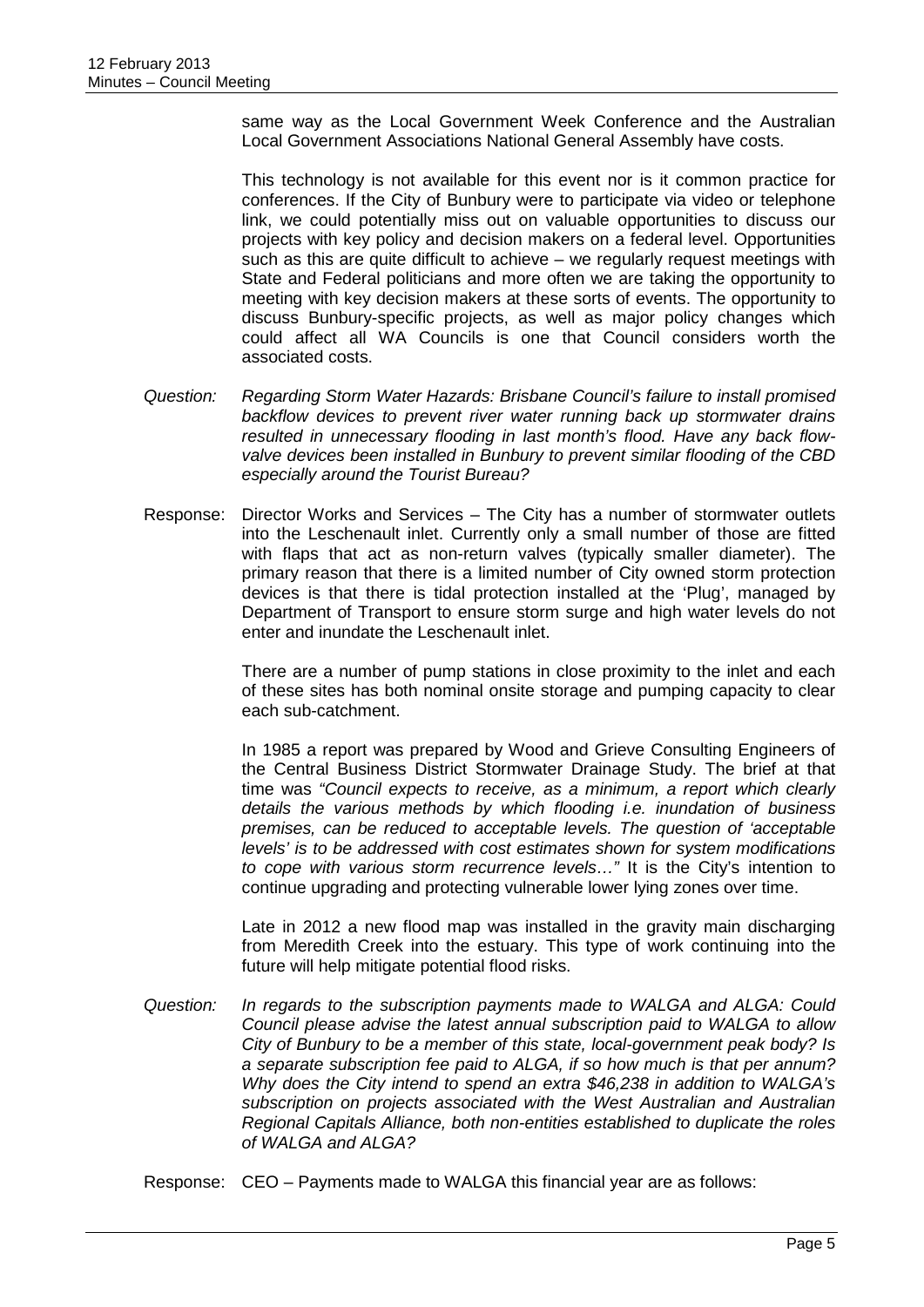| 1.             | <b>Association Membership</b>        | \$27,338.22 |
|----------------|--------------------------------------|-------------|
| $\mathcal{P}$  | <b>Annual Subs ROMAN</b>             | \$8,723.00  |
| 3 <sub>1</sub> | <b>Annual Subs Tax Service</b>       | \$1,919.50  |
| 4.             | <b>Annual Subs Local Law Service</b> | \$572.00    |
| .5.            | <b>Annual Subs Procurement</b>       | \$2,024.00  |
|                | TOTAL                                | \$40,576.72 |

The services provided by WALGA are vastly different to the opportunities provided by the Regional Capitals Alliance.

While WALGA's role is primarily to provide advice to Local Government on its operations and responsibilities, RCA aim to influence the decision makers on major policy matters, which are specific to regional capitals. RCA were convened to influence those at the federal level. As you can see, these two groups are distinctly different.

The payment to the Regional Capitals group incorporates funding towards specific research commissioned in partnership with UWA plus additional project funding.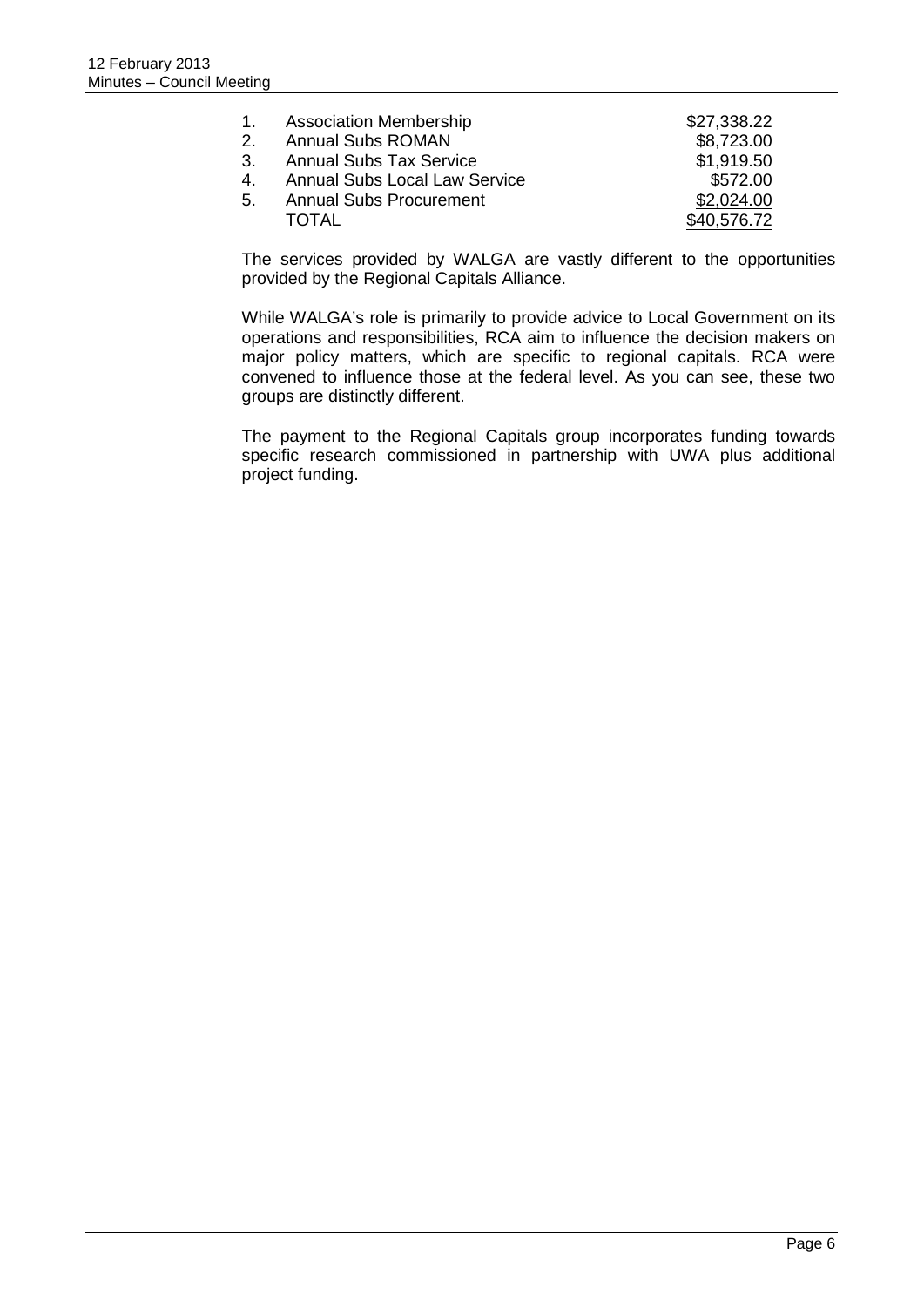# <span id="page-11-0"></span>**7. Confirmation of Previous Minutes and Tabling of Notes of Briefings and other Meetings under Clause 19.1**

### <span id="page-11-1"></span>*7.1 Minutes*

#### <span id="page-11-2"></span>**7.1.1 Council Meetings**

The minutes of the Ordinary meeting of the Bunbury City Council held 22 January 2013 have been circulated.

#### **Recommendation**

The minutes of the ordinary meeting of the Bunbury City Council held 22 January 2013 be confirmed as a true and accurate record.

#### **Outcome – Council Meeting 12 February 2013**

The recommendation (as printed) was moved Cr Kelly, seconded Cr Cook.

The Mayor put the motion to the vote and was adopted to become the Council's decision on the matter.

#### **Council Decision 32/13**

*The minutes of the ordinary meeting of the Bunbury City Council held 22 January 2013 be confirmed as a true and accurate record.*

CARRIED 12 votes "for" / nil votes "against"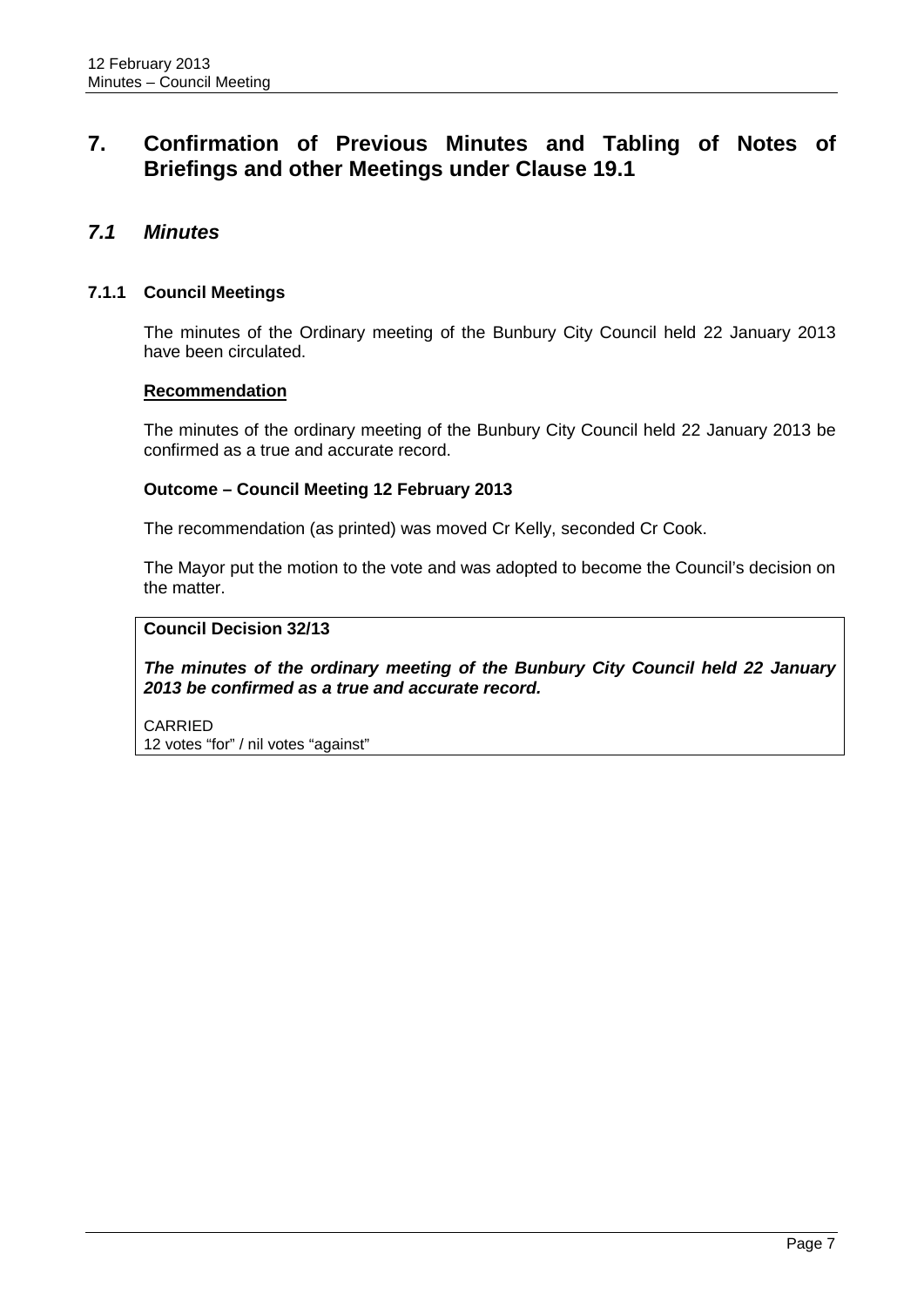#### <span id="page-12-0"></span>**7.1.2 Council Advisory Committees and Working/Project Groups**

| File Ref:            | Various                 |
|----------------------|-------------------------|
| Applicant/Proponent: | Internal Report         |
| <b>Author:</b>       | Various                 |
| <b>Executive:</b>    | Various                 |
| <b>Attachments:</b>  | Appendix MTBN-1, MTBN-2 |

#### **Council Committee Recommendation**

The following Advisory Committee Meeting Minutes listed in the report, be accepted and noted:

- 1. Title: Minutes Bunbury-Setagaya Sister Cities Committee Meeting (29/11/2012) Author: Jenni Brown, Administration Officer Setagaya File: A05259 Appendix:MTBN-1
- 2. Title: Minutes Community Environmental Reference Group Meeting (12/12/2012) Author: Ben Deeley, Team Leader Sustainability and Integrated Land Use Planning File: A05656 Appendix: MTBN-2

#### **Outcome – Council Committee Meeting 5 February 2013**

The recommendation (as printed) was moved Cr Leigh, seconded Cr Cook.

The Mayor put the motion to the vote and was adopted to become the Committee's recommendation on the matter.

#### **Outcome – Council Meeting 12 February 2013**

The Council Committee recommendation (as printed) was moved Deputy Mayor Cr Craddock, seconded Cr Leigh.

The Mayor put the motion to the vote and was adopted to become the Council's decision on the matter.

#### **Council Decision 33/13**

*The following Advisory Committee Meeting Minutes listed in the report, be accepted and noted:*

*1. Title: Minutes – Bunbury-Setagaya Sister Cities Committee Meeting (29/11/2012) Author: Jenni Brown, Administration Officer Setagaya File: A05259*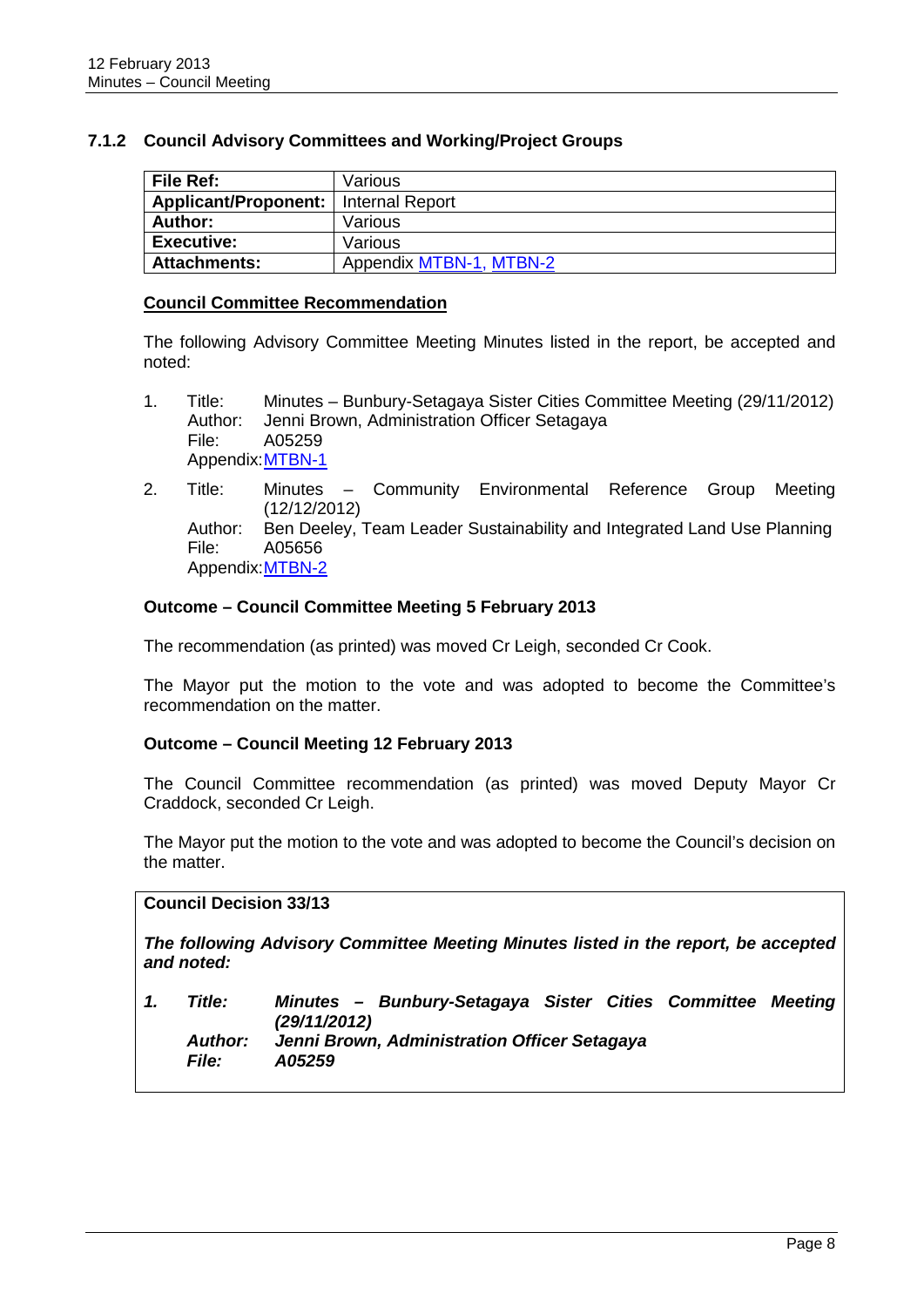| 2. | Title:<br><b>Author:</b><br><i>File:</i> | Minutes - Community Environmental Reference Group Meeting<br>(12/12/2012)<br>Ben Deeley, Team Leader Sustainability and Integrated Land Use<br><b>Planning</b><br>A05656 |
|----|------------------------------------------|--------------------------------------------------------------------------------------------------------------------------------------------------------------------------|
|    | <b>CARRIED</b>                           | 12 votes "for" / nil votes "against"                                                                                                                                     |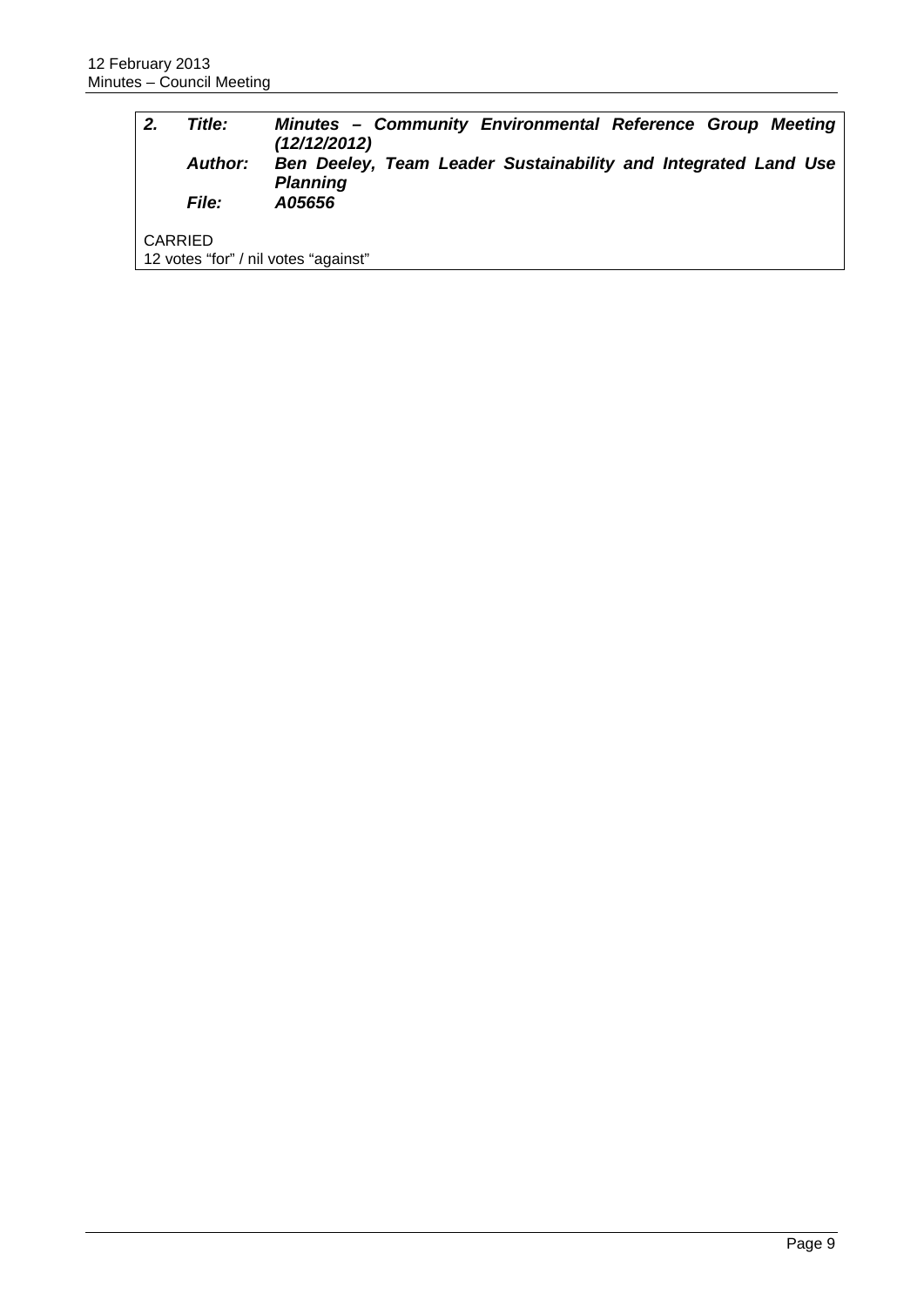## <span id="page-14-0"></span>**8. Presentations**

<span id="page-14-1"></span>*8.1 Petitions*

Nil

<span id="page-14-2"></span>*8.2 Presentations*

Nil

<span id="page-14-3"></span>*8.3 Deputations*

Nil

<span id="page-14-4"></span>*8.4 Council Delegates' Reports*

Nil

### <span id="page-14-5"></span>*8.5 Conference Delegates' Reports*

Nil

# <span id="page-14-6"></span>**9. Method of Dealing with Agenda Business**

Standing Order 5.5 permits the Council to adopt the recommendations "by exception" (en bloc). The Mayor put the matters listed in section 10 to be "adopted by exception" to the vote and the recommendations were adopted to become the Council's decision on those matters.

Pursuant to Standing Order 5.5, the Council *"adopted by exception"* (i.e. without discussion) those recommendations listed for items 10.1.2, 10.2.1, 10.2.2, 10.3.1 and 10.3.2.

Items 10.1.1, 10.4.1 and 10.4.2 of the meeting agenda were then discussed and voted on separately and in the order that they appeared on the agenda. The items voted "by exception" are listed first.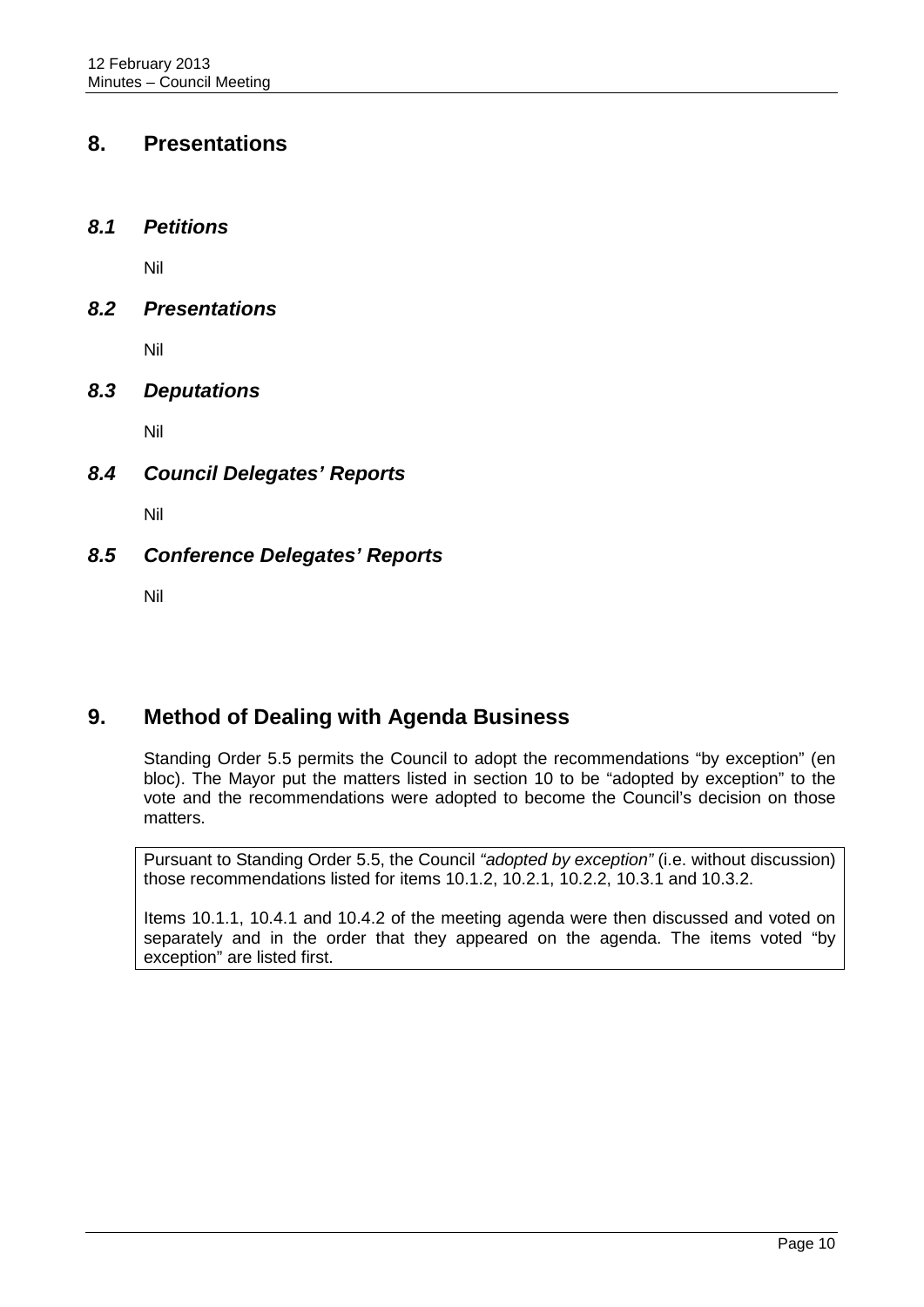# <span id="page-15-0"></span>**10. Reports**

#### <span id="page-15-1"></span>*10.1 Renaming of Music Room at the Bunbury Regional Art Gallery (was listed as item 10.1.2 on the meeting agenda)*

| File Ref:            | A00168                                                   |
|----------------------|----------------------------------------------------------|
| Applicant/Proponent: | Art Collection Management Committee                      |
| Author:              | Caroline Lunel, Arts Registrar/Curator                   |
| <b>Executive:</b>    | Stephanie Addison-Brown, Director Community and Customer |
|                      | <b>Services</b>                                          |
| <b>Attachments:</b>  | Nil                                                      |

#### **Summary**

The City of Bunbury Art Collection Management Committee would like to recognise the contributions made by Ron Middleton, who used to be a member of the Art Collection Management Committee by renaming the Bunbury Regional Art Galleries Music Room to the Ron Middleton Gallery.

#### **Council Committee Recommendation**

That Council support the renaming of the Music Room to the Ron Middleton Gallery.

#### **Background**

Ron Middleton was a member of the City of Bunbury Art Collection Management Committee for many years and as a volunteer and honorary treasurer he has made a large contribution to the Committee.

Mr Middleton is a long time Bunbury resident and has been named Bunbury Citizen of the year. His dedication and longstanding support has helped shape and enhance the City of Bunbury Art Collection.

Mr Middleton resigned from the Committee due to an illness later in life. The City of Bunbury Art Collection Management Committee has agreed and recommends renaming the Music Room gallery to the Ron Middleton Gallery to honour his services as a volunteer.

The City of Bunbury Heritage Officer has been consulted and there are no heritage issues in regards to the renaming.

#### **Council Policy Compliance**

There is no Council policy relevant to this item.

#### **Legislative Compliance**

There is no Legislative compliance relevant to this item.

#### **Officer Comments**

As the Arts Registrar/Curator for the City of Bunbury Art Collection and a member of the Art Collection Management Committee, I support the decision to rename the Music Room.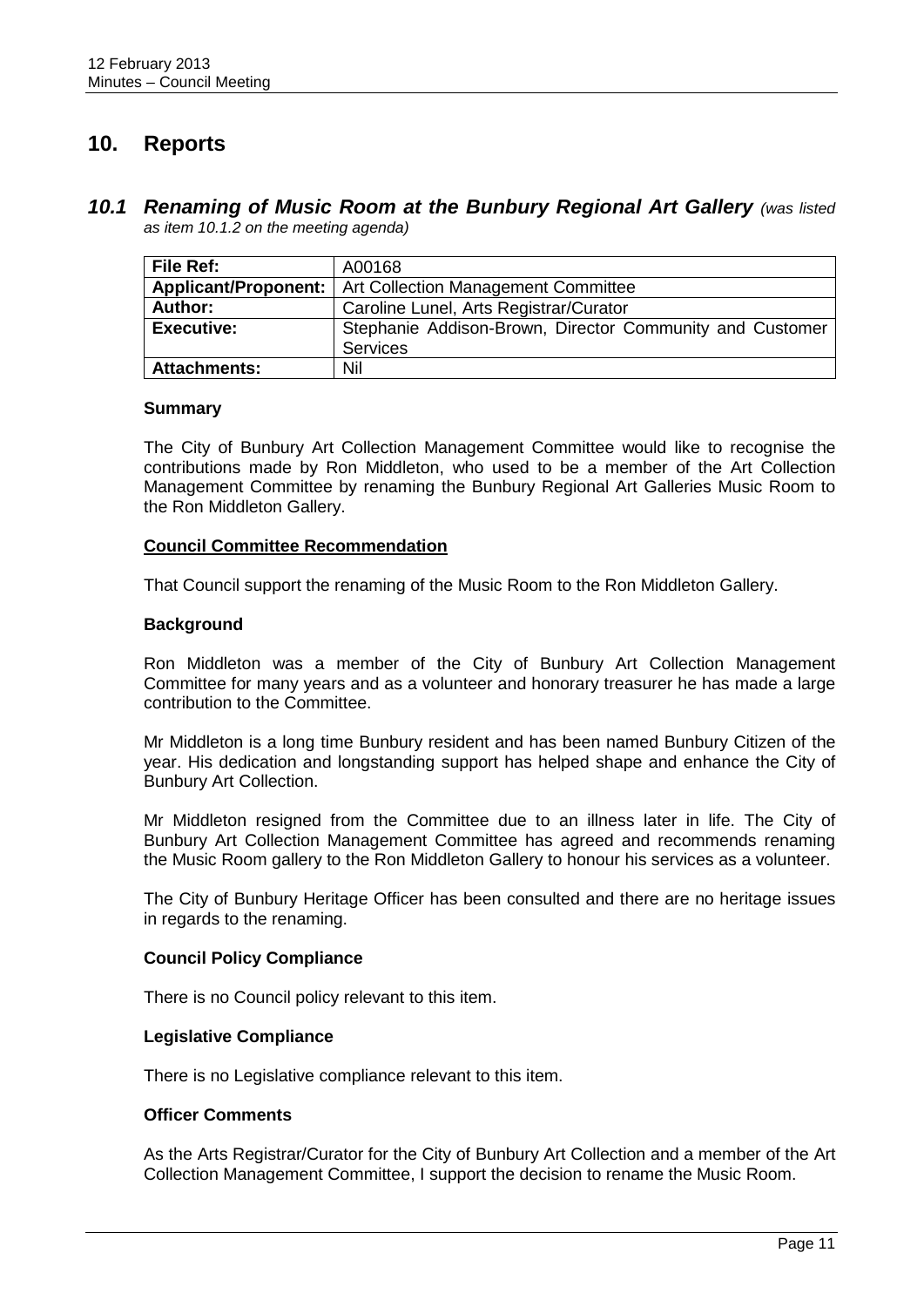#### **Councillor/Officer Consultation**

Consultation was undertaken with the Councillor Representatives of the Art Collection Management Committee at their meeting on 12 Dec 2012 who voted to support the above changes to rename the Music Room to the Ron Middleton Gallery.

#### **Outcome – Council Committee Meeting 5 February 2013**

Cr's Cook and Steck declared an interest in this item (see section 5). They remained in the chambers, took part in the discussion and voted on the item.

The recommendation (as printed) from the Advisory Committee was moved Deputy Mayor Cr Craddock, seconded Cr Leigh.

The Mayor put the motion to the vote and was adopted to become the Committee's recommendation on the matter.

#### **Outcome – Council Meeting 12 February 2013**

Pursuant to Standing Order 5.5 the recommendation (as printed) from the Council (Standing) Committee or Executive was moved Cr Leigh, seconded Cr Cook and adopted ('en bloc') to become the Council's decision on the matter.

#### **Council Decision 34/13**

*That Council support the renaming of the Music Room to the Ron Middleton Gallery.*

CARRIED 12 votes "for" / nil votes "against"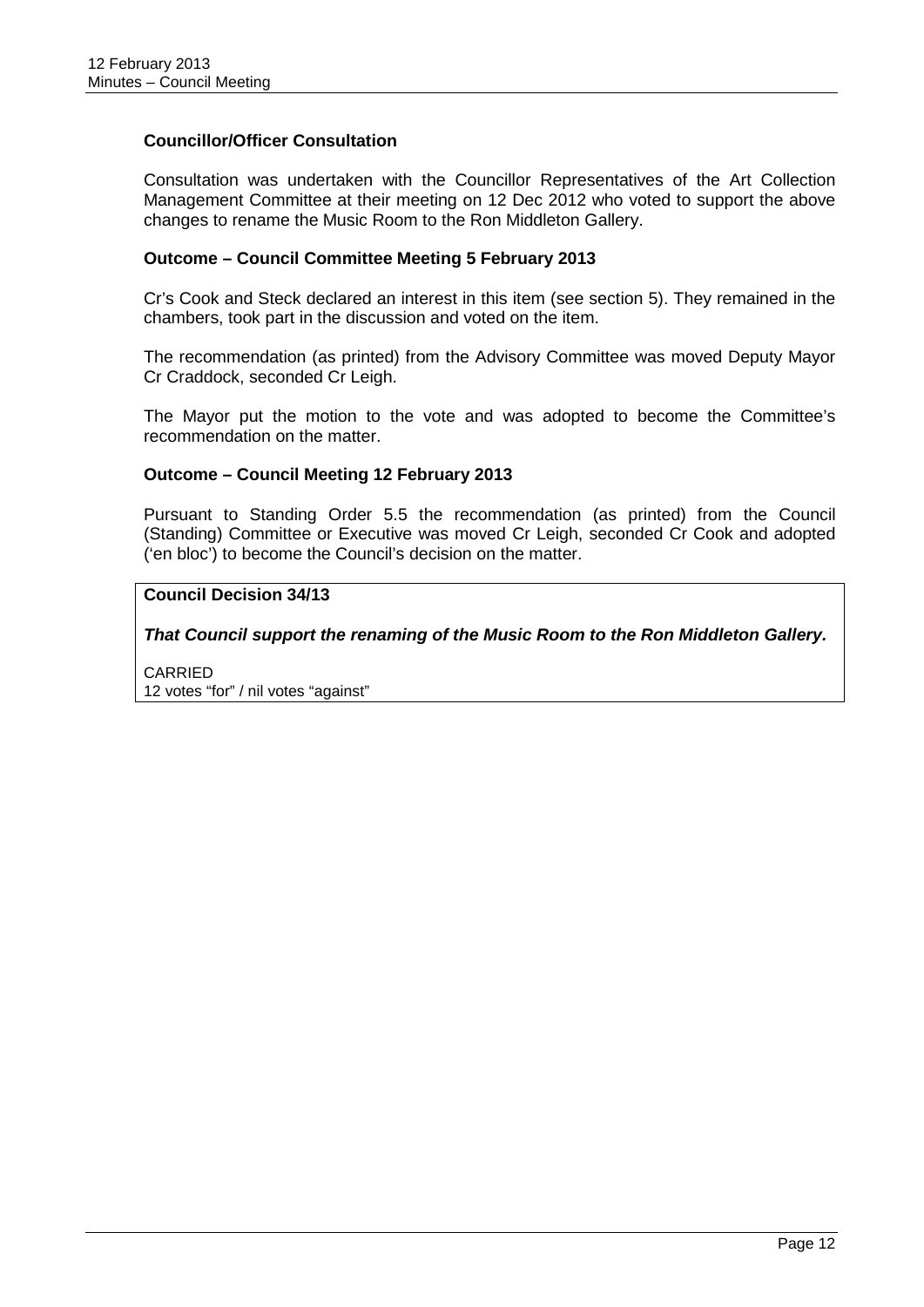#### <span id="page-17-0"></span>*10.2 Financial Management Report for the Period Ending 31 December 2012 (was listed as item 10.2.1 on the meeting agenda)*

| File Ref:                              | A02838                                     |  |
|----------------------------------------|--------------------------------------------|--|
| Applicant/Proponent:   Internal Report |                                            |  |
| Author:                                | David Ransom, Manager Finance              |  |
| Director:                              | Wayne Wright, Director Corporate Services  |  |
| <b>Attachments:</b>                    | Appendix DCS-1, DCS-2, DCS-3, DCS-4, DCS-5 |  |

#### **Summary**

The following comments are provided on the key elements of Council's financial performance.

- 1. Statement of Comprehensive Income (**attached** at Appendix DCS-1) Actual Financial Performance to 31 December 2012
	- Actual income of \$39.6M is \$201K less than the year-to-date budgeted income of \$39.8M. (refer explanation on next page).
	- Actual expenditure of \$18.8M is \$746K less than the year-to-date budgeted expenditure of \$19.6M, (refer explanation on next page).
	- Actual operating surplus of \$20.7M is \$545K more than the year-to-date budgeted operating surplus of \$20.2M.

#### 2. Balance Sheet (**attached** at Appendix DCS-3)

Council's Year-to-date and Forecast balances are as follows:

|                                                                     | Year-to-date | Forecast |
|---------------------------------------------------------------------|--------------|----------|
| Current Assets of \$46.7M includes:                                 |              |          |
| *<br>Cash and Investments                                           | \$36.5M      | \$14.4M  |
| $\star$<br>Rates                                                    | \$9.4M       | \$0.6M   |
| $\star$<br><b>Other Current Assets</b>                              | \$0.8M       | \$1.2M   |
| Current Liabilities of \$5.9M includes:                             |              |          |
| $\star$<br><b>Trade and Other Payables</b>                          | \$2.3M       | \$4.7M   |
| $\star$<br>Annual Leave and LSL Provisions                          | \$2.5M       | \$2.9M   |
| <b>Working Capital</b><br>(Current Assets less Current Liabilities) | \$40.8M      | \$7.0M   |
|                                                                     |              |          |
| Equity<br>(Total Assets less Total Liabilities)                     | \$247.6M     | \$229.3M |

- 3. Capital Works (**attached** at Appendix DCS-5)
	- Actual capital works of \$9.1M is \$5.3M less than the year-to-date budgeted capital works of \$14.4M, (refer explanation on next page).

### **Council Committee Recommendation**

The Financial Management Report for the period ending 31 December 2012 be received.

#### **Background**

In accordance with the provisions of Section 6.4 of the Local Government Act 1995 and Regulation 34 (1) of the Local Government (Financial Management) Regulations 1996, a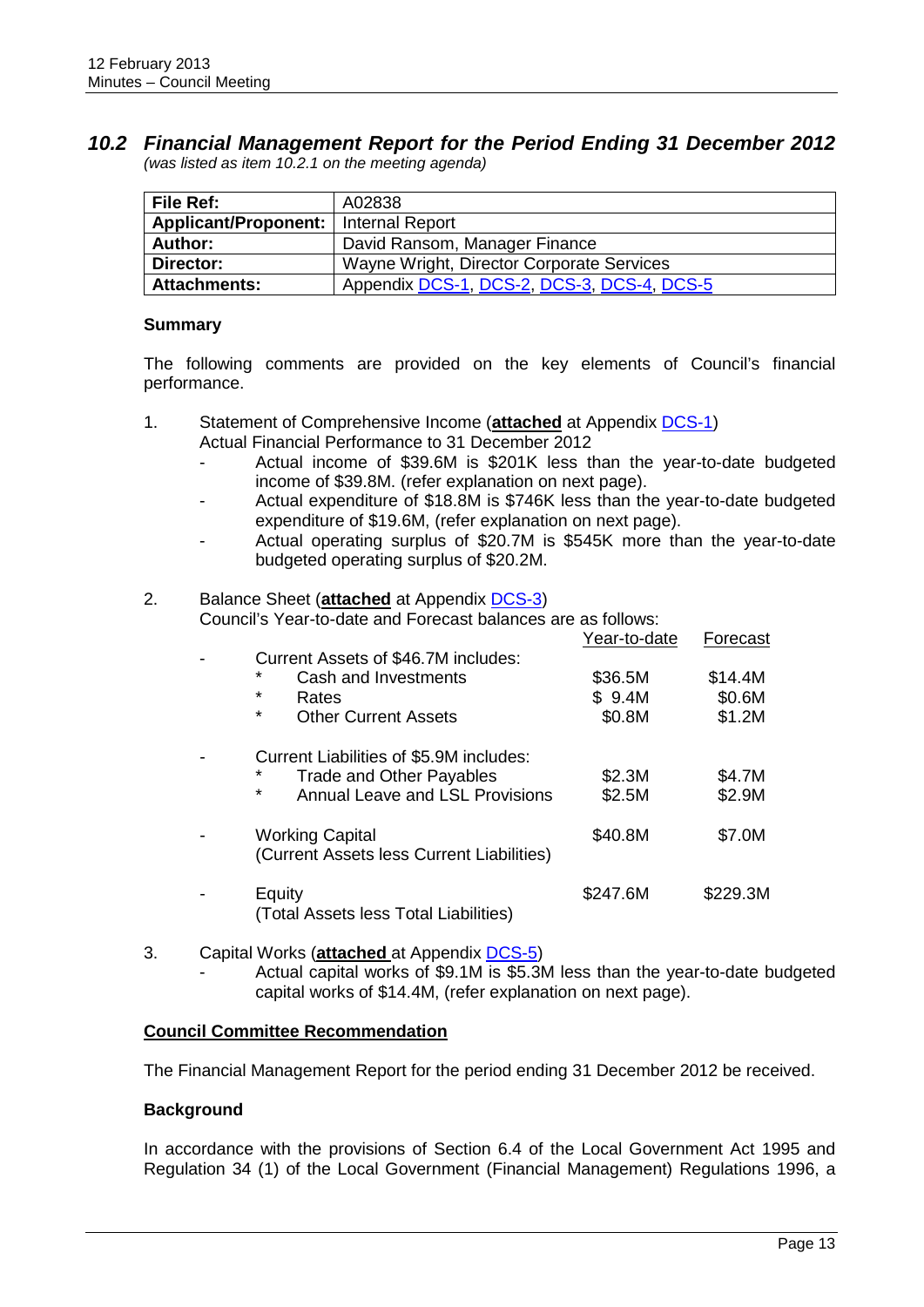Local Government is to prepare each month a Statement of Financial Activity (**attached** at Appendix DCS-2) reporting on the revenue and expenditure as set out in the annual budget under Regulations 22 (1) (d) for this month.

Councillors have also been provided with the following summaries in addition to the Statement of Financial Activity required under the Regulations:

- Statement of Comprehensive Income (**attached** at Appendix DCS-1)
- Balance Sheet (**attached** at Appendix DCS-3)
- Statement of Net Current Assets (**attached** at Appendix DCS-4)
- Capital Works Expenditure Summary (**attached** at Appendix DCS-5)

Summaries include end-of-year forecasts based on a monthly review of year-to-date income and expenditure for all accounts.

The following is an explanation of significant Operating and Capital variances:

|                                                       | <b>Actual to Budget</b> |
|-------------------------------------------------------|-------------------------|
|                                                       | Variance                |
| Operating Income                                      |                         |
| Grants and Subsidies - Budget year-to-date variation  | (\$242,963)             |
| due to timing of receipt of grant revenue for the     |                         |
| following projects:                                   |                         |
| \$56,000 Plan and Deliver Club Development Program    |                         |
| \$48,675 Deliver Natural Disaster Resilience Program  |                         |
| \$100,000 Upgrade Street Lighting - Picton Road       |                         |
| \$26,667 Upgrade Street Lighting - Blair Street       |                         |
|                                                       |                         |
| <b>Operating Expenditure</b>                          |                         |
| Materials and Contracts - Favourable variance mainly  | \$764,043               |
| due to timing of receipt of invoices.                 |                         |
| Other Expense - Favourable variance mainly due to     | \$186,115               |
| timing of receipt of invoices.                        |                         |
|                                                       |                         |
| Capital Income                                        |                         |
| Grants and Contributions for the Development of       | (\$1,387,537)           |
| Assets - Project milestones yet to be reached to      |                         |
| enable claiming of grant funds:                       |                         |
| \$200,000 Renew Sykes Boat Ramp and Jetty             |                         |
| \$120,000 Reconstruct Section of Parade Road          |                         |
| \$120,000 Upgrade Parade Road                         |                         |
| \$240,000 Construct Median Separation and Turning     |                         |
| <b>Lanes Picton Road</b>                              |                         |
| \$708,414 Construct Hay Park South Multisports        |                         |
| Pavilion                                              |                         |
| Interest Received on Capital Grants - Favourable      | \$42,354                |
| variance due to higher than expected investment funds |                         |
| held as at 31 December 2012.                          |                         |
| Proceeds on Disposal of Assets - Favourable variance  | \$143,700               |
| due to timing of vehicle disposals.                   |                         |
|                                                       |                         |
| <b>Capital Expenditure</b>                            |                         |
| Acquisition of Assets - Variance due to timing        | \$5,253,149             |
| variances of commencement and the progress of         |                         |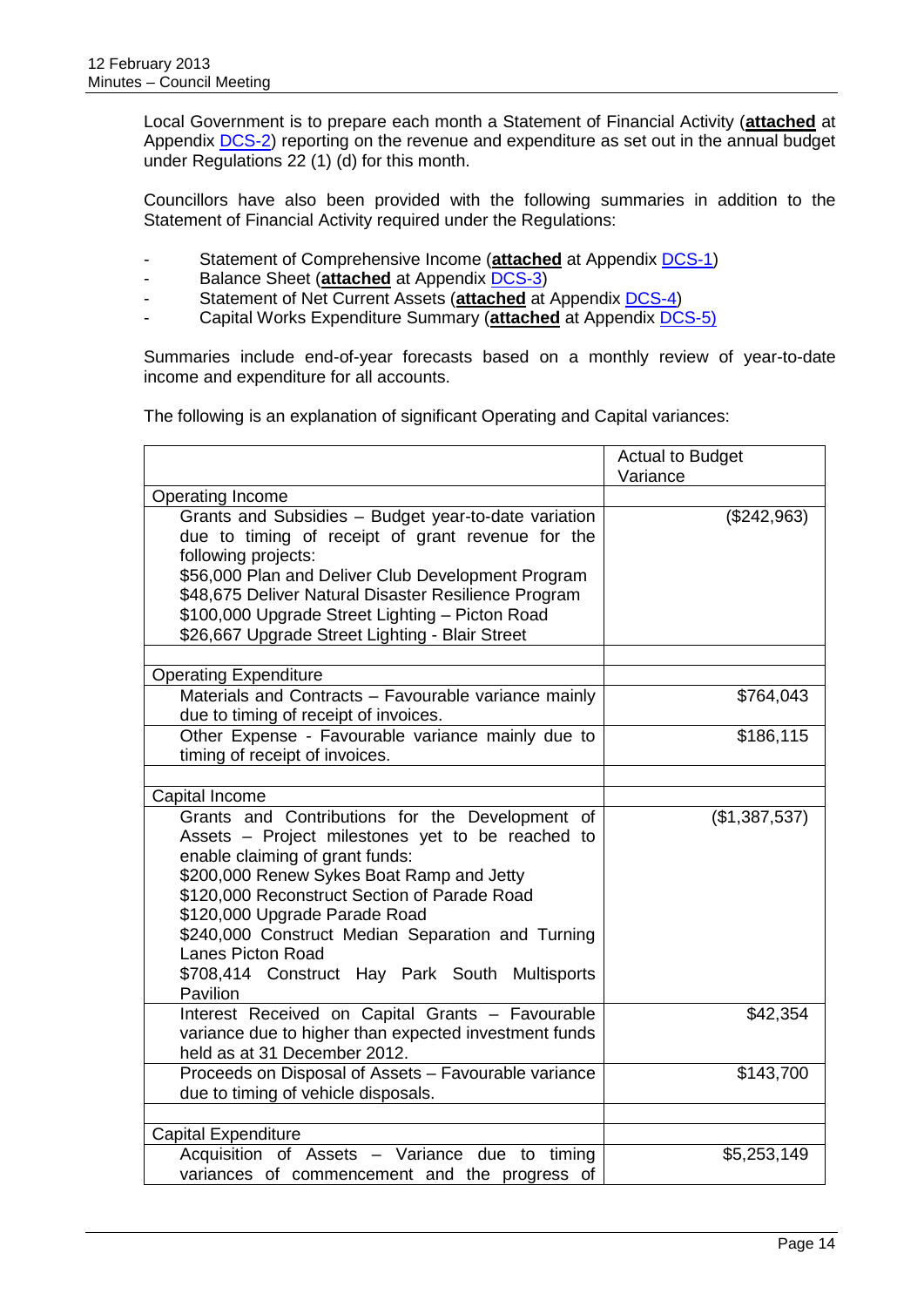| capital works projects than was originally forecast. To |
|---------------------------------------------------------|
| be adjusted as part of the February budget review.      |

#### **Outcome – Council Committee Meeting 5 February 2013**

The Executive recommendation (as printed) was moved Deputy Mayor Cr Craddock, seconded Cr Cook.

The Mayor put the motion to the vote and was adopted to become the Committee's recommendation on the matter.

#### **Outcome – Council Meeting 12 February 2013**

Pursuant to Standing Order 5.5 the recommendation (as printed) from the Council (Standing) Committee or Executive was moved Cr Leigh, seconded Cr Cook and adopted ('en bloc') to become the Council's decision on the matter.

#### **Council Decision 35/13**

*The Financial Management Report for the period ending 31 December 2012 be received.*

CARRIED 12 votes "for" / nil votes "against"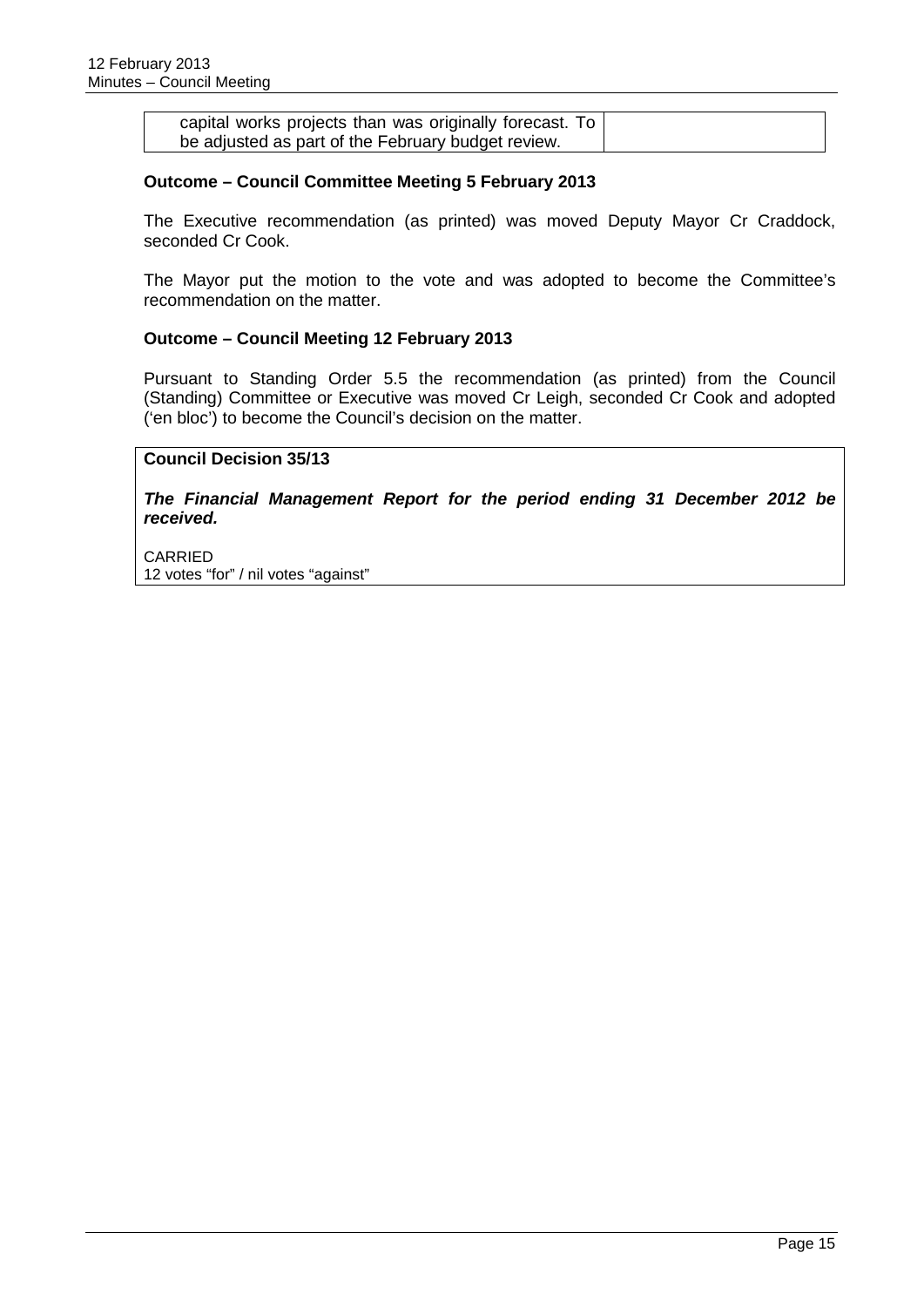### <span id="page-20-0"></span>*10.3 Proposed Deed of Lease – Bunbury-Harvey Regional Council – Lease over Landfill Site, Lot 45 Stanley Road, Leschenault (was listed as item 10.2.2 on the meeting agenda)*

| <b>File Ref:</b>     | F00075                                    |
|----------------------|-------------------------------------------|
| Applicant/Proponent: | <b>Bunbury-Harvey Regional Council</b>    |
| <b>Author:</b>       | Jane Porter, Senior Property Officer      |
| <b>Executive:</b>    | Wayne Wright, Director Corporate Services |
| <b>Attachments:</b>  | Appendix DCS-6                            |

#### **Summary**

The Bunbury-Harvey Regional Council ("BHRC") seeks approval from the City of Bunbury and Shire of Harvey, for a new Lease over the Stanley Road Landfill Facility located at Lot 45 Stanley Road in Leschenault. The lease over the land expired on 30 November 2012. A location plan is **attached** at Appendix DCS-6.

#### **Council Committee Recommendation**

Council agrees to grant a new Deed of Lease to Bunbury-Harvey Regional Council over Lot 45 Stanley Road, Leschenault for use as a Landfill site for a period of five (5) years, subject to the terms and conditions as specified in the report, and the following:

1. Advertising in accordance with the provisions of Section 3.58 of the Local Government Act 1995.

#### **Background**

The Bunbury-Harvey Regional Council has requested a five (5) year extension on Lot 45 Stanley Road with the condition of payment based rebates to member councils of \$10 per tonne of waste delivered to the landfill site.

The payment model works well as long as the member Councils are able to bring waste to site, this could however come into debate when the current licence to landfill at Stanley Road expires in December 2013. The BHRC are currently seeking an extension to the landfill licence through the Department of Conservation ("DEC") for a further two (2) to three (3) years. The approval process is protracted and may take some time to finalise.

Given the timing and uncertainty of the Department of Conservation decision the proposal is to extend the lease on the current arrangements until December 2013 and then review the lease with a view of a further extension based on tonnage rebate given that the DEC have extended the landfill licence. If no landfill licence is granted then the BHRC will look at a mandatory figure to cover the lease as a waste transfer station only.

The lease site at Lot 45 Stanley Road is jointly owned by the City of Bunbury (90%) and the Shire of Harvey (10%). The land is Lot 45 on Plan 17161 as contained in Certificate of Title Volume 1850 Folio 63. All domestic and commercial waste collected within the City of Bunbury and Shire of Harvey is delivered to the landfill facility on the site for processing and disposal. The land is leased by the Bunbury-Harvey Regional Council ("BHRC") which was formed in 1990 and receives funding from the City of Bunbury and Shire of Harvey.

The objectives of the BHRC are:

The orderly and efficient treatment, storage and disposal of waste.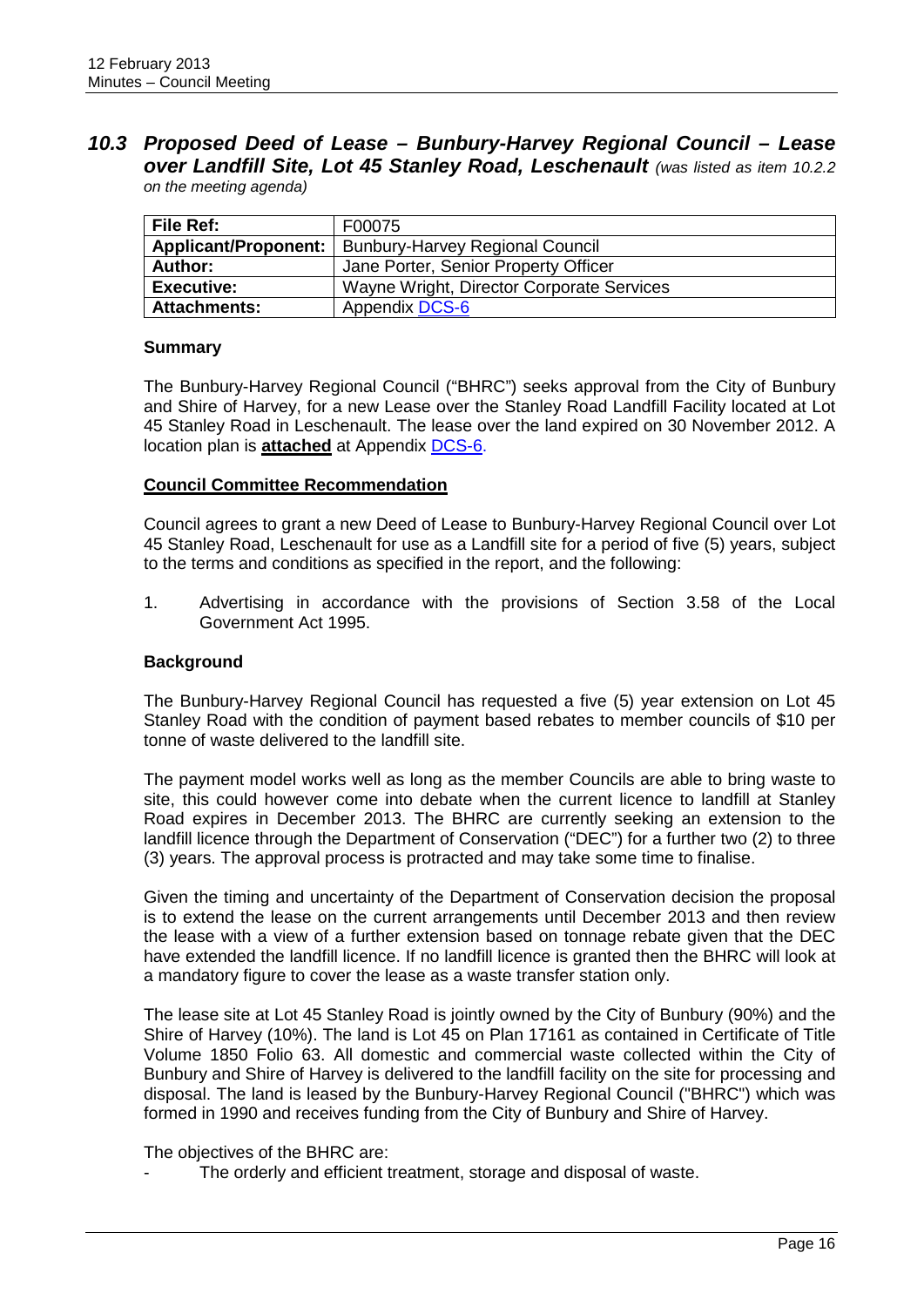- The provision and maintenance of machinery & equipment for the above purpose.
- Charge fees in regard to the above.
- Provide representation to the WA Waste Disposal Advisory Council.

The BHRC comprises representatives from both member municipalities together with a Chief Executive Officer. The City holds the right to chair the BHRC.

#### **Council Policy Compliance**

There are no Council Policies applicable to the proposal.

#### **Legislative Compliance**

In accordance with Regulation 30(1)(c)(iii) of the Local Government (Functions and General) Regulations 1996, the Council is exempt from the requirements of Section 3.58 of the Local Government Act 1995 as the land is disposed to the BHRC.

#### **Officer Comments**

The Lease will be subject to the Department of Environment and Conservation granting an extension of Licence for Landfill on 12 December 2013.

Should a new Licence not be granted by the Department of Environment and Conservation the Landfill will cease and by Default the current rent will no longer be applicable. A new rent payable will be discussed and agreed to by the City of Bunbury, Shire of Harvey and the Bunbury-Harvey Regional Council.

#### **Analysis of Financial and Budget Implications**

On 5 November 2003, the (then) Office of the Valuer General advised that a fair market rental for the site would be \$45,000 per annum excluding GST.

New information received from the Valuation Services Section of the Department for Planning and Infrastructure, now advises that a fair market rental value for the site would be \$56,000 per annum (excluding GST).

Council has not previously levied a lease fee for the lease of the land to the BHRC.

#### **Economic, Social, Environmental and Heritage Issues**

There are no economic, social or heritage issues to consider.

#### **Environmental Issues**

The waste disposal site is managed in accordance with a DEC Licence and associated statutory requirements that protect the local environment.

BSD Consultants prepared a "Future Directions" strategy for the Stanley Road site in June 2003. This report outlines a strategy to fill and cap the existing landfill pits (or cells) which will take some years to complete. In the meantime, Council Officers have requested that no new cells be commenced without the City Council's consent first being received. Discussions are also about to commence with local governments abutting the City of Bunbury, to explore the possibility of establishing a new regional council that will provide waste management services for the entire region.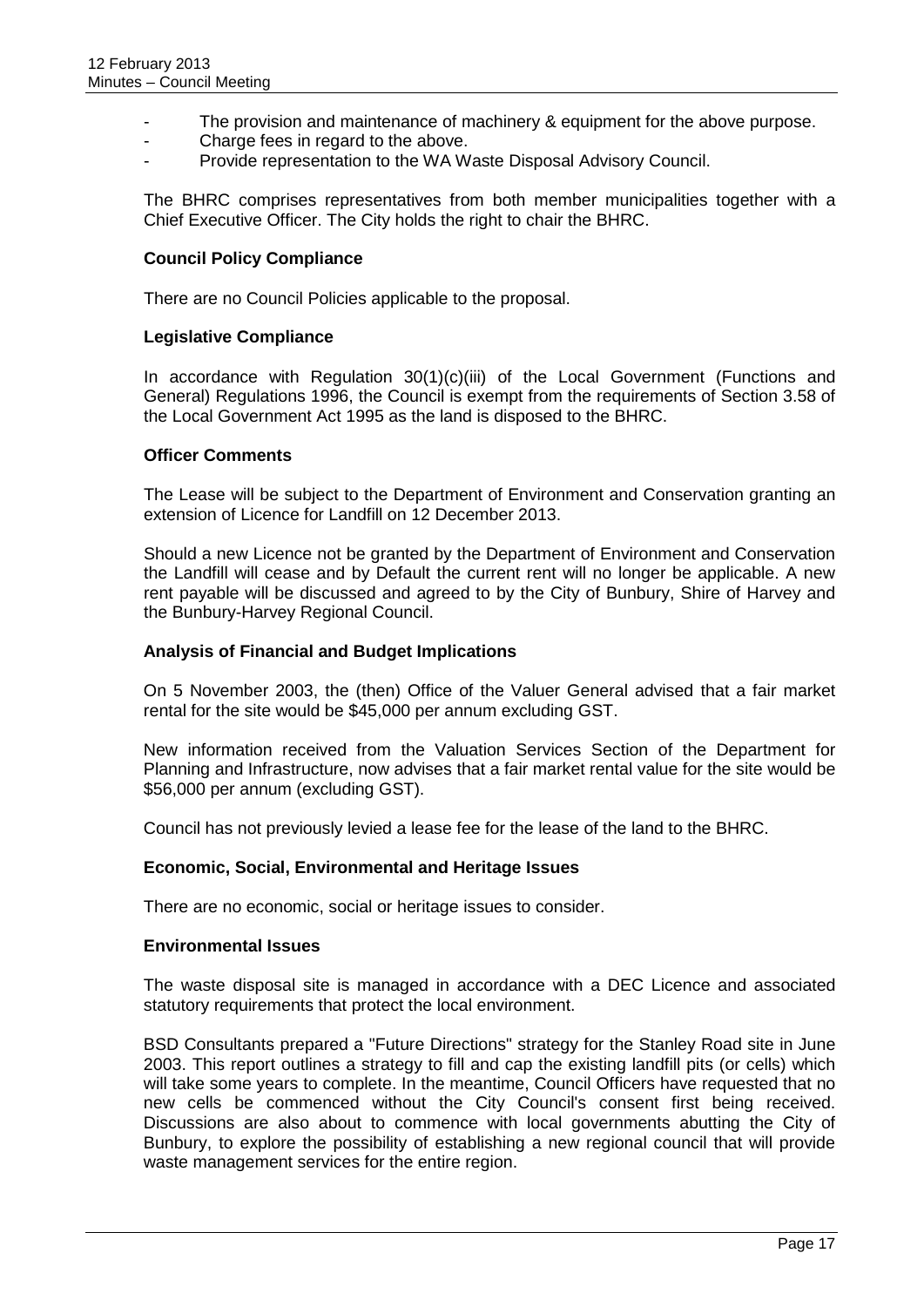#### **Community Consultation**

Regulation 30(1)(c)(iii) of the Local Government (Functions and General) Regulations 1996 exempts the City of Bunbury from the requirements of Section 3.58 of the Local Government Act 1995, as the land is disposed to the BHRC.

#### **Councillor/Officer Consultation**

The BHRC supports the extension of the lease to 31 January 2016 and has mutually agreed to the market rental value proposed.

#### **Strategic Relevance**

The draft Community Strategic Plan Goal 3: Sustainable Natural and Built Environment objective 3.5 refers:

*'We will ensure that economic development and growth does not come at a cost to the environment and lifestyle that our community values.*

*Effective waste collection, recycling and disposal services will continue to be priority and Council will actively seek innovative solutions to manage waste.'*

#### **Life-cycle Maintenance Costs (Capital Works Projects Only)**

Not Applicable.

#### **Delegation of Authority**

The Chief Executive Officer has the delegated authority of the Council to negotiate the terms and conditions of leases and licences over Council property subject to the terms and conditions being presented to Council for endorsement before documentation is finalised.

It is proposed that the Chief Executive Officer proceed with preparation of the Deed document.

#### **Relevant Precedents**

Council has previously agreed to extend the lease to 30 November 2012.

#### **Outcome – Council Committee Meeting 5 February 2012**

Cr's Cook, Jones and McNeill declared an interest in this item (see section 5). They remained in the chambers, participated in the discussion and voted on the item.

The Executive recommendation (as printed) was moved Cr Jones, seconded Cr Steck.

The Mayor put the motion to the vote and was adopted to become the Committee's recommendation on the matter.

#### **Outcome – Council Meeting 12 February 2013**

Pursuant to Standing Order 5.5 the recommendation (as printed) from the Council (Standing) Committee or Executive was moved Cr Leigh, seconded Cr Cook and adopted ('en bloc') to become the Council's decision on the matter.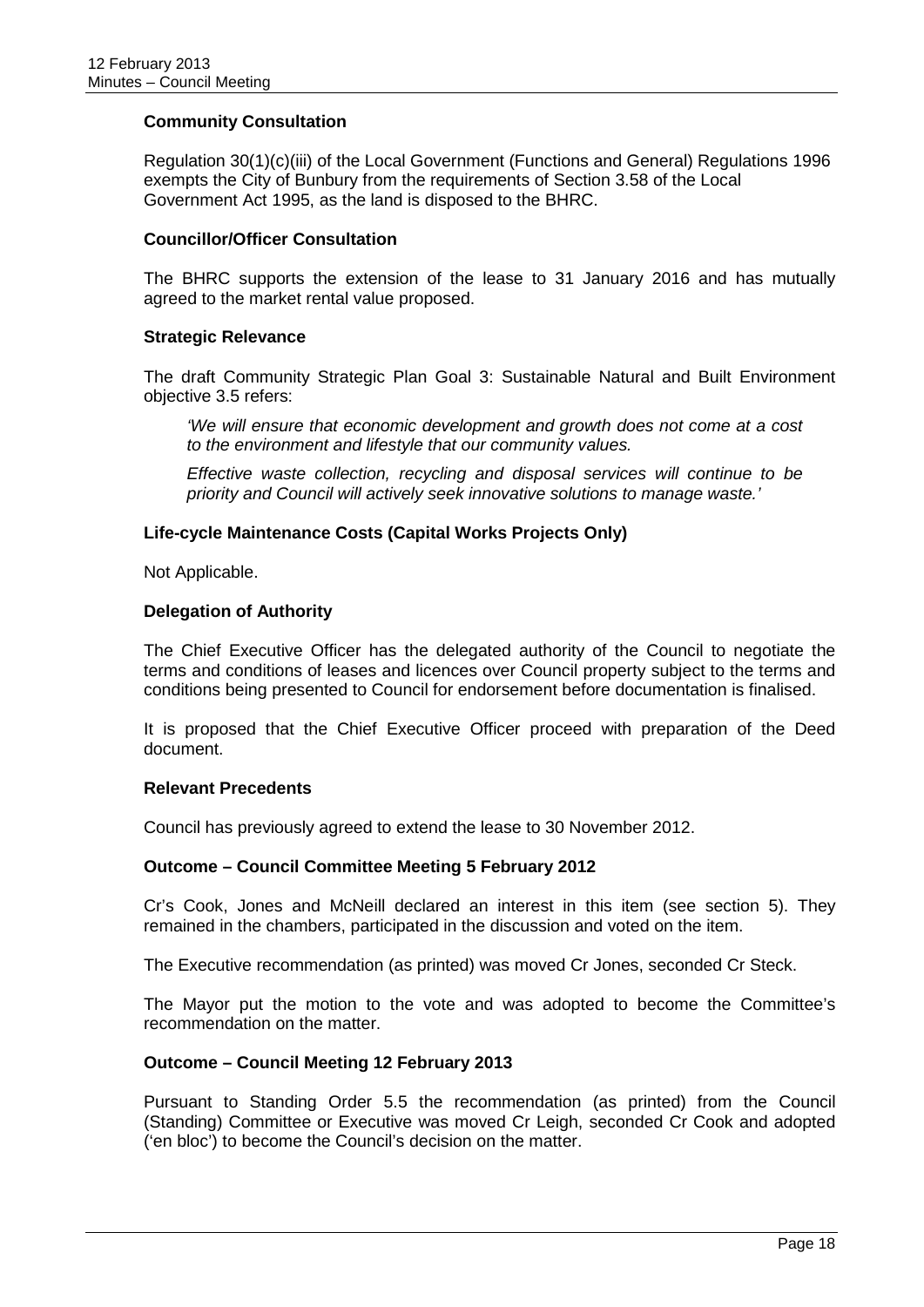#### **Council Decision 36/13**

*Council agrees to grant a new Deed of Lease to Bunbury-Harvey Regional Council over Lot 45 Stanley Road, Leschenault for use as a Landfill site for a period of five (5) years, subject to the terms and conditions as specified in the report, and the following:*

*1. Advertising in accordance with the provisions of Section 3.58 of the Local Government Act 1995.*

CARRIED 12 votes "for" / nil votes "against"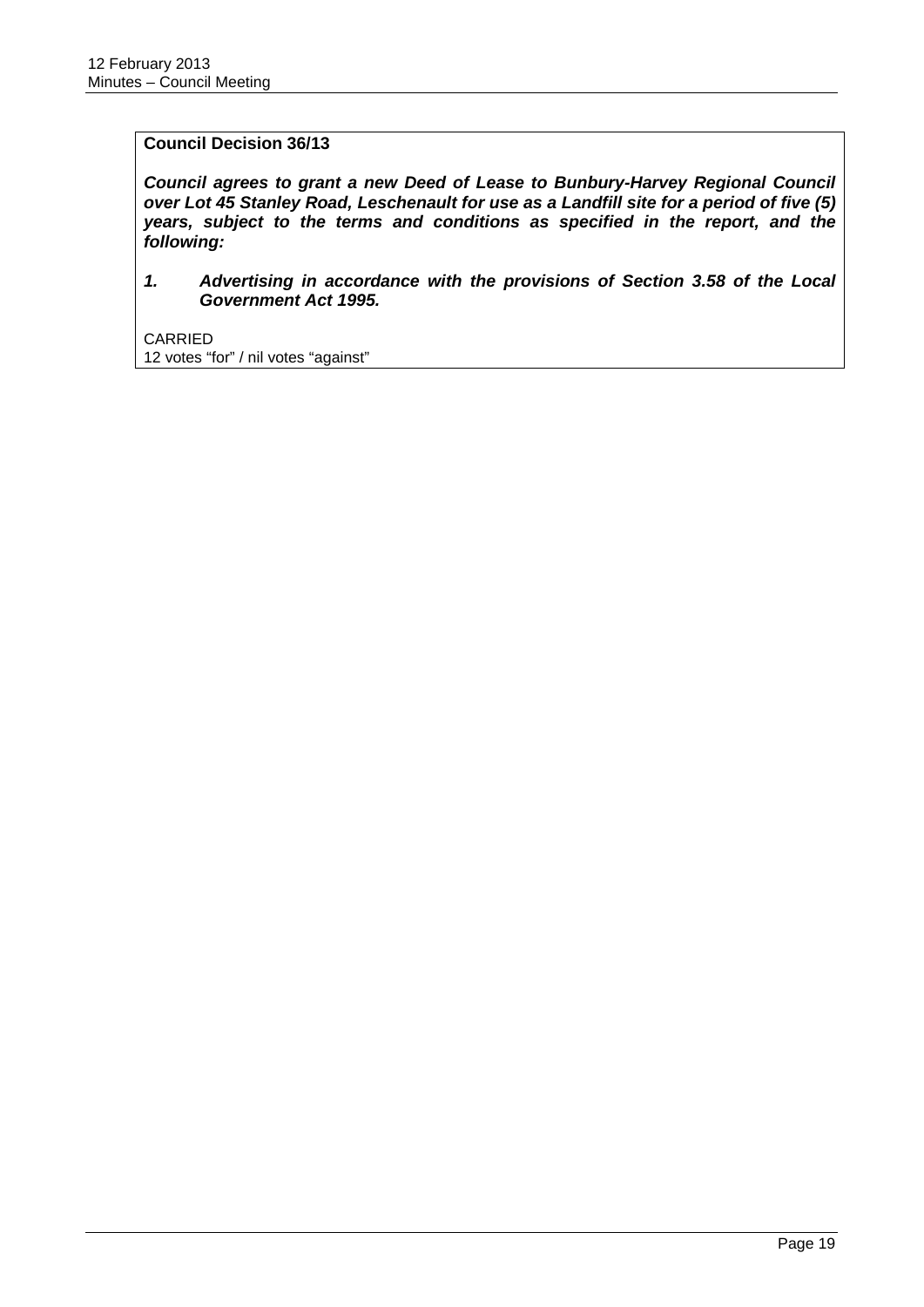#### <span id="page-24-0"></span>*10.4 Development Assessment Panels – Local Government Nominations (was listed as item 10.3.1 on the meeting agenda)*

| File Ref:                              | A04208                                                     |
|----------------------------------------|------------------------------------------------------------|
| Applicant/Proponent:   Internal Report |                                                            |
| Author:                                | Thor Farnworth, Manager Sustainability and Integrated Land |
|                                        | Use Planning                                               |
| <b>Executive:</b>                      | Thor Farnworth, Acting Director Planning and Development   |
|                                        | <b>Services</b>                                            |
| <b>Attachments:</b>                    | <b>Appendix DPDS-1</b>                                     |

#### **Summary**

Under regulation 26 of the *Planning and Development (Development Assessment Panels) Regulations 2011*, the City of Bunbury is requested by the Director General, Development Assessment Panels, to nominate four (4) elected members of the Council, comprising two (2) local government members and two (2) alternate local government members to sit on the local Development Assessment Panel (DAP) as and when required. Nominations are required to be put forward by no later than 15 February 2013, using the **attached** DAP Nomination Form (at Appendix DPDS-1).

It should be noted that nominations for the four (4) local governments DAP nominees must be supported by a curriculum vitae in addition to the following mandatory information of: name; address; email; mobile and land line telephone numbers; date of birth; employer(s); position(s).

The Mayor has indicated that he wishes to remain as a member of the DAP.

#### **Council Committee Recommendation**

That Council nominates the following four (4) Councillors as its nominees for local government members on the South West Joint Development Assessment Panel as determined accordingly:

- (a) Mayor David Smith (member);
- (b) Cr Murray Cook (member);
- (c) Cr Neville McNeill (alternate member); and
- (d) Cr Michelle Steck (alternate member).

#### **Background**

On 1 July 2011, fifteen DAPs came into operation in order to determine development applications that meet set type and value thresholds (e.g. is of a class prescribed under section 171A(2)(a) of the *Planning and Development Act 2005* and has an estimated cost of \$3 million or more but less than \$7 million for optional DAP applications, or \$7 million and greater for mandatory DAP applications).

Under the *Planning and Development Act 2005*, development applications of a prescribed class or kind must be determined by a DAP as if the DAP were the responsible authority under the relevant planning instrument, such as the local planning scheme or region planning scheme. Under the Act and associated DAP regulations, applications that meet the prescribed type and value thresholds cannot be determined by a local government or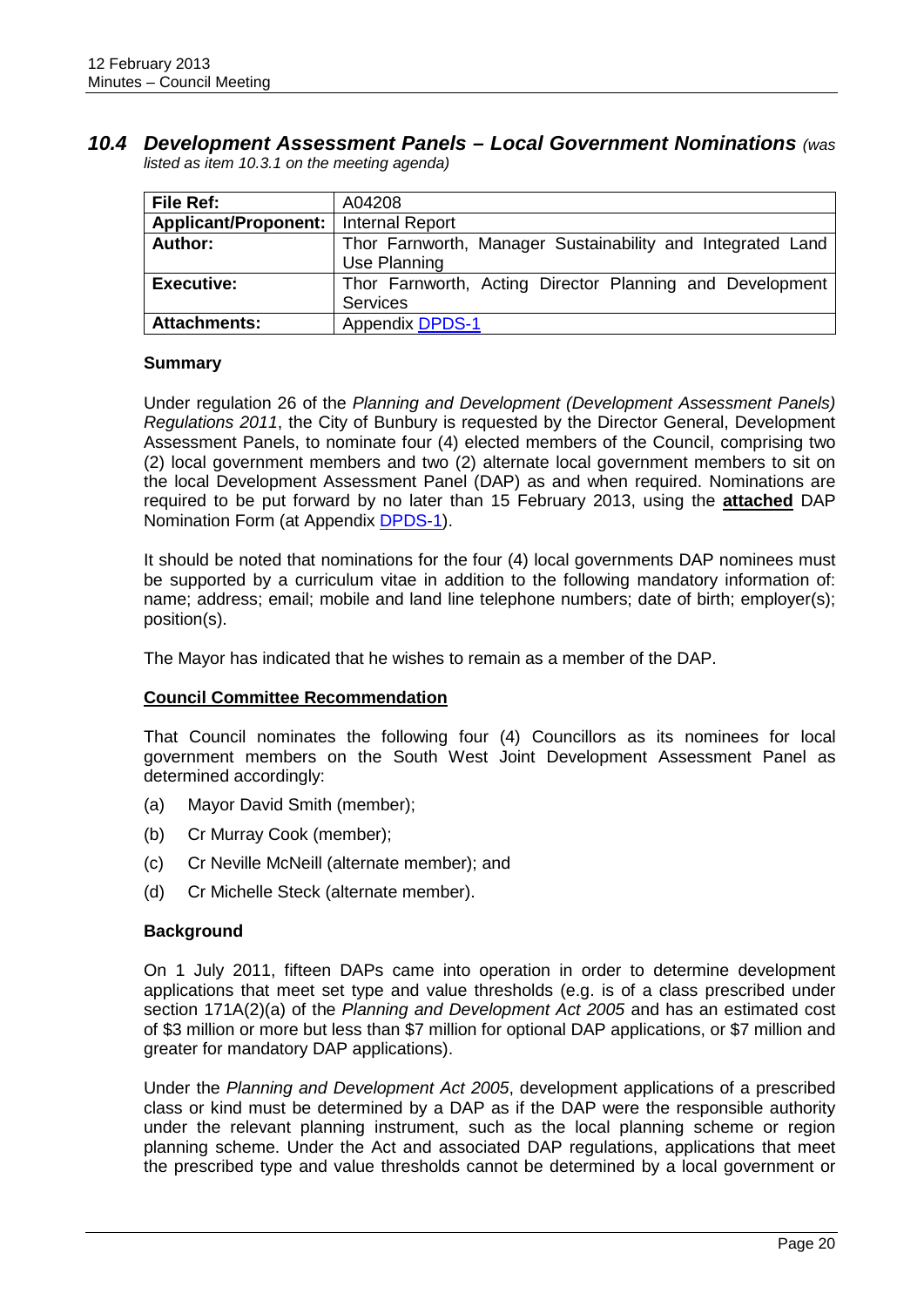the Western Australian Planning Commission (WAPC).

There are two different types of DAPs:

- 1. Local Development Assessment Panels (LDAPs), which serves only one local government within its boundary area, as it is deemed to be a high-growth local government with enough development to support its own DAP (i.e. the City of Perth is currently the only LDAP); and
- 2. Joint Development Assessment Panels (JDAPs), which service two or more local governments, of which there are 14 JDAPs in Western Australia.

The South West JDAP covers the following local government areas:

- Augusta-Margaret River
- Boyup Brook
- Bridgetown-Greenbushes
- **Bunbury**
- **Busselton**
- **Capel**
- **Collie**
- **Dardanup**
- Donnybrook-Balingup
- **Harvey**
- Manjimup
- Nannup.

Each DAP comprise five members: three (3) specialist members, one of which is the presiding member, and two (2) local government members. The role of DAP members is to determine development applications through consistent, accountable, and professional decision-making. Presently, the City of Bunbury's local government members are:

- (a) Mayor David Smith (Member);
- (b) Cr Stephen Craddock (Member);
- (c) Cr Karen Steele (Alternate Member); and
- (d) Cr Judith Jones (Alternate Member).

The Director General of DAPs has advised the City of Bunbury in correspondence received on 14 January 2013, that appointments of all local government DAP members expire on 26 April 2013. Members whose term has expired will be eligible for re-consideration at this time.

An expression of interest for DAP specialist members was advertised in the West Australian on 8 and 12 December, 2012 and in regional newspapers in the week commencing 10 December 2012. Nominations for specialist members closed on Friday 25 January, 2013. Nominations for local government members will close on Friday 15 February, 2013.

Following receipt of all local government nominations, the Minister for Planning will consider and appoint all nominees for up to a two (2) year term, expiring on 26 April 2015. All appointed local members will be placed on the local government member register and advised of DAP training dates and times. It is a mandatory requirement, pursuant to the DAP regulations, that all DAP members attend training before they can sit on a DAP and determine applications. Local government representatives who have previously been appointed to a DAP and have received training are not required to attend further training.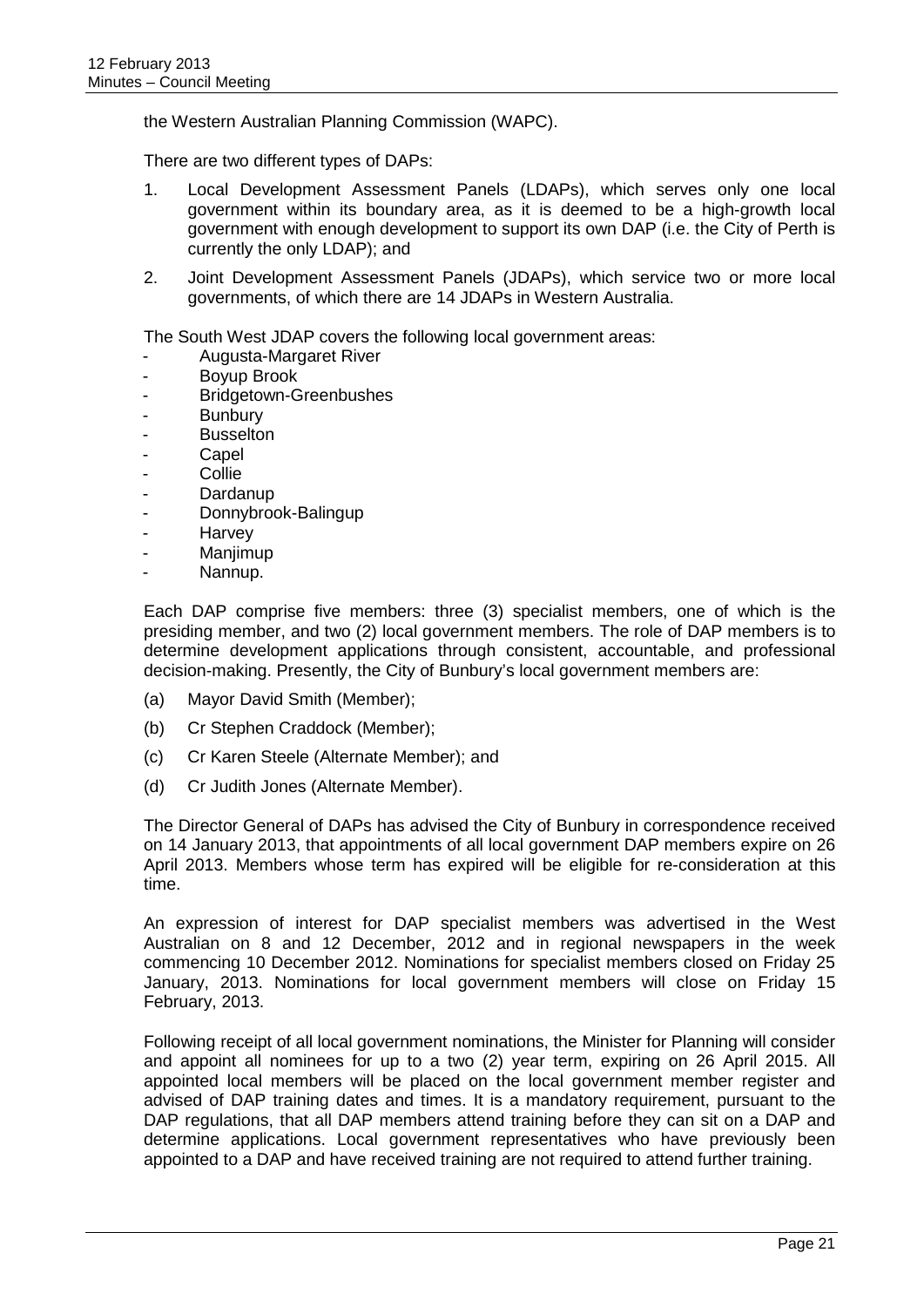Local government elections may result in a change to local DAP membership if current councillors, who are DAP members, are not re-elected. In this instance, the alternate local DAP members will take the place of the former local DAP members. If both local and alternative local members are not re-elected, the local government will need to re-nominate for the Minister's consideration of appointment.

Local DAP members are entitled to be paid for their attendance at DAP training and at DAP meetings, unless they fall within a class of persons excluded from payment.

Members who are not entitled to payment of sitting, training and State Administrative Tribunal attendance fees include Federal, State and local government employees, active or retired judicial officers and employees of public institutions. These DAP members are not entitled to be paid without the Minister's consent, and such consent can only be given with the prior approval of Cabinet. This position is in accordance with Premier's Circular – State Government Boards and Committees Circular (2010/02). Further information, including<br>DAP location maps and the Premier's Circular, is available online at DAP location maps and the Premier's Circular, is available online at [http://daps.planning.wa.gov.au](http://daps.planning.wa.gov.au/)

Local representation is vital to DAPS. If no nominations are received by 28 March, 2013, regulation 26 of the *Planning and Development (Development Assessment Panels) Regulations 2011*, enables the Director General to include on the local government register a person who is an eligible voter of your local government district and who has relevant knowledge or experience that will enable that person to represent the interest of the local community of your district.

#### **Council Policy Compliance**

Not applicable.

#### **Legislative Compliance**

The nomination of local government members to the South West JDAP is in accordance with the *Planning and Development Act 2005* and associated *Planning and Development (Development Assessment Panels) Regulations 2011*.

#### **Officer Comments**

Not applicable.

#### **Analysis of Financial and Budget Implications**

Not applicable.

#### **Community Consultation**

Not applicable.

#### **Councillor/Officer Consultation**

Not applicable.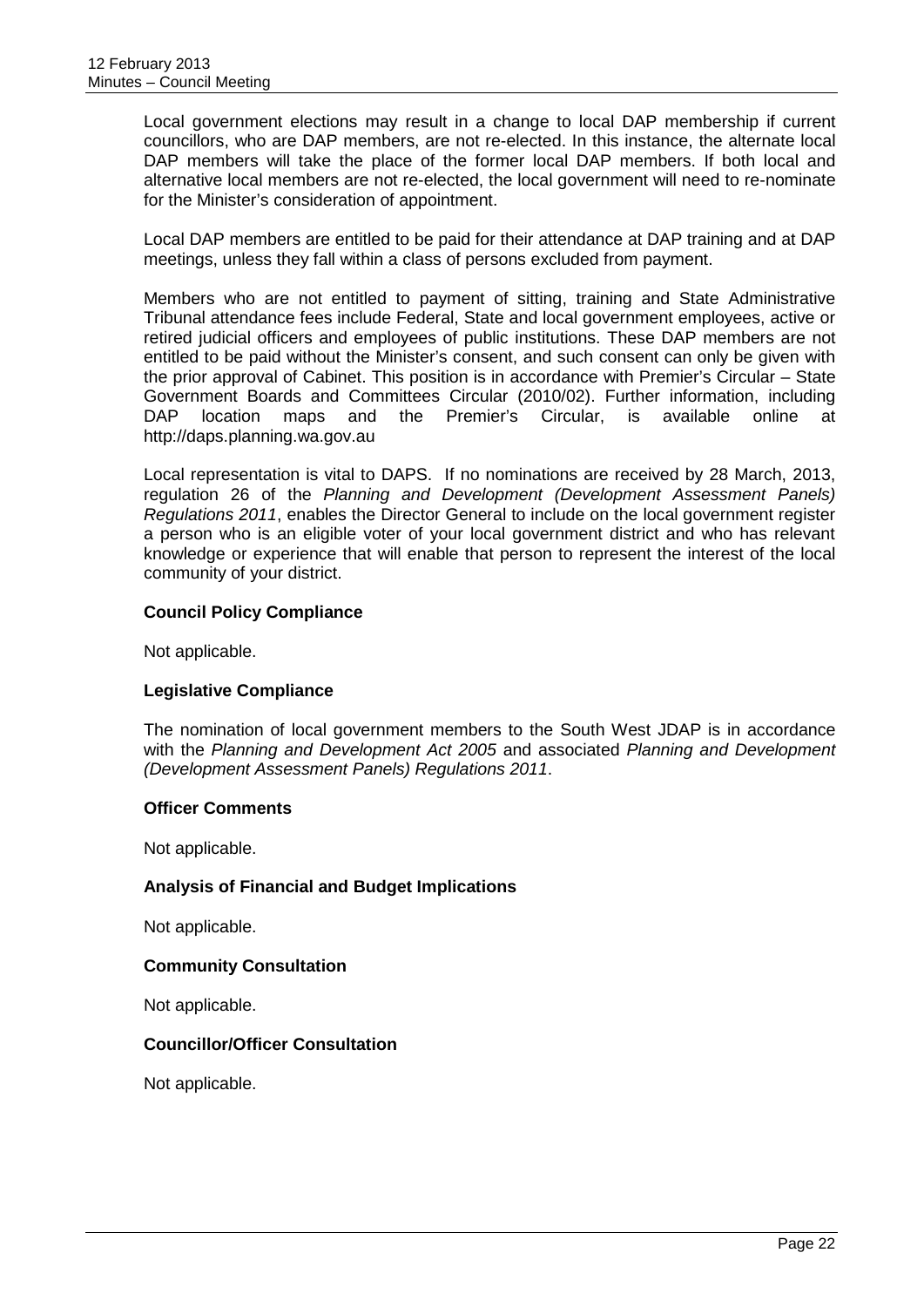#### **Outcome – Council Committee Meeting 5 February 2013**

The Executive recommendation (as printed) was moved Cr Leigh, seconded Kelly with the addition of the following names:

"Cr Murray Cook (member), Cr Neville McNeill (alternate member) and Cr Michelle Steck (alternate member)".

The Mayor put the motion (as amended) to the vote and was adopted to become the Committee's recommendation on the matter.

#### **Outcome – Council Meeting 12 February 2013**

Pursuant to Standing Order 5.5 the recommendation (as printed) from the Council (Standing) Committee or Executive was moved Cr Leigh, seconded Cr Cook and adopted ('en bloc') to become the Council's decision on the matter.

#### **Council Decision 37/13**

*That Council nominates the following four (4) Councillors as its nominees for local government members on the South West Joint Development Assessment Panel as determined accordingly:*

- *(a) Mayor David Smith (member);*
- *(b) Cr Murray Cook (member);*
- *(c) Cr Neville McNeill (alternate member); and*
- *(d) Cr Michelle Steck (alternate member).*

CARRIED 12 votes "for" / nil votes "against"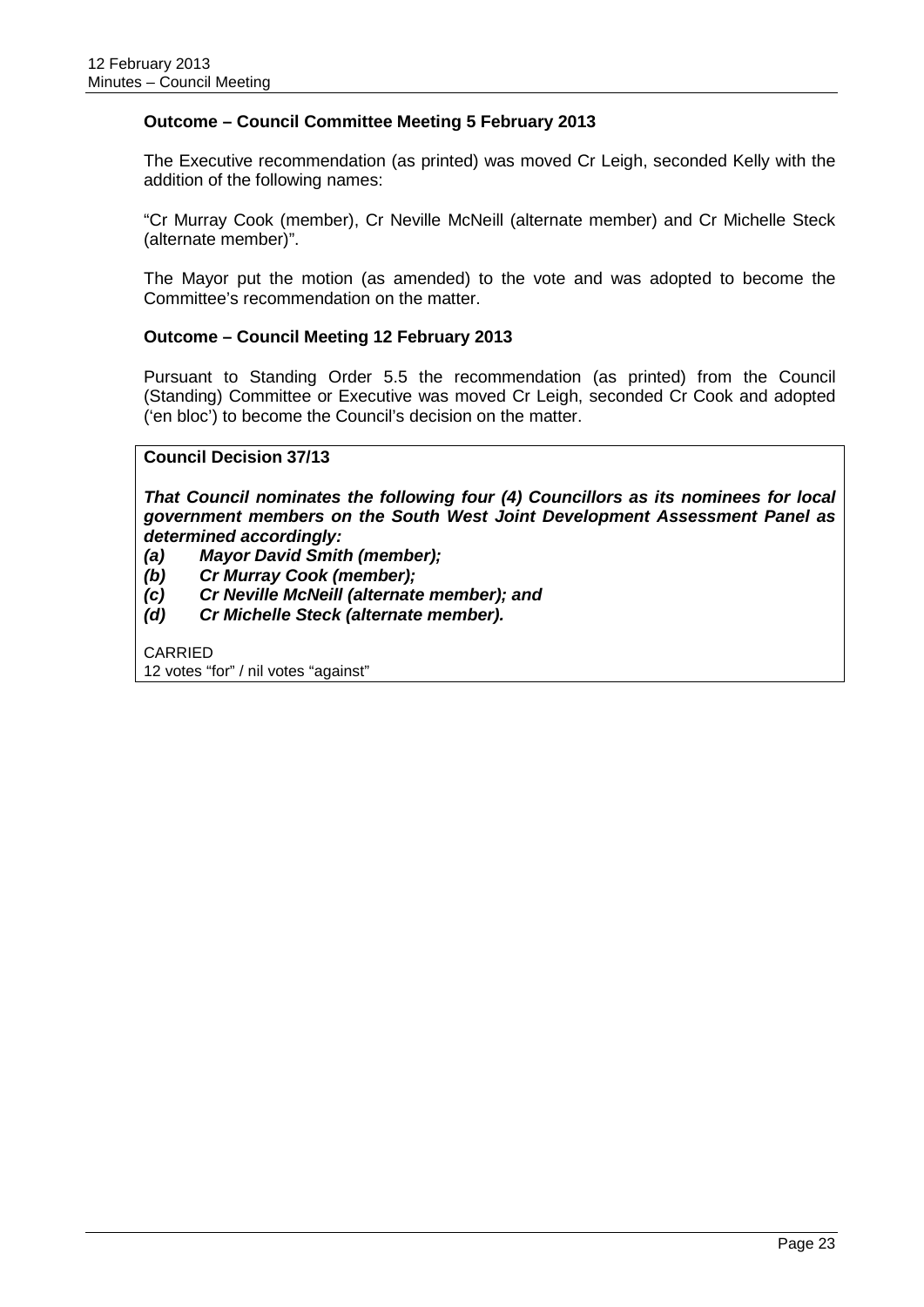#### <span id="page-28-0"></span>*10.5 Access Road to Lot 9 Bunbury Outer Ring Road Stage 1 (was listed as item 10.3.2 on the meeting agenda)*

| File Ref:                   | A05498, DOC/151349                                       |  |  |  |  |
|-----------------------------|----------------------------------------------------------|--|--|--|--|
| <b>Applicant/Proponent:</b> | Main Roads Western Australia South West                  |  |  |  |  |
| Author:                     | Damien Morgan, Development Engineer                      |  |  |  |  |
| <b>Executive:</b>           | Thor Farnworth, Acting Director Planning and Development |  |  |  |  |
|                             | <b>Services</b>                                          |  |  |  |  |
| <b>Attachments:</b>         | Appendix DPDS-2, DPDS-3                                  |  |  |  |  |

#### **Summary**

Main Roads Western Australia (MRWA) has requested Council endorses the creation of a road reserve to provide legal access to a property impacted by the creation of the Bunbury Outer Ring Road.

#### **Council Committee Recommendation**

Council resolves to:

- 1. Pursuant to section 56 of the Land Administration Act (1997) endorses the creation of the road reserve as shown on Main Roads Western Australia's drawing number 201002-0545-1.
- 2. Endorse the application of the Council seal to the Main Roads Western Australia's drawing number 201002-0545-1.
- 3. Endorse the undertaking by Main Roads Western Australia that they will be responsible for the maintenance of the road reserve until an access road to the satisfaction of the City of Bunbury is constructed as part of the future proposed development plan for the area.

#### **Background**

The MRWA Bunbury Outer Ring Road (stage 1) project has required new legal access for Lot 9 South West Highway (North Boyanup Road) to be created, as this road is planned as a freeway with no property accesses.

MRWA has received formal agreement from the owners of former Lot 50 South West Highway for the creation of a road reserve on their land to service Lot 9; which is generally consistent with likely future development proposals for the area. A copy of the MRWA drawing showing the proposed road reserve alignment is **attached** at Appendix DPDS-2.

To satisfy statutory requirements for the creation of the road reserve, MRWA requires Council endorsement for the dedication of this road.

Staff had expressed concerns to MRWA as to which authority would be responsible for the maintenance of the proposed limestone access road to service Lot 9. MRWA has agreed to accept maintenance responsibility for the access road in the interim period, until the road is constructed as part of the industrial subdivision development, to the satisfaction of the City of Bunbury. A copy of the letter from MRWA for the agreement is **attached** at Appendix DPDS-3.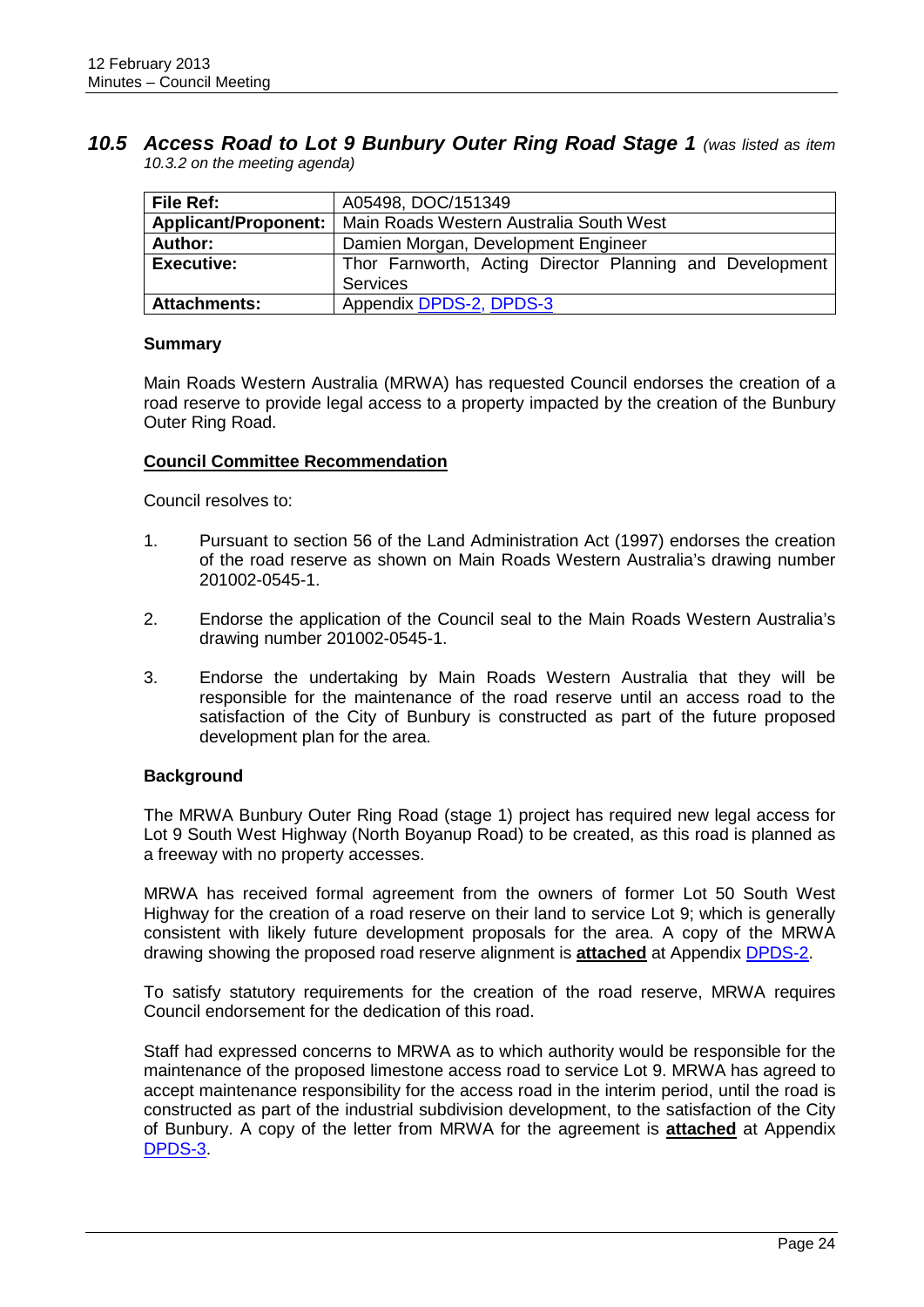#### **Council Policy Compliance**

Not applicable.

#### **Legislative Compliance**

Section 56 of the Land Administration Act (1997).

#### **Officer Comments**

The delivery of the Bunbury Outer Ring Road (stage 1) and Port Access Road (stage 2) is an important transport development for the City and the Greater Bunbury Region. They will improve access to the Bunbury Port, and remove a significant number of heavy vehicles from Robertson Drive, Picton-Boyanup Road, South West Highway and the Eelup Rotary.

The creation of the road reserve ensures the protection of the Bunbury Outer Ring Road as a freeway with no property access.

MRWA agreement also ensures the City has no maintenance responsibilities for this road until the industrial subdivision is developed.

#### **Analysis of Financial and Budget Implications**

There are no financial implications for the City of Bunbury.

#### **Community Consultation**

MRWA has done all negotiations with the impacted land owners.

#### **Councillor/Officer Consultation**

Not applicable.

#### **Outcome – Council Committee Member 5 February 2013**

The Executive recommendation (as printed) was moved Cr Jones, seconded Cr Cook.

The Mayor put the motion to the vote and was adopted to become the Committee's recommendation on the matter.

#### **Outcome – Council Meeting 12 February 2013**

Pursuant to Standing Order 5.5 the recommendation (as printed) from the Council (Standing) Committee or Executive was moved Cr Leigh, seconded Cr Cook and adopted ('en bloc') to become the Council's decision on the matter.

#### **Council Decision 38/13**

*Council resolves to:*

*1. Pursuant to section 56 of the Land Administration Act (1997) endorses the creation of the road reserve as shown on Main Roads Western Australia's drawing number 201002-0545-1.*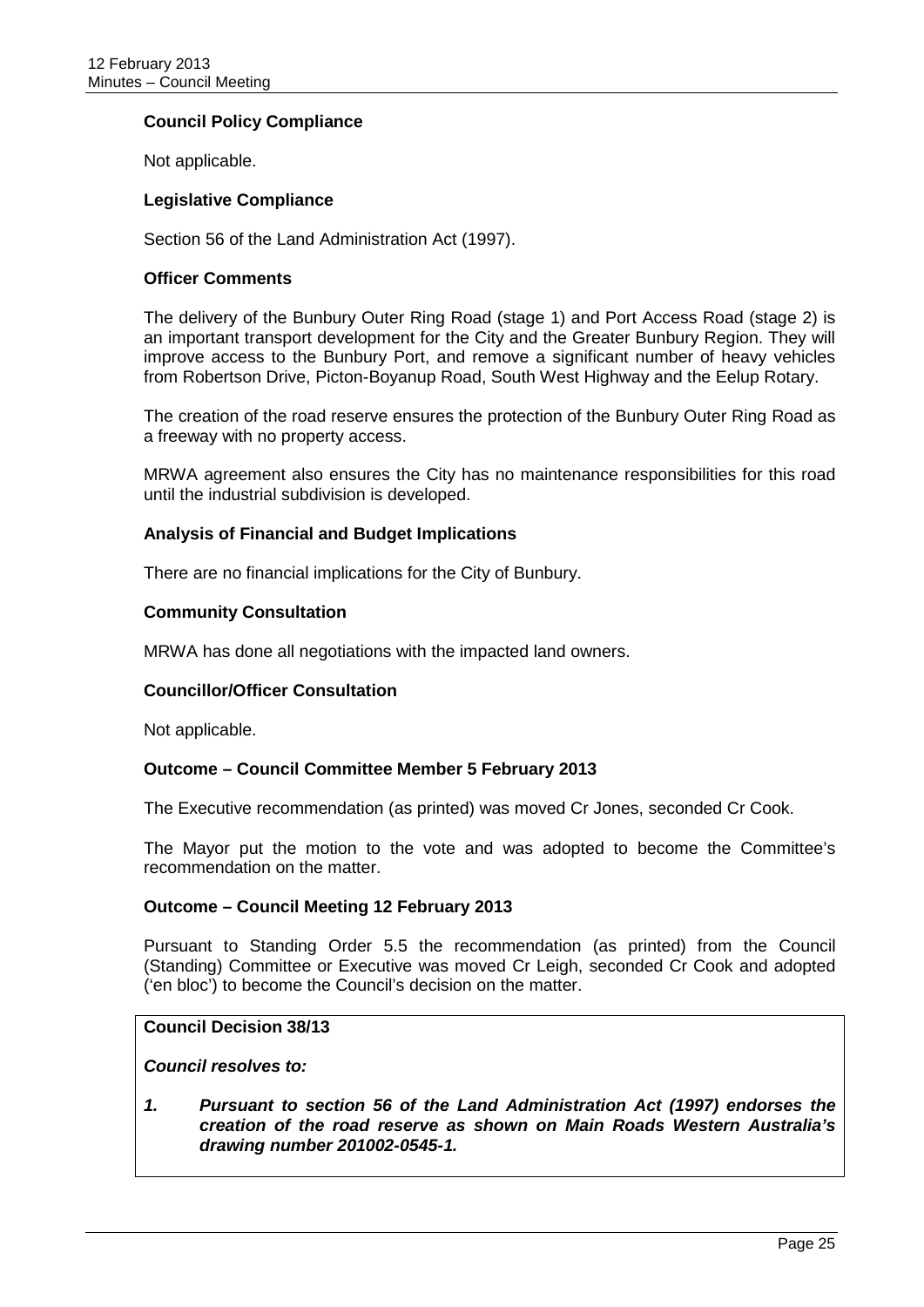#### *2. Endorse the application of the Council seal to the Main Roads Western Australia's drawing number 201002-0545-1.*

*3. Endorse the undertaking by Main Roads Western Australia that they will be responsible for the maintenance of the road reserve until an access road to the satisfaction of the City of Bunbury is constructed as part of the future proposed development plan for the area.*

CARRIED 12 votes "for" / nil votes "against"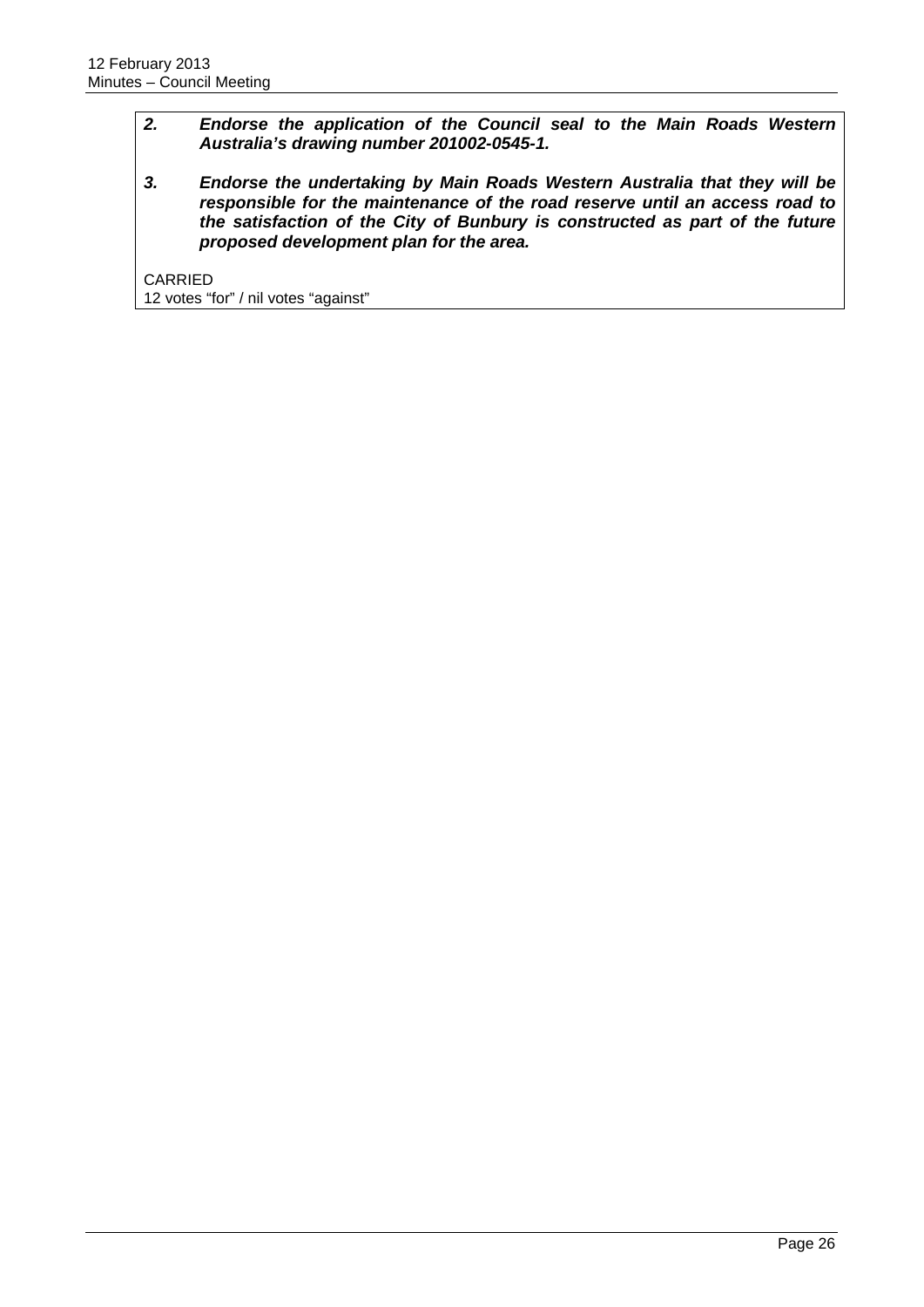#### <span id="page-31-0"></span>*10.6 Hosting the 2014 National Sister Cities Conference (was listed as item 10.1.1 on the meeting agenda)*

| File Ref:                               | A05259                                       |
|-----------------------------------------|----------------------------------------------|
| Applicant/Proponent:   Committee Report |                                              |
| Author:                                 | Jenni Brown, Administration Officer Setagaya |
| <b>Executive:</b>                       | Andrew Brien, Chief Executive Officer        |
| <b>Attachments:</b>                     | Appendix ADV-1, ADV-2                        |

#### **Summary**

That the City of Bunbury formally submit a nomination to Sister Cities Australia to host the Sister Cities Australia 2014 Annual Conference.

#### **Council Committee Recommendation**

That, the City of Bunbury formally submits a nomination to Sister Cites Australia to host the Sister Cities Australia 2014 Annual Conference.

#### **Background**

On return from the Sister Cities Australia 2012 Annual Conference, it was agreed by the Bunbury participants that this was an event with great opportunity for the City of Bunbury to host, which the City of Bunbury would be capable of hosting. Bunbury, jointly with Busselton, hosted the Sister Cities Australia conference in 2001, and subsequently, this event has not been held in Western Australia since. We have in principle support from the Shire of Broome, the City of Belmont, the City of Fremantle and the City of Busselton to host this event in Bunbury.

Participant numbers are down from 2001, and we would look at approximately 70 delegates attending, inclusive of the youth component from all over Australia with additional 5% international visitors.

#### **Council Policy Compliance**

Not Applicable

#### **Legislative Compliance**

Not Applicable

#### **Officer Comments**

Hosting this event is the ideal opportunity to showcase the City of Bunbury and our two (2) sister city relationships, Setagaya and Jiaxing to more than 70 delegates from Australia and worldwide. The City of Bunbury currently has the expertise within the staffing structure to host this exciting conference, which is sure to be a success.

A major component of this event will be to combine with the City of Bunbury tourism team to put together a range of tourism experiences for delegates to enjoy while in Bunbury. This includes conference packages encouraging delegates to participate in pre/post touring and will value add to the overall conference.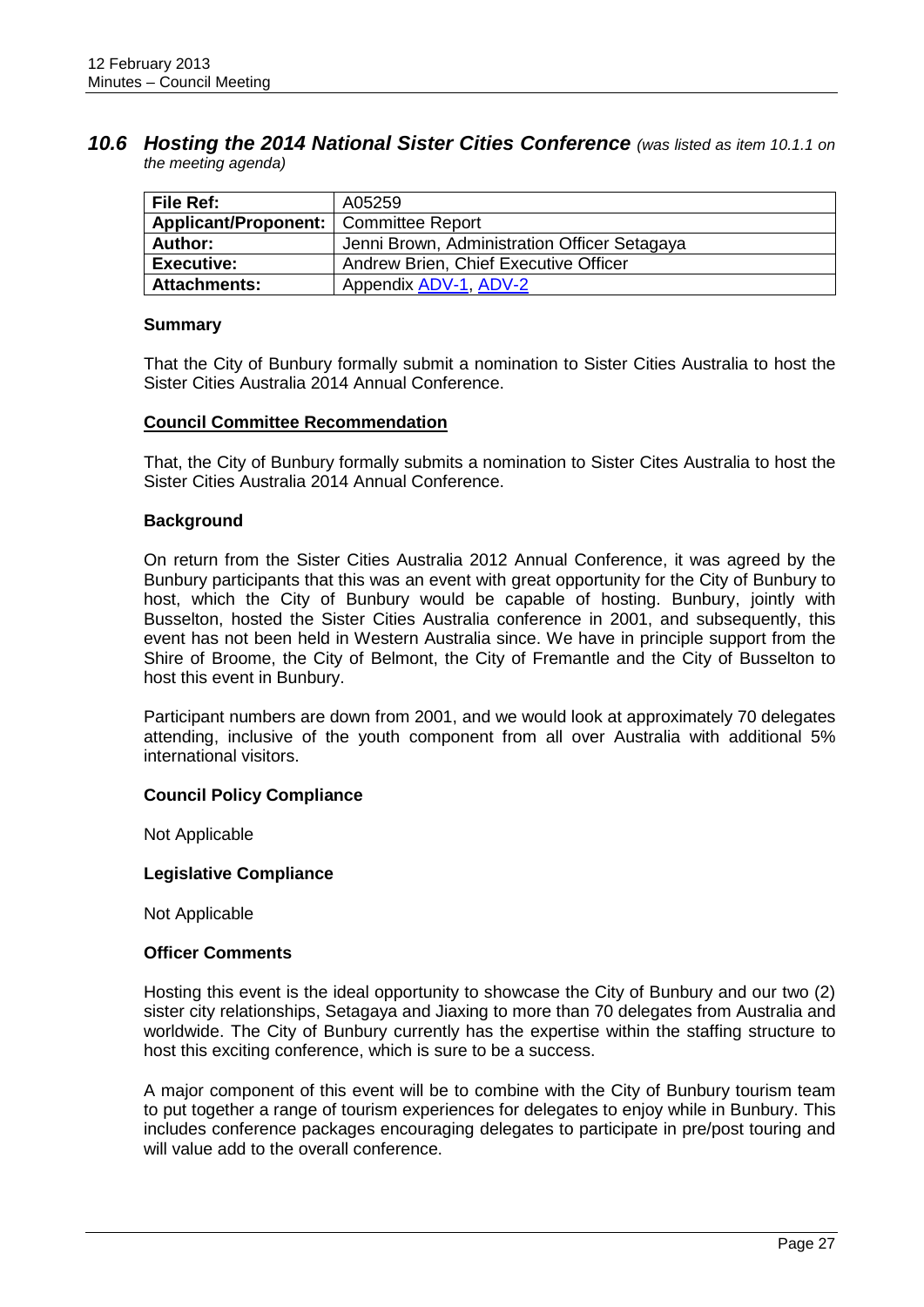The tourism team work with 109 tourism members, who we would want to involve in this event.

The Bunbury Setagaya Sister Cities Committee have shown full support for hosting this event, and have indicated that they will volunteer their help and assistance wherever possible to make this event a success.

The Bunbury Setagaya Sister Cities Committee first term of reference is "to publicise and educate the Bunbury community on its Sister City relationship with the City of Setagaya through active promotional programs and liaison with community, educational and commercial organisations." Hosting the Sister Cities Australia Conference would meet this objective by actively promoting our Sister City relationship with Setagaya to the residents, schools and businesses in Bunbury. In addition there will be a range of sponsorship opportunities for businesses, school contributions and attendees at the Youth Conference and general media recognition within the community.

If the City of Bunbury is successful with the bid, a formal invitation will be sent to the Mayors of Setagaya and Jiaxing to encourage delegate attendance and participation in our event. The invitation will include the tourism packages available.

Registration fees for the Sister Cities Australia 2012 Annual Conference were:

| <b>SCA Members</b>                               | <b>Early Bird Registration</b> | \$800 |
|--------------------------------------------------|--------------------------------|-------|
|                                                  | <b>Standard Registration</b>   | \$900 |
| <b>Accompanying Member</b>                       |                                | \$300 |
| Non Members                                      | <b>Early Bird Registration</b> | \$900 |
|                                                  | <b>Standard Registration</b>   | \$990 |
| <b>Youth Fees</b>                                |                                | \$300 |
| Individual day registrations were also available |                                |       |

Accommodation was payable on top of the registration fee.

Please note the tourism team will assist in developing conference rates/packages for delegates.

Should the City of Bunbury be successful, grant opportunities will commence immediately through sources such as Events Corp, Royalties of Regions, South West Development Commission and other cultural grants to assist with the delivery of this event.

Should the City of Bunbury be successful in the bidding process, the conference proposed dates 12 to 14 November 2014, being a 3 day conference.

#### **Analysis of Financial and Budget Implications**

This project (PR-3177) has been input into Sycle for the 2013/14 budget deliberations.

Internal staff costs will be absorbed and external costs will be budgeted for in 2014/15. A copy of the estimated budget for the project is **attached** at Appendix ADV-1.

A copy of the Sister Cities Australia 2012 Annual Conference Income and Expenditure is **attached** at Appendix ADV-2. The Devonport City Council estimated \$160,000 was injected directly into the region through each conference delegate spending \$2,000 during their visit.

#### **Community Consultation**

Not Applicable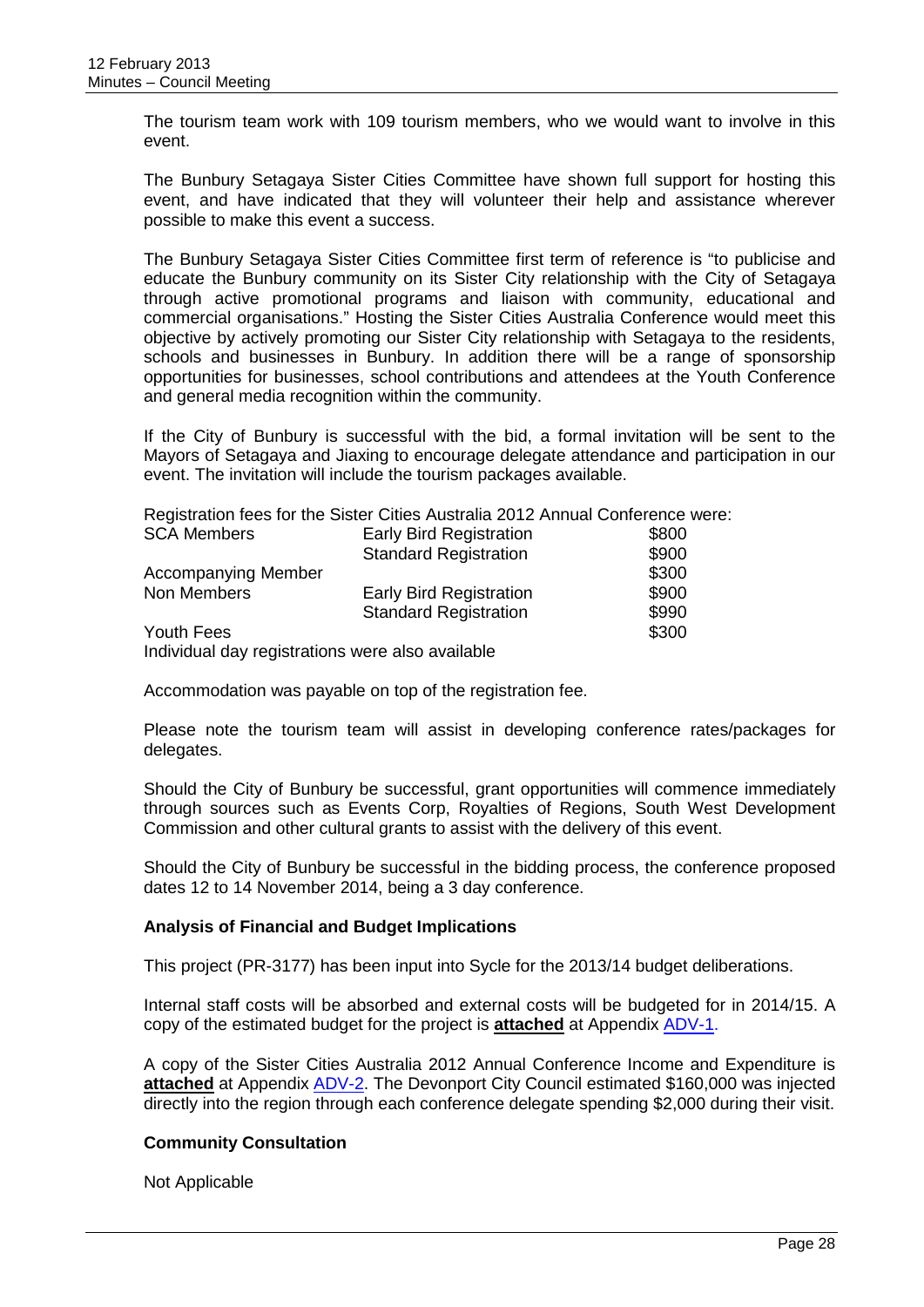#### **Councillor/Officer Consultation**

#### Not Applicable

#### **Outcome – Council Committee Meeting 5 February 2013**

The recommendation (as printed) from the Advisory Committee was moved Cr McNeill, seconded Cr Slater.

The Mayor put the motion to the vote and was adopted to become the Committee's recommendation on the matter.

#### **Outcome – Council meeting 12 February 2013**

The Council Committee recommendation (as printed) was moved Deputy Mayor Cr Craddock, seconded Cr Leigh with the following amendment:

Add a point B *"That Council notes that as per the budget submitted the conference is expected to be held at no net cost to Council."* The existing recommendation will become point A.

The Mayor put the motion (as amended) to the vote and was adopted to become the Council's decision on the matter.

#### **Council Decision 39/13**

- *A. That, the City of Bunbury formally submits a nomination to Sister Cites Australia to host the Sister Cities Australia 2014 Annual Conference.*
- *B. That Council notes that as per the budget submitted the conference is expected to be held at no net cost to Council.*

CARRIED

12 votes "for" / nil votes "against"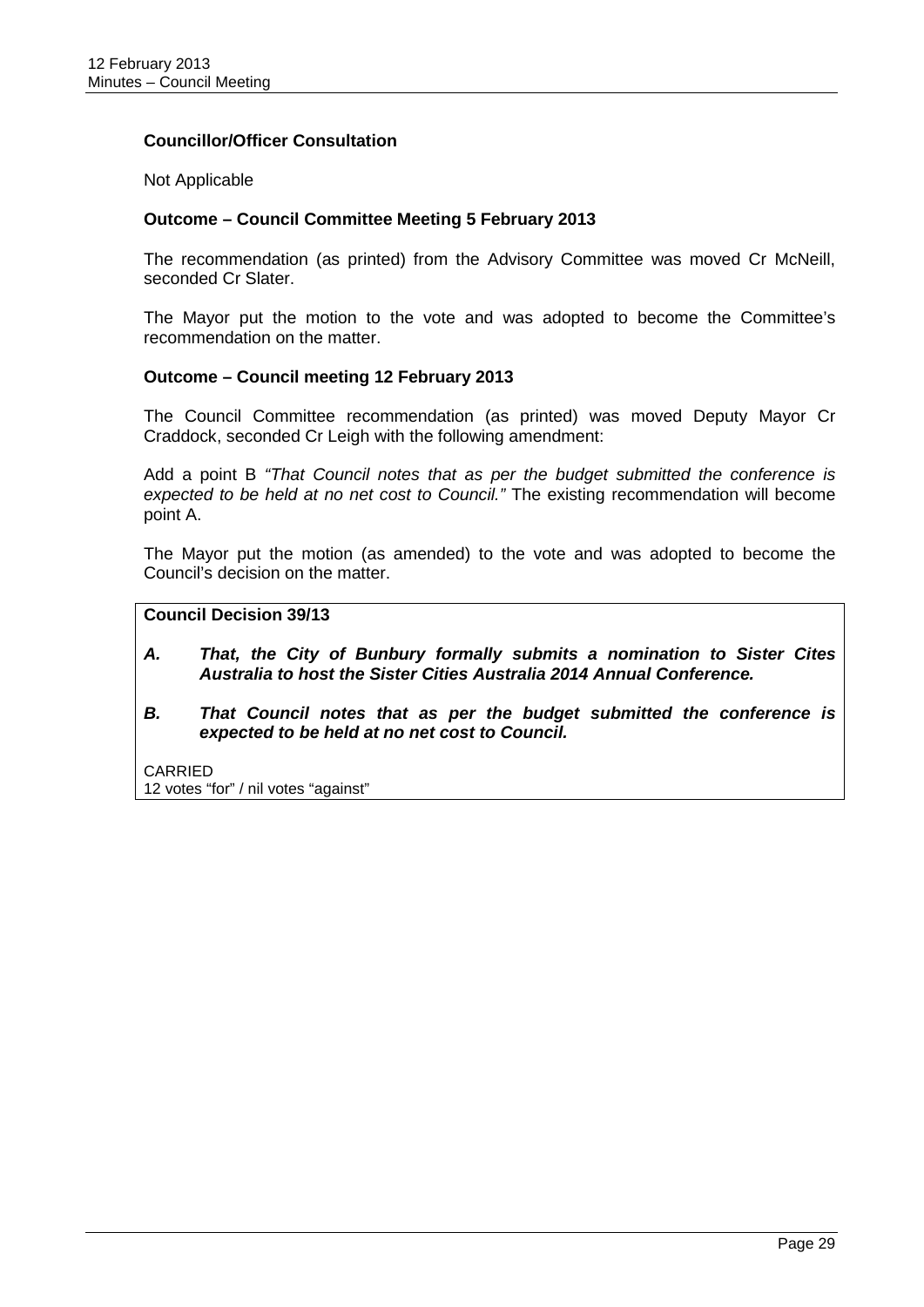#### <span id="page-34-0"></span>*10.7 Use of the Paisley Centre for the Bunbury Museum (was listed as item 10.4.1 on the meeting agenda)*

| <b>File Ref:</b>                              |                                       |
|-----------------------------------------------|---------------------------------------|
| <b>Applicant/Proponent:</b>   Internal Report |                                       |
| Author:                                       | Andrew Brien, Chief Executive Officer |
| <b>Executive:</b>                             | Andrew Brien, Chief Executive Officer |
| <b>Attachments:</b>                           | Nil                                   |

#### **Summary**

The Council resolved to support the development of the Bunbury Museum in the Paisley Centre at the Council Meeting held on 28 August 2012.

In undertaking additional research into the Centre, it was identified that the Council has occupied the Centre on a long term lease arrangement which was considered to be inappropriate for the long term development of the Museum. This report provides an overview of the process for the Council to acquire the Centre.

#### **Executive Recommendation**

That:

- 1. The CEO be authorised to negotiate the acquisition of Paisley Centre from the State Government for use as a community building, primarily for use as housing the Bunbury Museum.
- 2. A final report is bought back to Council prior to signing any contracts

#### **Background**

On the 28 August 2012, Council resolved the following:

#### *"Council Decision 269/12*

*Since the Museum Advisory Committee submitted their recommendation to Council, the City has received advice from the owner of the Bill Brown building (former Lyric Theatre) that it is has been leased to another party. This means it is no longer available for consideration as a possible Museum site. Consequently, the Executive Leadership Team wish to offer Council the following alternative recommendation to consider. This aligns with the intent of the Committee's recommendation to consider the Paisley Centre as the Bill Brown building (former Lyric Theatre) is not a possibility.*

- *1. That Council reiterates its commitment to establishing a Bunbury Museum;*
- *2. That Council endorse the Paisley Centre as the site for the Bunbury Museum;*
- *3. That Council endorses that the Museum Curator commence development of the Museum Collection, exhibitions and public programs in September 2012 prior to and in preparation for the opening of the Bunbury Museum in the Paisley Centre;*
- *4. That the Museum Curator pursues external funding and support (through grants, bequests etc.) where available to support the establishment and ongoing development of the Bunbury Museum; and*
- *5. That the analysis of the financial and budget implications for the Paisley Centre be included.*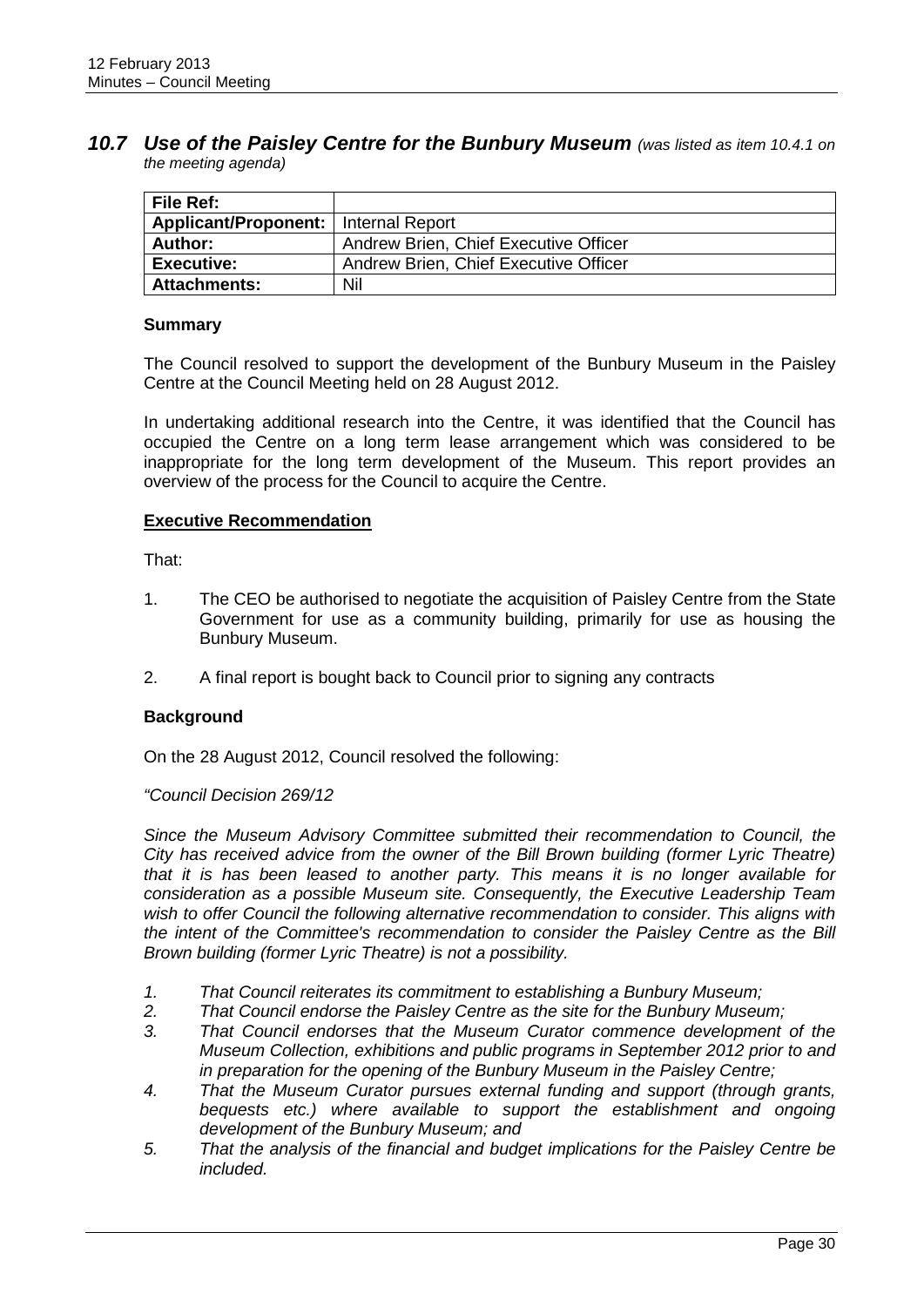### **Council Policy Compliance**

Not applicable

#### **Legislative Compliance**

Section 75 of the Land Administration Act provides for the Minister to transfer land and buildings in accordance with the following:

#### *75. Transfer of Crown land in fee simple subject to conditions*

- (1) The Minister may transfer Crown land in fee simple subject to such conditions concerning the use of the land (the *specified use*) as the Minister determines.
- (2) For the purposes of this section and of section 76, the unimproved value of conditional tenure land must be calculated as if the use of the land were not subject to any conditions.
- (3) The fee simple of conditional tenure land may be transferred under subsection (1) for a nominal price or a discounted price because of the community benefit to be provided by the proposed development of the conditional tenure land for the specified use.
- (4) When conditional tenure land is used in breach of any condition concerning the specified use –
	- (a) the conditional tenure land is liable to be forfeited under section 35; and
	- (b) the Minister may recover from the holder of the freehold in the conditional tenure land –
		- (i) if the fee simple in the conditional tenure land was transferred under subsection(1) for a nominal price, an amount equal to the unimproved value of the conditional tenure land at the time of that recovery; or
		- (ii) if the fee simple in the conditional tenure land was transferred under subsection(1) for a discounted price
- (5) Neither the fee simple, nor any other estate or interest, in conditional tenure land can be transferred without the written permission of the Minister, which may be given subject to conditions.
- (6) Conditional tenure land cannot become the subject of any licence, mortgage, charge, security or other encumbrance without the written permission of the Minister, which may be given subject to conditions.
- (7) The Minister may by order, on the application of the holder of the freehold in conditional tenure land accompanied, subject to subsection (7a), by payment to the Minister of the relevant amount referred to in subsection (4)(b)(i) or (ii), cancel the conditions to which the use of the conditional tenure land is subject.
- (7a) The Minister may in prescribed circumstances, with the prior approval of the Treasurer, waive in whole or part the payment of the relevant amount referred to in subsection (4)(b)(i) or (ii), subject to such conditions as the Minister determines.
- (8) The rule against perpetuities does not apply to conditions referred to in subsection (1).

#### **CEO Comments**

In accordance with the provisions of the Land Administration Act 1997 there is the ability for the State to transfer land and buildings to Council at a nominal amount subject to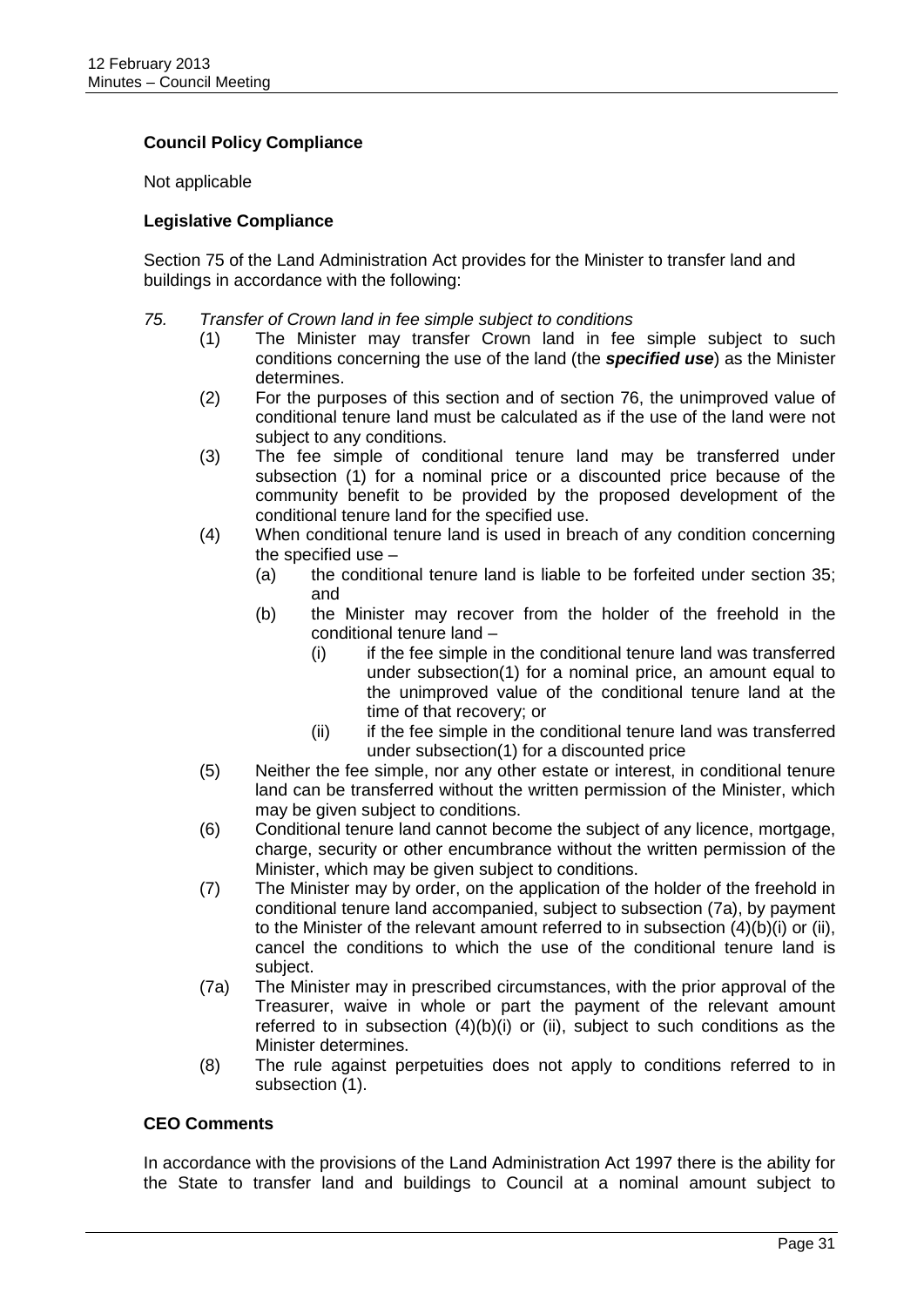appropriate conditions. In the case of the Paisley Centre it would be appropriate for the building to be acquired with conditions to ensure that it is only used as a museum or other defined community use.

Preliminary discussions have already occurred with the staff from the Department of Regional Development and Lands in relation to this matter, however prior to proceeding with the acquisition there is a need to get a formal position of Council.

#### **Analysis of Financial and Budget Implications**

To be determined based on negotiations with the State Government

#### **Community Consultation**

Not applicable

#### **Councillor/Officer Consultation**

Not applicable

#### **Outcome – Council Meeting 12 February 2013**

The Executive recommendation (as printed) was moved Cr Slater, seconded Cr Cook.

Cr Jones moved Cr Steck seconded the following amendment:

Remove the words *"… primarily for use as housing the Bunbury Museum"* from point 1.

The Mayor put the amendment to the vote and was LOST 1 vote "for" / 11 votes "against". It was requested that the votes be recorded as follows:

For: Cr Jones

Against: Mayor D Smith, Deputy Mayor Cr Craddock, Cr Prosser, Cr Leigh, Cr Steck, Cr Slater, Cr Steele, Cr Kelly, Cr McNeill, Cr Cook, Cr Morris.

The Mayor put the motion to the vote and was adopted to become the Council's decision on the matter.

#### **Council Decision 40/13**

*That:*

- *1. The CEO be authorised to negotiate the acquisition of Paisley Centre from the State Government for use as a community building, primarily for use as housing the Bunbury Museum.*
- *2. A final report is bought back to Council prior to signing any contracts.*

#### CARRIED

10 votes "for" / 2 votes "against"

It was requested that the votes be recorded as follows:

For: Mayor D Smith, Deputy Mayor Cr Craddock, Cr Prosser, Cr Leigh, Cr Slater, Cr Steele, Cr Kelly, Cr McNeill, Cr Cook, Cr Morris.

Against: Cr Jones, Cr Steck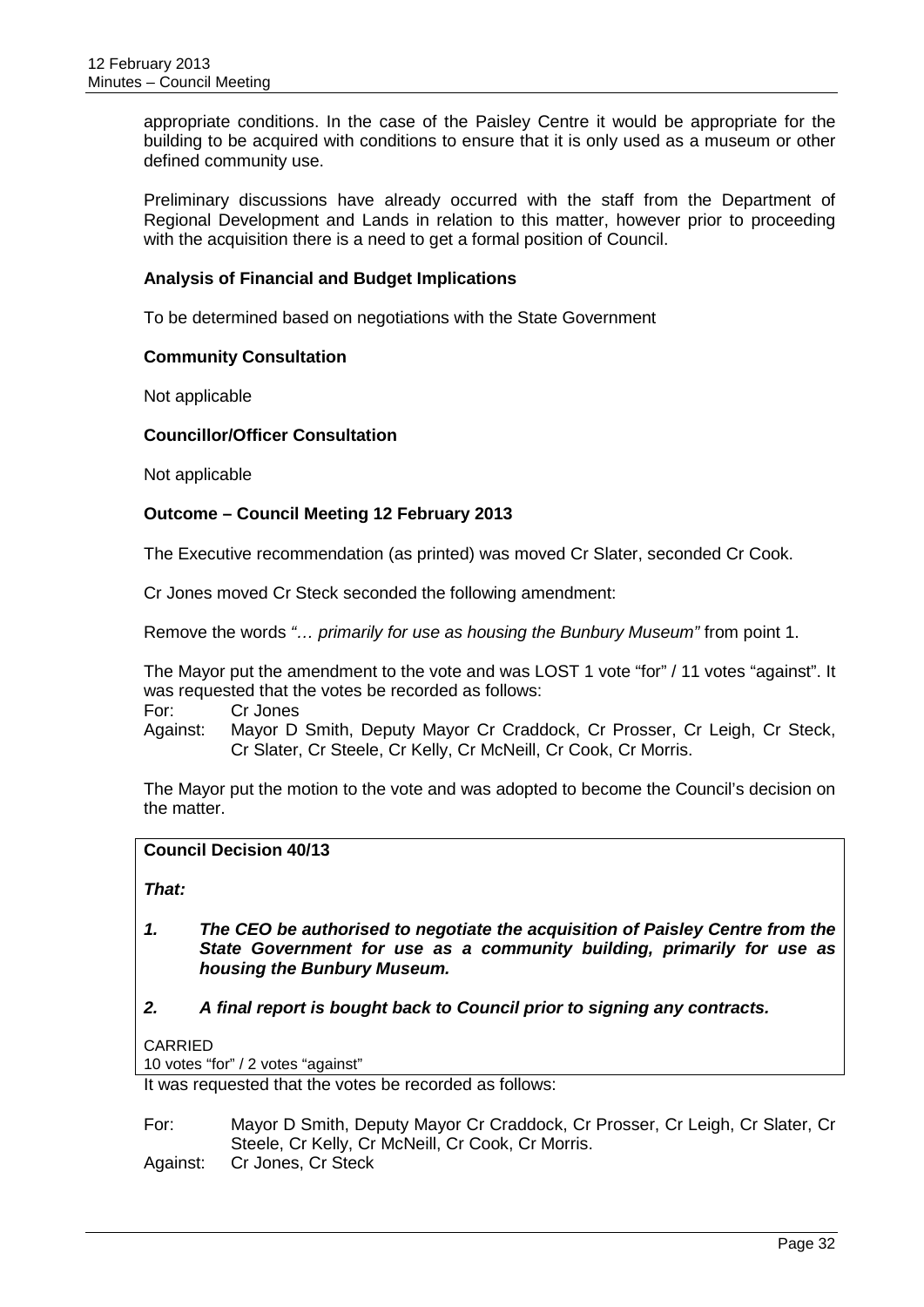<span id="page-37-0"></span>*10.8 College Grove Joint Venture Draft Documents (was listed as item 10.4.2 on the meeting agenda)*

| File Ref:            |                                       |
|----------------------|---------------------------------------|
| Applicant/Proponent: | Internal Report                       |
| <b>Author:</b>       | Andrew Brien, Chief Executive Officer |
| <b>Executive:</b>    | Andrew Brien, Chief Executive Officer |
| <b>Attachments:</b>  | <b>Confidential Report CRUSC-4</b>    |

#### **Summary**

At the Council meeting of 20 November 2012 the Council resolved as follows:

*"Council Decision 357/12*

- *1) That Council provide in-principle support for the termination of the current Joint Venture Agreement and the finalisation of a new Joint Venture Agreement between the City and Department of Regional Development and Lands (RDL) generally in accordance with the following drafts;*
	- *a) Termination Agreement dated 3 December 2012*
	- *b) Joint Venture Agreement dated 3 December 2012*
- *2) That the Chief Executive Officer be authorised to progress the final drafting of the two (2) Agreements following advice from Council solicitors;*
- *3) That the Department of Regional Development and Lands and Landcorp be advised of Council's decision."*

This report provides an update on the actioning of the resolution of the Council and seeks approval for the finalisation of the Joint Venture and development of a new Joint Venture.

#### **Executive Recommendation**

That Council:

- 1. Notes that the review of the two (2) draft documents has been undertaken by Council's solicitors with a number of minor amendments suggested which do not impact upon the previous decision and that the two (2) documents are still in accordance with the previous in-principle support; and
- 2. Delegates authority to the Chief Executive Officer to finalise the documents once final drafting has been completed, subject to their being no material changes to the drafts.

#### **Background**

Council Resolution 357/12 (above) provided in-principle support for the termination of the College Grove Joint Venture between Council, the Department of Regional Development and Lands (RDL) and Landcorp.

This arrangement was developed following extensive consultation between the parties over an extended period of time. Whilst the initial intent was for Council to enter into a new Joint Venture with the other two (2) parties, negotiations reached a point at which time Landcorp decided it was in their interests and that of the Joint Venture to terminate their involvement.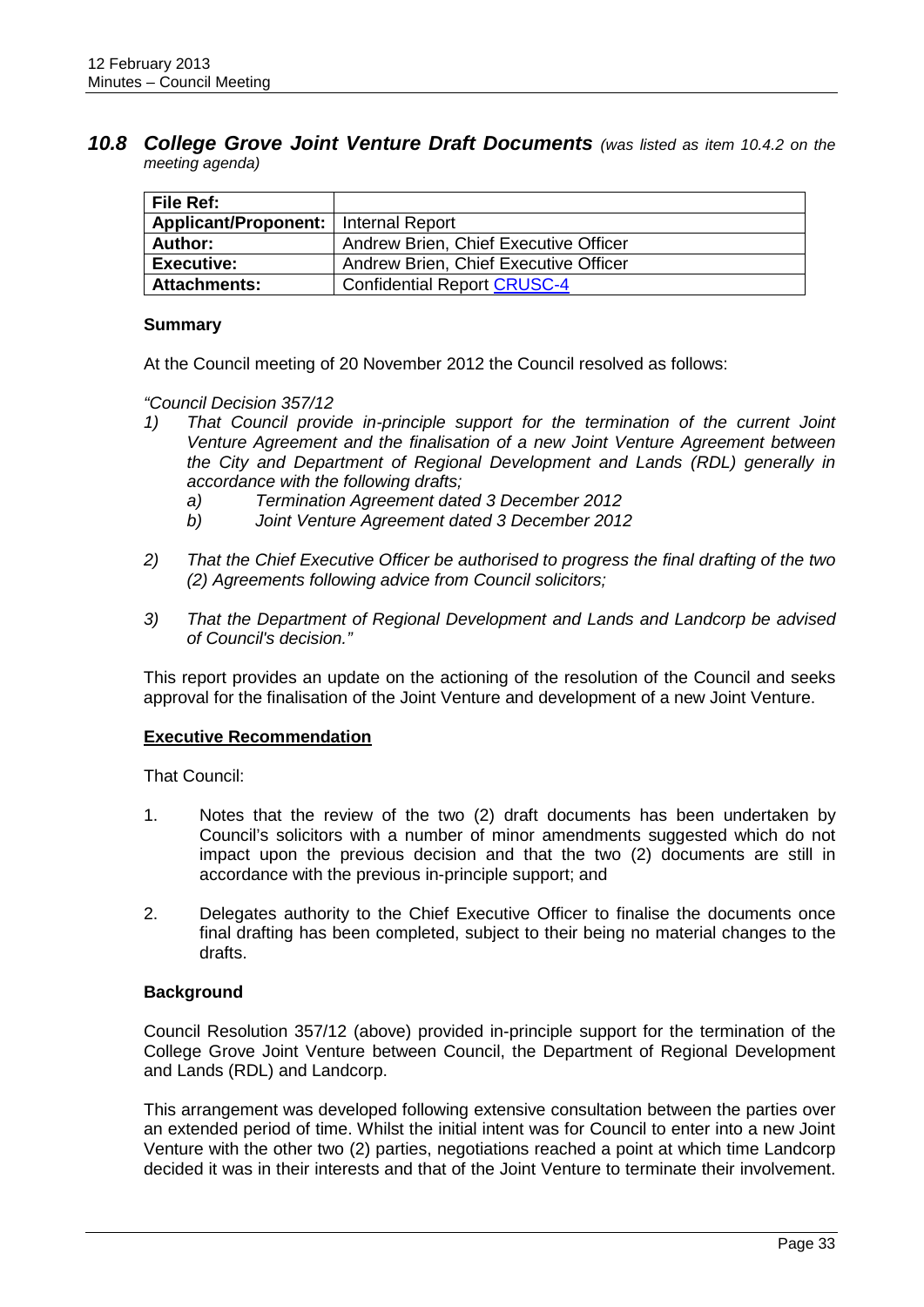This decision was supported through the in-principle support provided on the previous draft documents.

The complications for the Joint Venture arose as a result of the proposed land swap as part compensation for the future loss of development at College Grove. As Council is aware there are a number of freehold lots which are to be transferred to Council as part compensation for the loss of development and the arrangements contained in both the termination deed and the new Joint Venture document adequately address the conditions of the agreement provided by Minister Grylls in his correspondence from July and December 2011.

Copies of the draft documents were provided to Councils solicitors in December following the Council resolution, and these have since been reviewed and amended to reflect the changes identified. These draft changes have also been discussed with officers at RDL and subject to final review by Landcorp. They are now ready to proceed to the signing stage.

Copies of the confidential redlined versions are **attached** at CRUSC-4.

Once a final agreement has been reached on the draft documents, Landcorp will arrange for a final set of audited statements to be provided to the Joint Venture partners for review. This will include all costs associated with the development of the land at College Grove for which Landcorp have been involved.

#### **Council Policy Compliance**

Not applicable

#### **Legislative Compliance**

Not applicable

#### **Officer Comments**

A separate confidential memorandum was distributed to elected members on 16 November 2012 which provided background to the Joint Venture and the proposal to finalise the matter. I have attended meetings with Council's solicitors and also with officers from RDL to progress the review of the draft documents which have now been provided for further consideration of Councillors.

#### **Analysis of Financial and Budget Implications**

Whilst there has been significant discussion around the costs associated with the loss of development on the Joint Venture site, these matters were agreed to by the Council in accepting the proposal outlined by Minister Grylls in his letter of 15 July 2011, and further clarified in his letter of 15 December 2011.

All additional costs associated with the finalisation of the current and the new Agreement being drafted will need to be met by the individual parties respectively.

Council will need to consider contributing funds to the Joint Venture to enable planning and development of identified lands in the 2013/14 and subsequent year's budgets. This could be sourced from the sale of some of the land proposed as part of the land swap arrangements.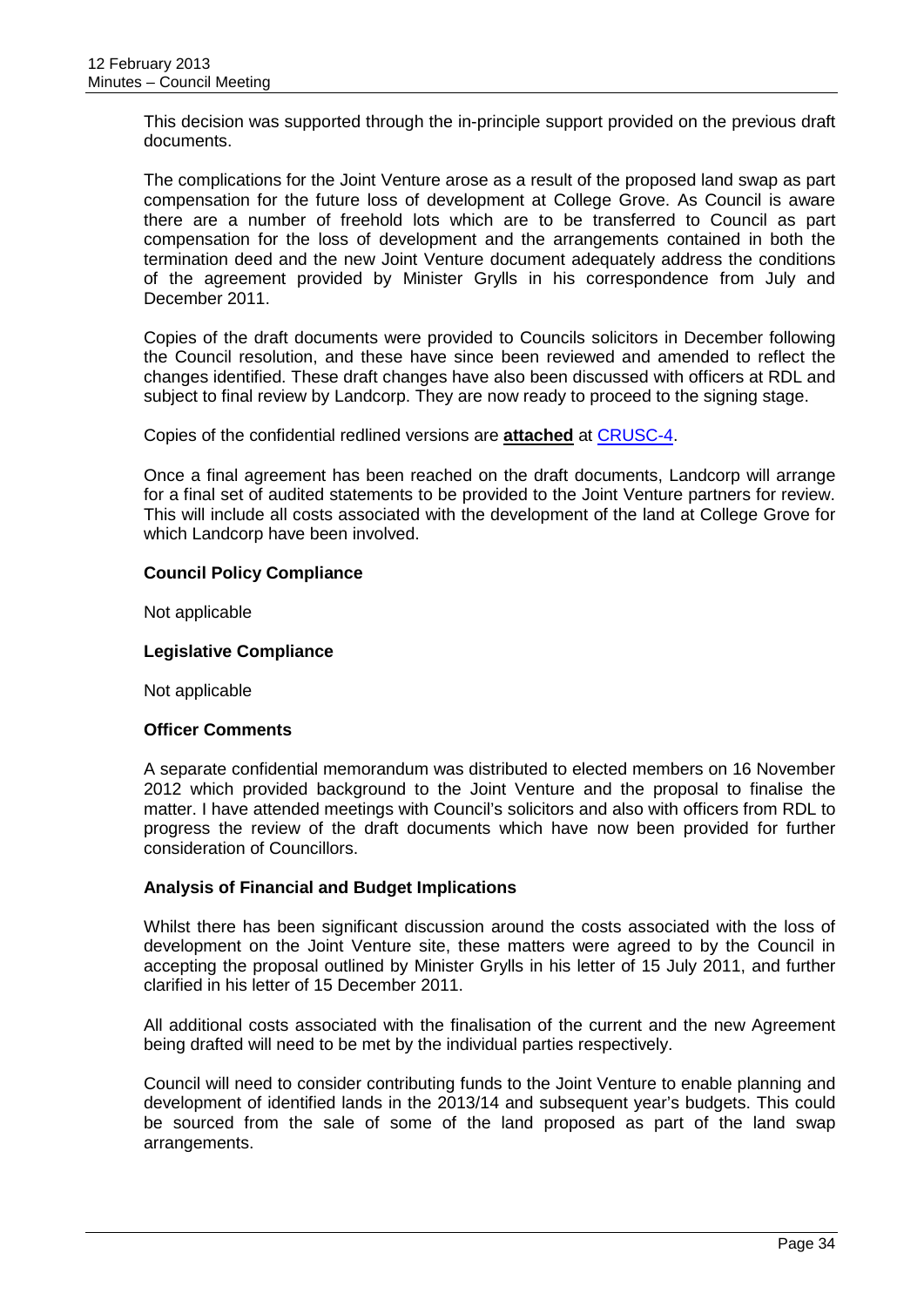#### **Community Consultation**

Not applicable

#### **Councillor/Officer Consultation**

Council were last briefed in November 2012 when the draft documents were provided.

#### **Outcome – Council Meeting 12 February 2013**

The Executive recommendation (as printed) was moved Cr Steck, seconded Cr Leigh.

Cr Kelly moved Cr Steele seconded procedural motion 11.1(b) that the "debate be adjourned" until a briefing can be made on the matter in order for Councillors to fully understand what land is affected.

The Mayor put the procedural motion to the vote and was LOST 6 votes "for" / 6 votes "against" – the Mayor used his casting vote "against" the motion.

The Mayor put the motion to the vote and was adopted to become the Council's decision on the matter.

#### **Council Decision 41/13**

*That Council:*

- *1. Notes that the review of the two (2) draft documents has been undertaken by Council's solicitors with a number of minor amendments suggested which do not impact upon the previous decision and that the two (2) documents are still in accordance with the previous in-principle support; and*
- *2. Delegates authority to the Chief Executive Officer to finalise the documents once final drafting has been completed, subject to their being no material changes to the drafts.*

CARRIED

8 votes "for" / 4 votes "against"

It was requested that the votes be recorded as follows:

For: Mayor D Smith, Deputy Mayor Cr Craddock, Cr Jones, Cr Prosser, Cr Leigh, Cr Steck, Cr McNeill, Cr Morris.

Against: Cr Kelly, Cr Steele, Cr Cook, Cr Slater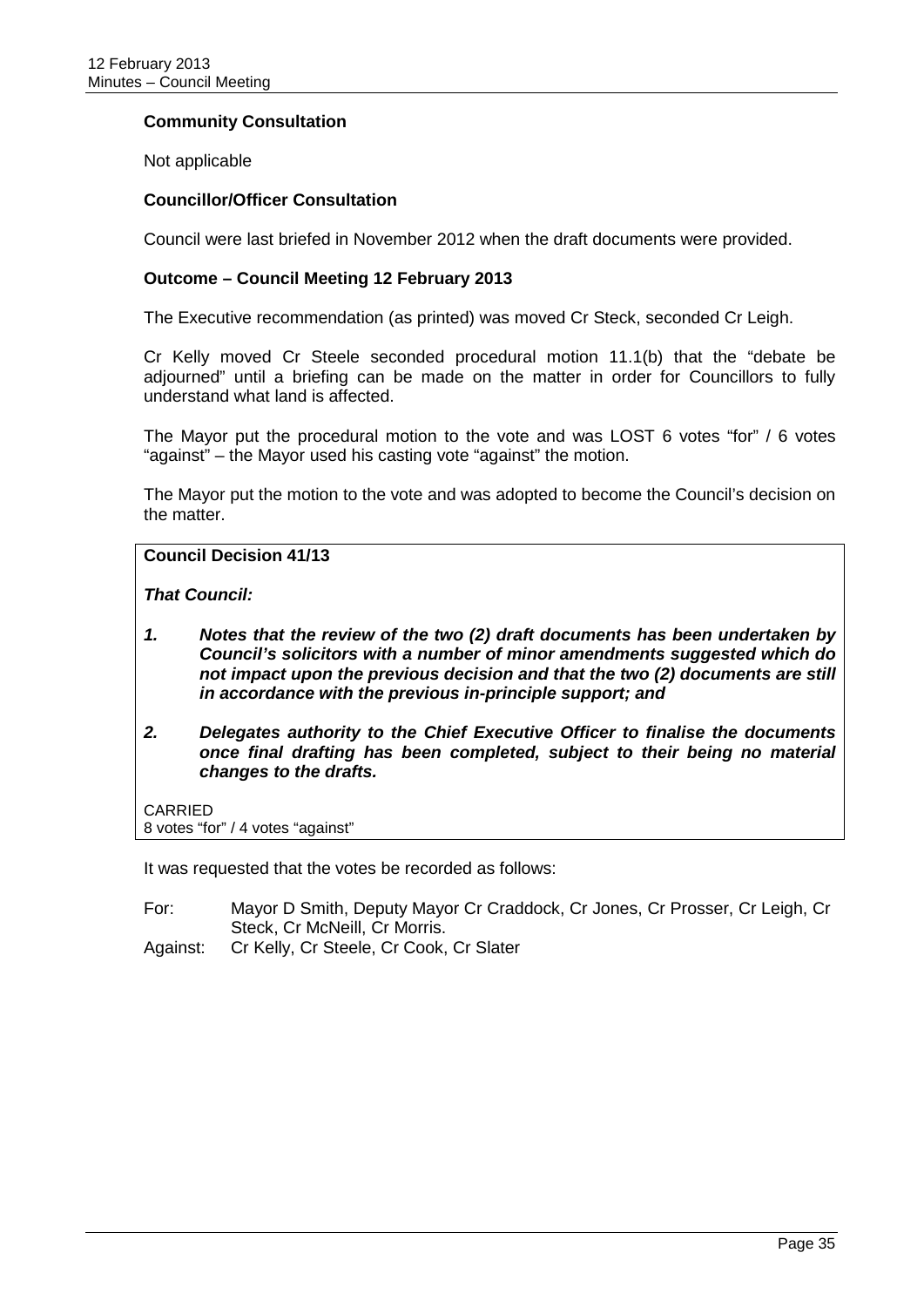# <span id="page-40-0"></span>**11. Applications for Leave of Absence**

Nil

## <span id="page-40-1"></span>**12. Motions on Notice**

### <span id="page-40-2"></span>*12.1 Motion on Notice – Support for Bunbury Marine Facilities Alliance Concept*

| <b>File Ref:</b>            |                                                               |
|-----------------------------|---------------------------------------------------------------|
| <b>Applicant/Proponent:</b> | Deputy Mayor Cr Stephen Craddock                              |
| Author:                     | Deputy Mayor Cr Stephen Craddock                              |
| Executive:                  | If adopted by Council refer to: Andrew Brien, Chief Executive |
|                             | Officer                                                       |
| <b>Attachments:</b>         | Nil                                                           |

Deputy Mayor Cr Craddock submitted the following motion for the Council Meeting on 12 February 2013:

#### *"That the City of Bunbury:*

- *1. Support the concept of developing a marine industry and supporting infrastructure as outlined by the Bunbury Marine Facilities Alliance;*
- *2. Support applications for state funding to assist in undertaking environmental assessments and engineering design work necessary to underpin Bunbury Marine Facilities Alliance initiatives; and,*
- *3. Identify appropriate opportunities to include marine infrastructure initiatives in Council's strategic planning."*

#### **Comments – Deputy Mayor Cr Craddock's**

In support of his motion, Deputy Mayor Cr Craddock states that, *"The Bunbury Marine*  Facilities Alliance presented their concept initiatives to Council at the Council (Standing) *Committee meeting held 5 February 2013. They have requested that the Council formalise their support in time for their launch on 18 February 2013."*

#### **Executive Comments**

Not available at the time of preparing the agenda.

#### **Deputy Mayor Cr Craddock's Motion**

That the City of Bunbury:

- 1. Support the concept of developing a marine industry and supporting infrastructure as outlined by the Bunbury Marine Facilities Alliance;
- 2. Support applications for state funding to assist in undertaking environmental assessments and engineering design work necessary to underpin Bunbury Marine Facilities Alliance initiatives; and
- 3. Identify appropriate opportunities to include marine infrastructure initiatives in Council's strategic planning.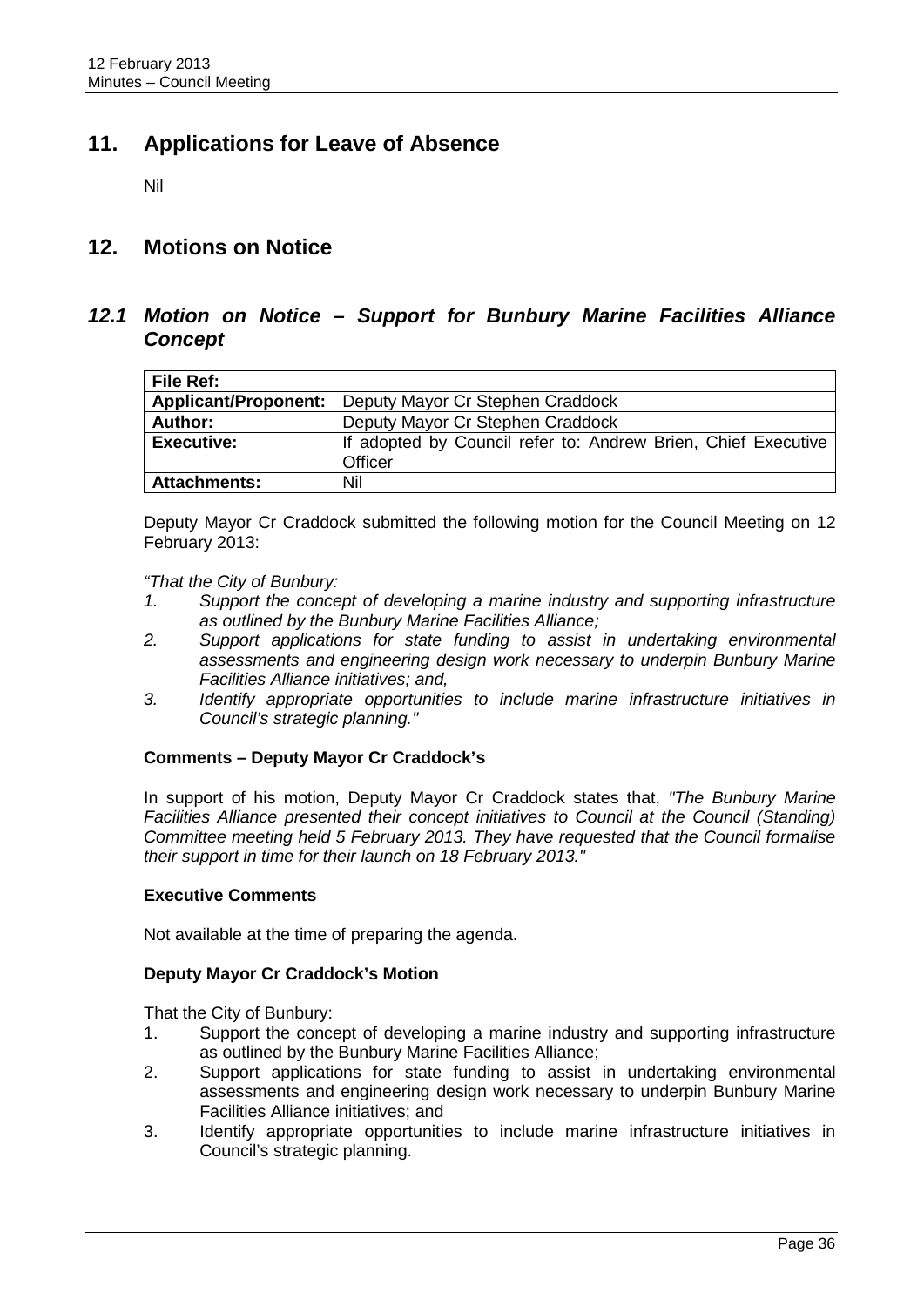#### **Outcome – Council Meeting 12 February 2013**

The Motion on Notice (as printed) was moved Deputy Mayor Cr Craddock, seconded Cr Steck to become the motion under discussion.

It was requested that the votes be taken in separate parts.

The Mayor put the motion to the votes in separate parts. The results of which formed the Council's decision on the matter:

- Point 1: 11 votes "for" / 1 vote "against CARRIED
- Point 2: 10 votes "for" / 2 votes "against" CARRIED. It was requested that the votes be recorded as follows:
	- For: Mayor D Smith, Deputy Mayor Cr Craddock, Cr Jones, Cr Prosser, Cr Steck, Cr Steele, Cr Kelly, Cr McNeill, Cr Cook, Cr Morris

Against: Cr Leigh, Cr Slater

Point 3: 10 votes "for" / 2 votes "against" CARRIED. It was requested that the votes be recorded as follows:

For: Mayor D Smith, Deputy Mayor Cr Craddock, Cr Jones, Cr Prosser, Cr Steck, Cr Steele, Cr Kelly, Cr McNeill, Cr Cook, Cr Morris

Against: Cr Leigh, Cr Slater

#### **Council Decision 42/13**

*That the City of Bunbury:*

- *1. Support the concept of developing a marine industry and supporting infrastructure as outlined by the Bunbury Marine Facilities Alliance;*
- *2. Support applications for state funding to assist in undertaking environmental assessments and engineering design work necessary to underpin Bunbury Marine Facilities Alliance initiatives; and*
- *3. Identify appropriate opportunities to include marine infrastructure initiatives in Council's strategic planning.*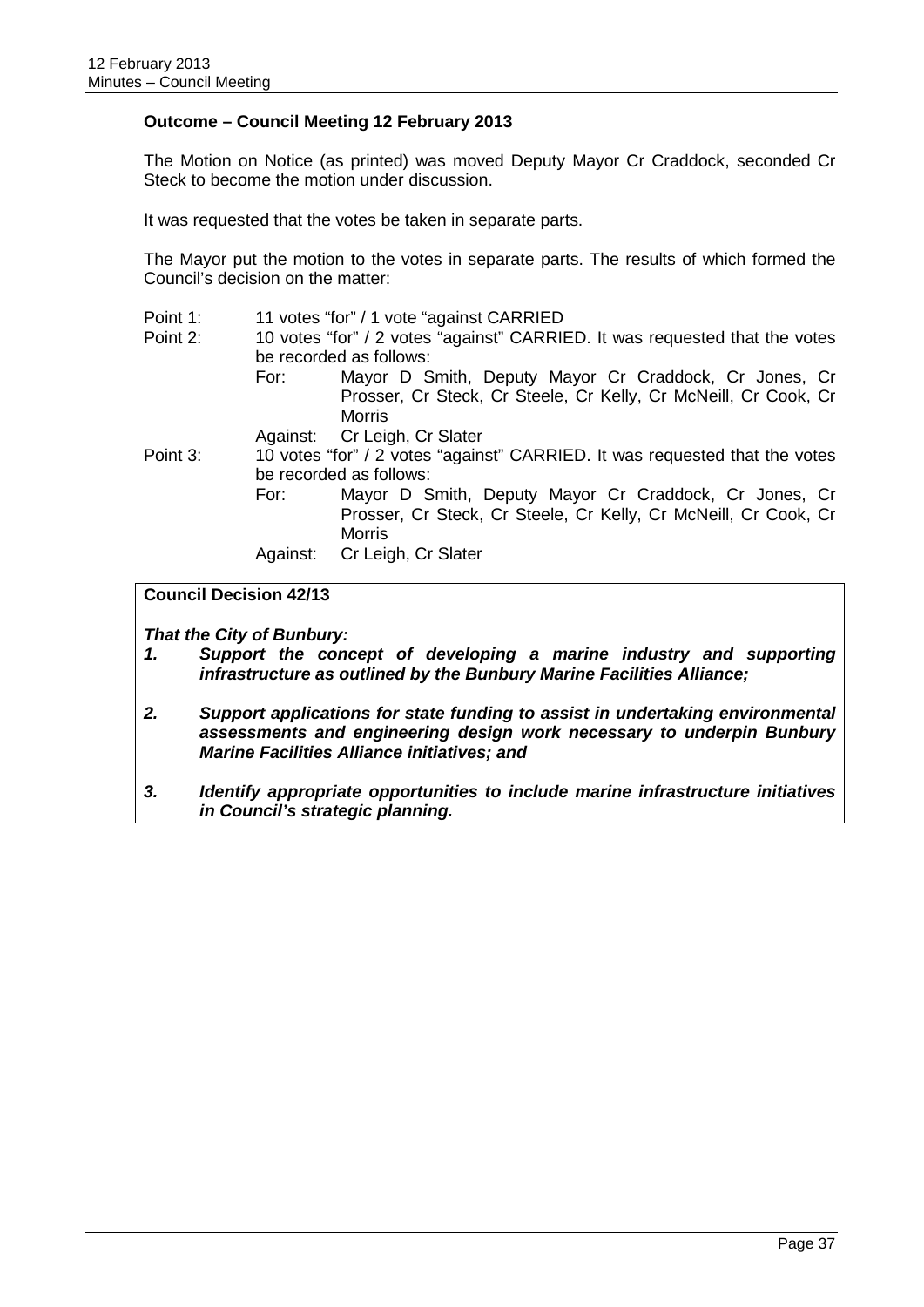# <span id="page-42-0"></span>**13. Questions on Notice**

<span id="page-42-1"></span>*13.1 Response to Previous Questions from Members taken on Notice*

**Nil**

<span id="page-42-2"></span>*13.2 Questions from Members*

Nil

<span id="page-42-3"></span>**14. New Business of an Urgent Nature Introduced by Decision of the Meeting**

Nil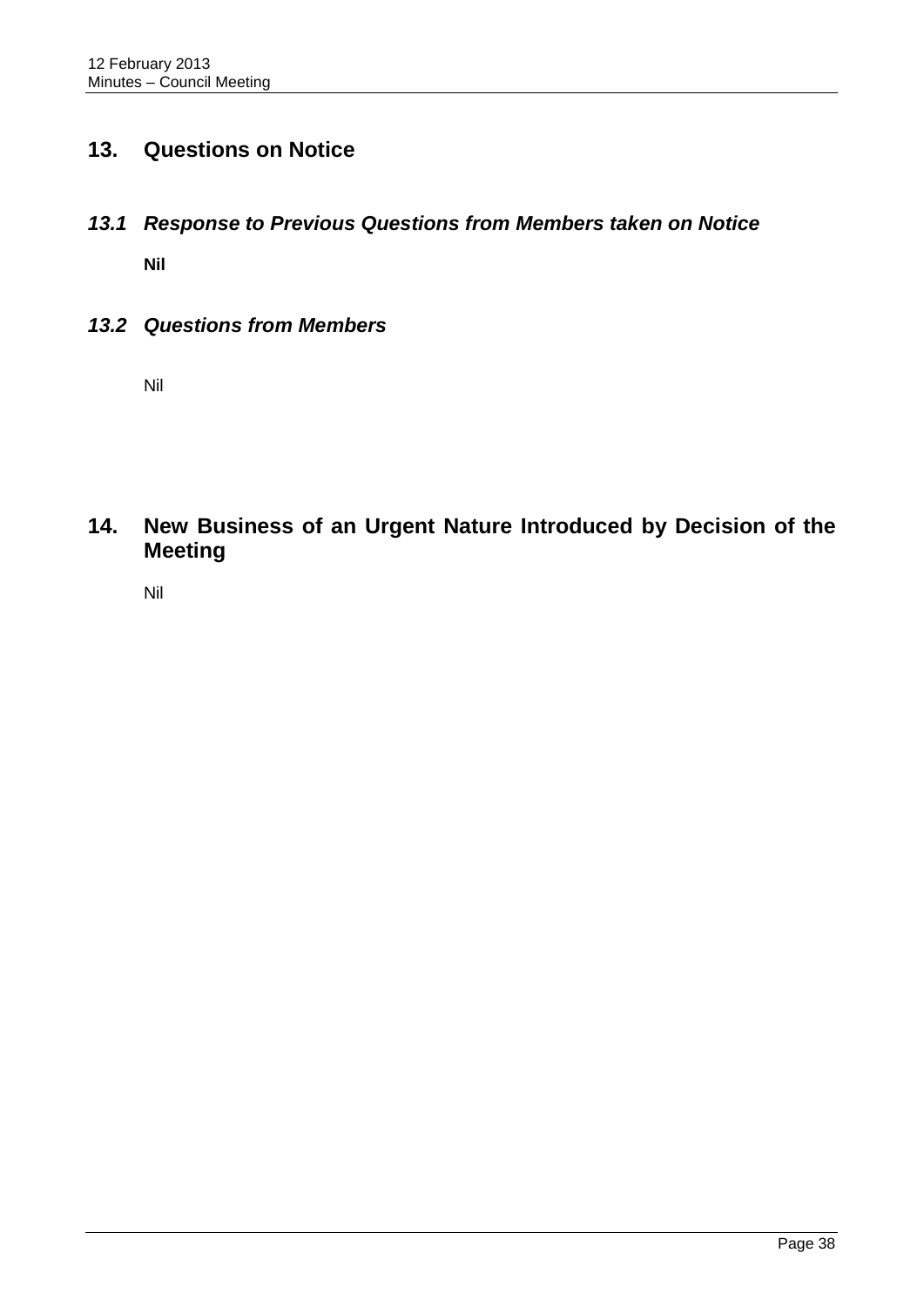# <span id="page-43-0"></span>**15. Meeting Closed to Public**

Cr Cook had left the chambers at 7.50pm and was not present on the voting for the meeting to go behind closed doors.

Pursuant to Standing Order 6.2 of the City of Bunbury Standing Orders, Cr Leigh moved, Cr Steele seconded that *"the meeting exclude members of the public and press to permit Confidential Business (as defined by the Local Government Act 1995) to be discussed".*

The Mayor put the motion to the vote and was CARRIED 11 votes "for" / nil votes "against". The meeting was closed to the public and press at 7.51pm.

The Mayor adjourned the meeting at 7.52pm. The meeting reconvened at 7.55pm behind closed doors. Cr Cook had returned to the chambers at 7.54pm. At the time of reconvening the meeting Cr Jones, Cr Steck and Cr Slater had not returned to the chambers and were not present for the voting on item 15.1.1.

### <span id="page-43-1"></span>*15.1 Matters for which the Meeting may be Closed*

#### **File Ref:** Applicant/Proponent: | Internal Report Author: Mark Robson, Manager, Contracts and Property **Director:** Phil Harris, Director, Works and Services Attachments: **Confidential Report CRUSC-1**

#### <span id="page-43-2"></span>**15.1.1 Tender – Road Resealing 2012/2013 RFT 1213 00021**

#### **Summary**

The City of Bunbury has advertised for, and requested Tender Submissions from, suitably qualified and experienced Contractors in order to attend to the annual road resealing program.

#### **Council Committee Recommendation**

Council accepts the tendered Lump Sum Fee submitted by Malatesta Road Paving & Hot Mix in order to attend to the resealing works, and awards the Contract to them.

#### **Background**

This tender was advertised in the "West Australian", as well as in the "Bunbury South Western Times" newspapers, on 12 and 13 of December 2012 respectively.

Electronic Tender Responses closed at 2:00pm on Friday, 4 January 2013. The Senior Contracts and Procurement Officer and the Senior Property Officer opened the electronic tender box.

The documentation was made available via [www.tenderlink.com/bunbury/.](http://www.tenderlink.com/bunbury/) A total of four hundred and twenty two (422) tenderlink alerts were released, nine (9) companies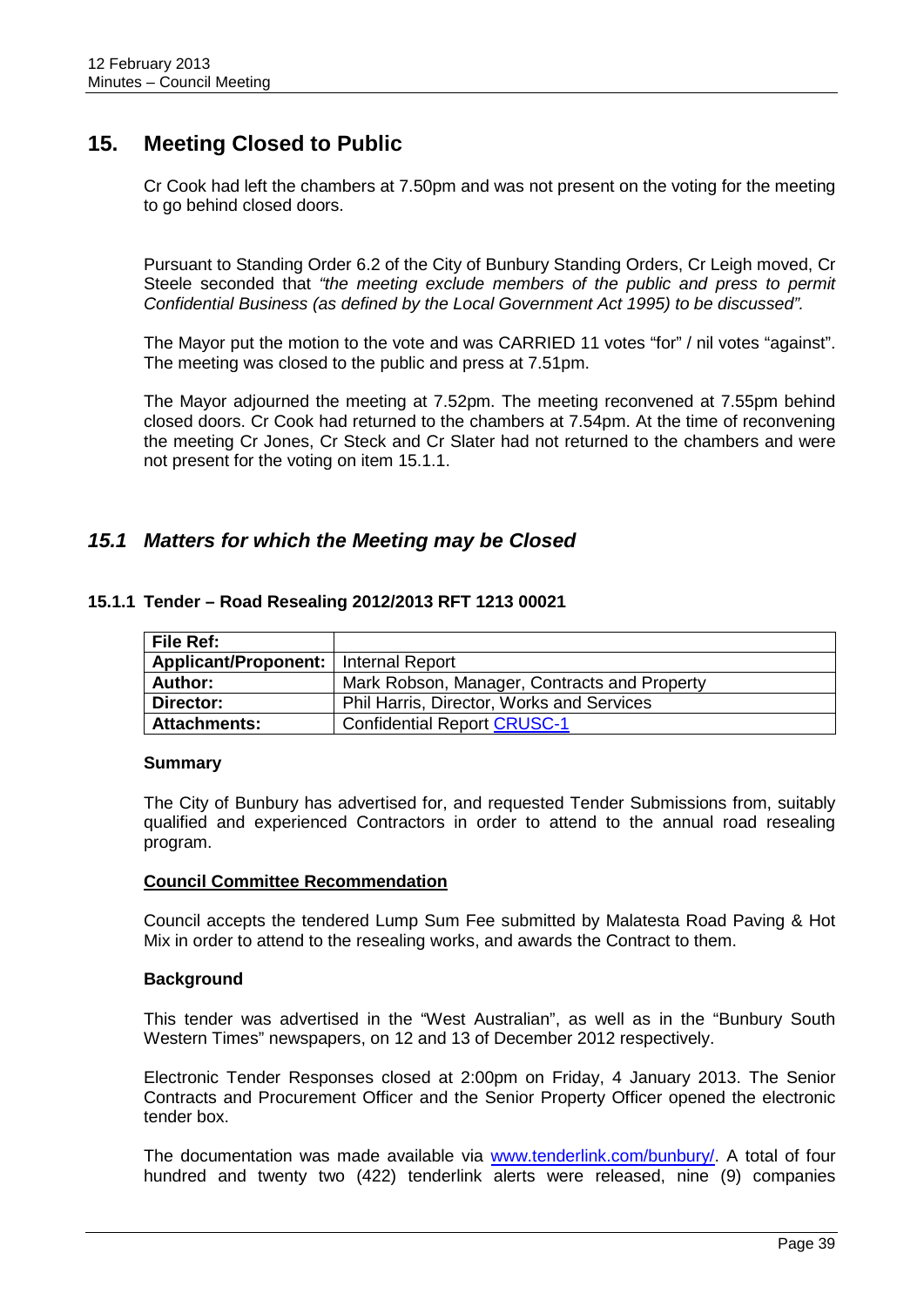downloaded the documentation, and at closing, three (3) electronic responses were received from:

- 1. Malatesta Road Paving & Hot Mix, of Lot 2, South Western Highway, Bunbury, WA  $6230<sup>1</sup>$
- 2. Roadtech Constructions Pty Ltd, of Unit 2, 7A Peel Street, Mandurah, WA 6210;
- 3. Fulton Hogan Industries Pty Ltd, of Lot 6, Harris Road, Picton, WA 6229.

An evaluation panel comprising of the City's Manager – Civil and Open Space; the Works Coordinator; and the Engineering Technical Officer, assessed the tender responses.

The tenders were evaluated using the following criteria:

- Compliance Criteria
- Qualitative Criteria
- Price

#### *Compliance Criteria*

The following compliance criteria were used to assess the tenders:

- a) Conflicts of Interest in the performance of their obligations under the contract;
- b) Financial Position, they're presently able to pay all their debts in full as and when they fall due, and being able to fulfil the Requirements from their own resources or from resources readily available to them; and
- c) Insurance Coverage as required in terms of the Request for Tender.

#### *Qualitative Criteria*

The following Qualitative Criteria were used to assess the tenders:

- a) The Standard of the tender submission;
- b) The Quality Systems of the organization;
- c) The Respondents Understanding of the Requirements; and
- d) The Respondents Demonstrated Experience and previous works in completing similar requirements.

#### *Price*

Evaluation of the tender prices (and ranking) has been assessed but because the results are "commercial in confidence" details are listed in a Confidential Report (CRUSC-1) that has been circulated to members **under separate cover**.

#### **Strategic and/or Regional Outcomes**

Acceptance of the Executive recommendation listed in this report is consistent with the City of Bunbury Strategic Plan 2007-2012, in continuing to maintain and service its assets and infrastructure.

#### **Analysis of Financial and Budget Implications**

Adequate funding for the six road resealing projects has been provided in the 2012-2013 Annual Budget and is identified in Sycle as:

- PR 1085;
- PR -1077;
- PR -1080;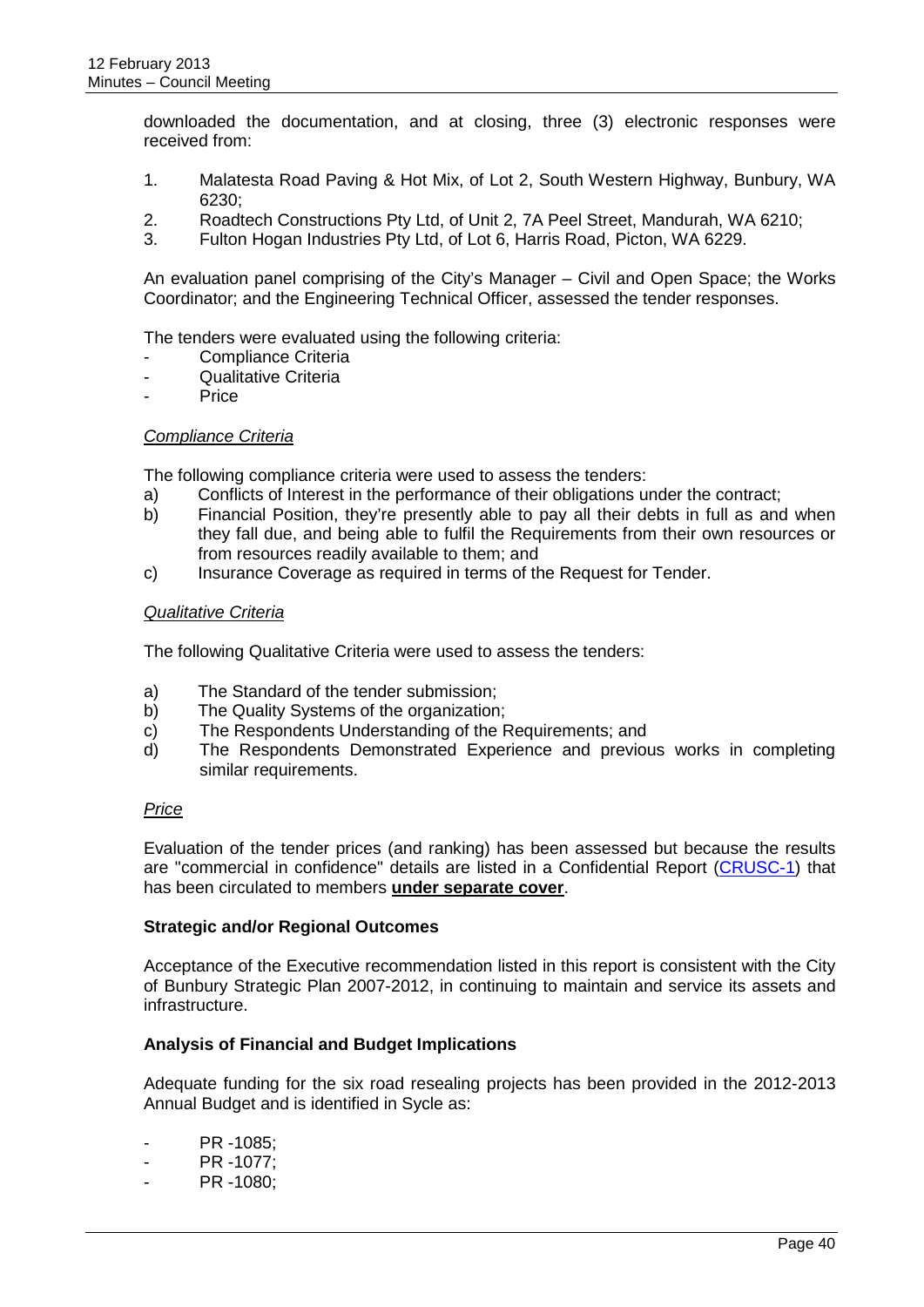- PR 1081;
- PR -1093; and
- PR -1362.

The tendered sum submitted by the recommended Contractor is within the available budget.

#### **Confidentiality and Impartiality Agreement**

All members of the evaluation panel have signed a confidentiality and impartiality agreement.

#### **Council Policy Compliance**

The tender process complies with the requirements of the City's Work Procedure WP4.12 "Tender Procedure and Associated Legislation."

Council's "DCS 9 Purchasing - Local Preference Policy" was applied during evaluation of the tenders but has not affected the outcome.

#### **Legislative Compliance**

Advertising and processing of tenders was conducted in accordance with the Local Government (Function and General) Regulations 1996, Part 4 "Tenders for Providing Goods or Services".

#### **Delegation of Authority**

This tender has been dealt with in accordance with Local Government (Functions and General) Regulations 1996 (Part 4 - Tenders for Providing Goods or Services).

#### **Relevant Precedents**

Council has dealt with all tenders previously called.

#### **Outcome – Council Committee Meeting 5 February 2013**

The Executive recommendation (as printed) was moved Cr Steck, seconded Cr Jones.

The Mayor put the motion to the vote and was adopted to become the Committee's recommendation on the matter.

#### **Outcome – Council Meeting 12 February 2013**

The Council Committee recommendation (as printed) was moved Cr Steele, seconded Cr Leigh.

The Mayor put the motion to the vote and was adopted to become the Council's decision on the matter.

#### **Council Decision 43/13**

*Council accepts the tendered Lump Sum Fee submitted by Malatesta Road Paving & Hot Mix in order to attend to the resealing works, and awards the Contract to them.*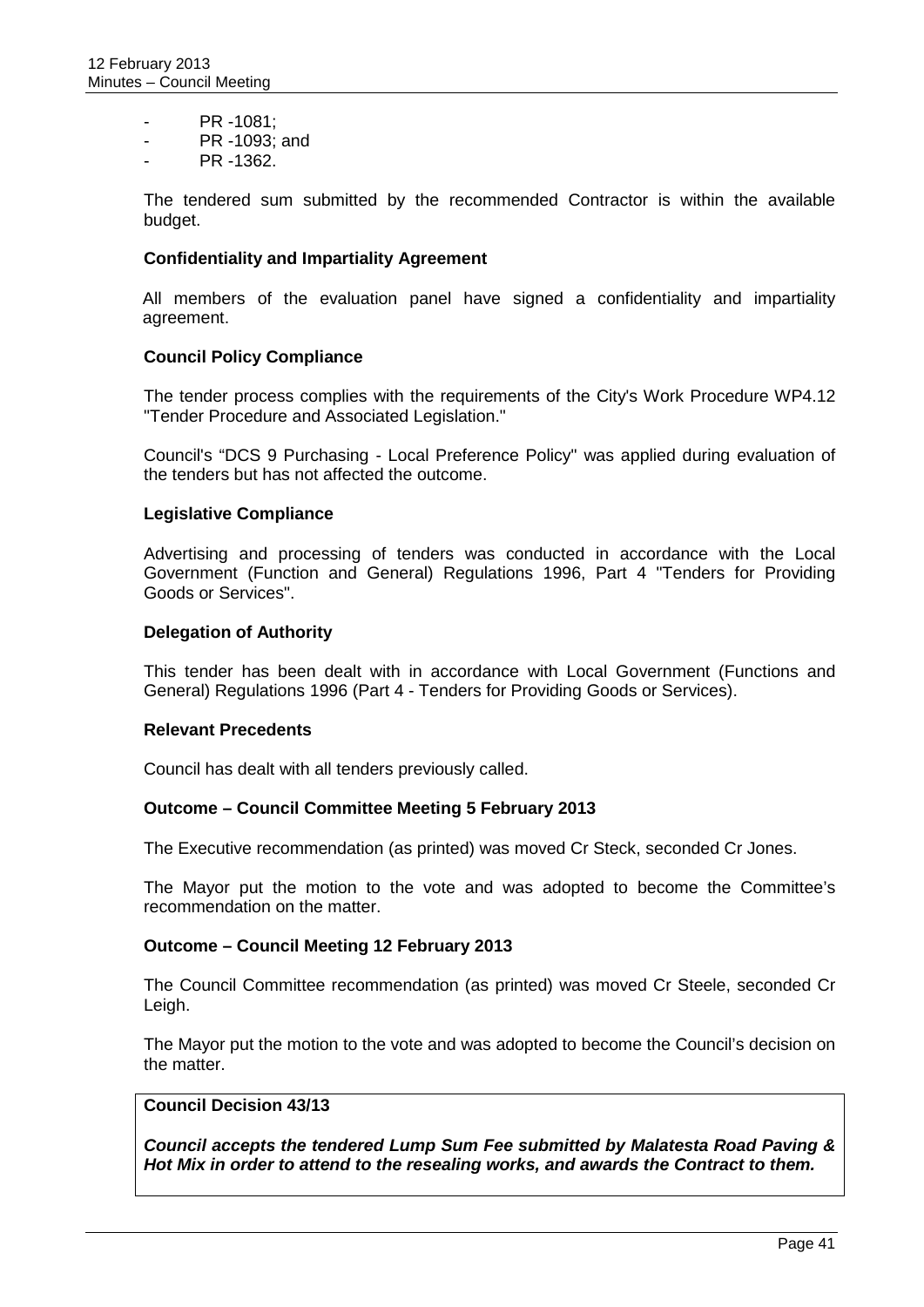#### CARRIED 9 votes "for" / nil votes "against"

Cr Slater returned to the meeting at 7.56pm and was present for the discussion and vote on the remaining items on the agenda.

The Mayor had declared an interest in the two remaining items (15.1.2 and 15.1.3) on the agenda (see section 5). He left the chambers at 7.56pm and was not present for the discussion or vote on the items. Deputy Mayor Cr Craddock presided over the meeting in the Mayor's absence.

Cr Steck and Cr Jones returned at 7.57pm and were present for the discussion and vote on the remaining items on the agenda.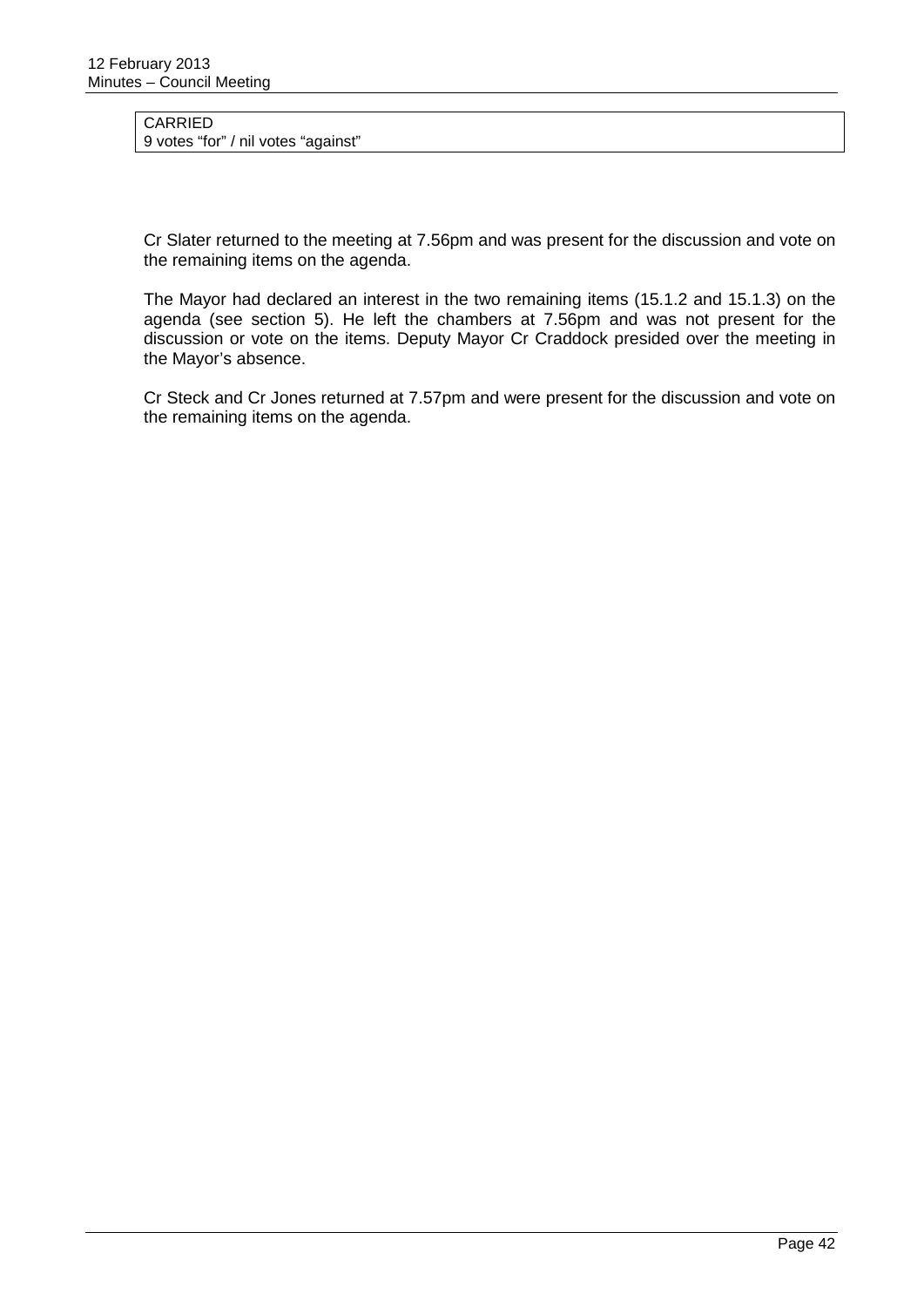#### <span id="page-47-0"></span>**15.1.2 Confidential – Proposed Discussions with Bunbury Regional Arts Management Board**

| File Ref:                              | A04597                                                   |  |  |
|----------------------------------------|----------------------------------------------------------|--|--|
| Applicant/Proponent:   Internal Report |                                                          |  |  |
| Author:                                | Andrew Brien, Chief Executive Officer                    |  |  |
| <b>Executive:</b>                      | Stephanie Addison Brown, Director Community and Customer |  |  |
|                                        | <b>Services</b>                                          |  |  |
| <b>Attachments:</b>                    | <b>Confidential Report CRUSC-2</b>                       |  |  |

A confidential report and recommendation has been circulated to members **under separate cover** (Confidential Report CRUSC-2)

#### **Outcome – Council Committee Meeting 5 February 2013**

As this item has been listed as strictly confidential the minutes of this item have been recorded under confidentiality and any recommendations from the Committee will remain confidential until the Ordinary Council meeting on 12 February 2013 when the Council makes its decision in regards to this matter.

#### **Outcome – Council Meeting 12 February 2013**

The Council committee recommendation was moved Cr Morris, seconded Cr McNeill.

The Deputy Mayor put the motion to the vote and was adopted to become the Council's decision on the matter.

#### **Council Decision 44/13**

*That Council:*

- *1. Agree to provide a copy of Mr Alexander's report under a signed confidentiality agreement to BRAMB members and Councillors to enable dialogue between the City and the Board on matters relating to the operation of Bunbury Regional Art Galleries (BRAG) and the Bunbury Regional Arts Management Board (BRAMB).*
- *2. All BRAG employees including the Galleries Director are excluded from discussions to ensure impartiality and probity of process; the report is to remain confidential.*
- *3. The City and BRAMB members meet to discuss the way forward in respect to the recommendation by 28 February 2013.*
- *4. The Executive return a recommendation to Council Committee on 19 March 2013.*

CARRIED 10 votes "for" / 1 vote "against"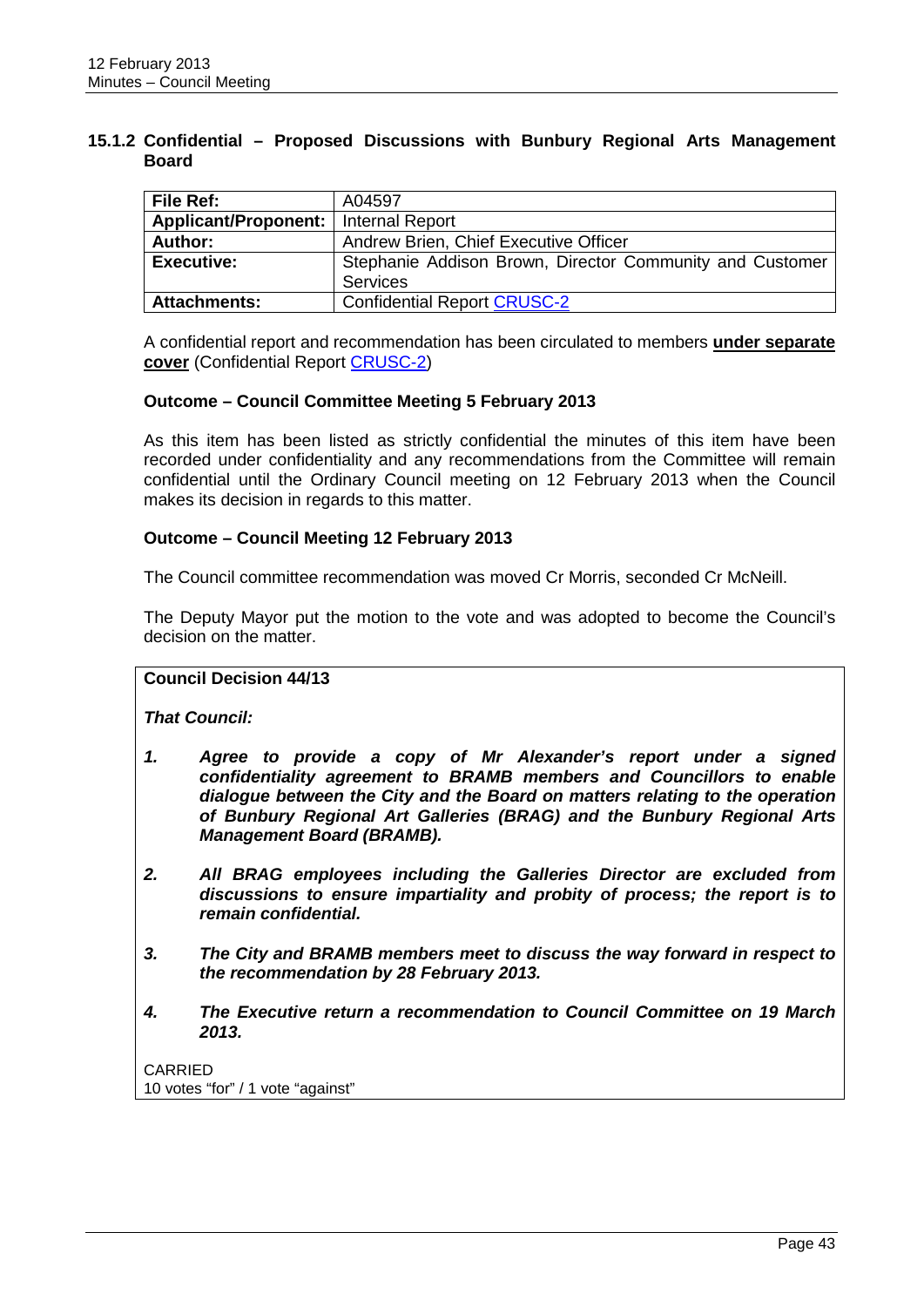<span id="page-48-0"></span>

| 15.1.3 Appointments to Bunbury Regional Arts Management Board |  |  |  |  |  |  |  |
|---------------------------------------------------------------|--|--|--|--|--|--|--|
|---------------------------------------------------------------|--|--|--|--|--|--|--|

| File Ref:            | A00168-10                             |
|----------------------|---------------------------------------|
| Applicant/Proponent: | Internal Report                       |
| Author:              | Andrew Brien, Chief Executive Officer |
| <b>Executive:</b>    | Andrew Brien, Chief Executive Officer |
| <b>Attachments:</b>  | <b>Confidential Report CRUSC-3</b>    |

A confidential report and recommendation has been circulated to members **under separate cover** (Confidential Report CRUSC-3).

#### **Outcome – Council Committee Meeting 5 February 2013**

As this item has been listed as strictly confidential the minutes of this item have been recorded under confidentiality and any recommendations from the Committee will remain confidential until the Ordinary Council meeting on 12 February 2013 when the Council makes its decision in regards to this matter.

#### **Outcome – Council Meeting 12 February 2013**

The Council Committee recommendation was moved Cr Morris, seconded Cr McNeill.

The Deputy Mayor put the motion to the vote and was adopted to become the Council's decision on the matter.

#### **Council Decision 45/13**

*Council requests that BRAMB provide a full report on all the applicants along with the rationale for their decisions based on selection criteria in the advertisement to fill the existing vacancies.*

CARRIED 7 votes "for" / 4 votes "against"

It was requested that the votes be recorded as follows:

For: Cr Jones, Cr Prosser, Cr Steck, Cr Steele, Cr Kelly, Cr McNeill, Cr Morris Against: Deputy Mayor Cr Craddock, Cr Leigh, Cr Slater, Cr Cook